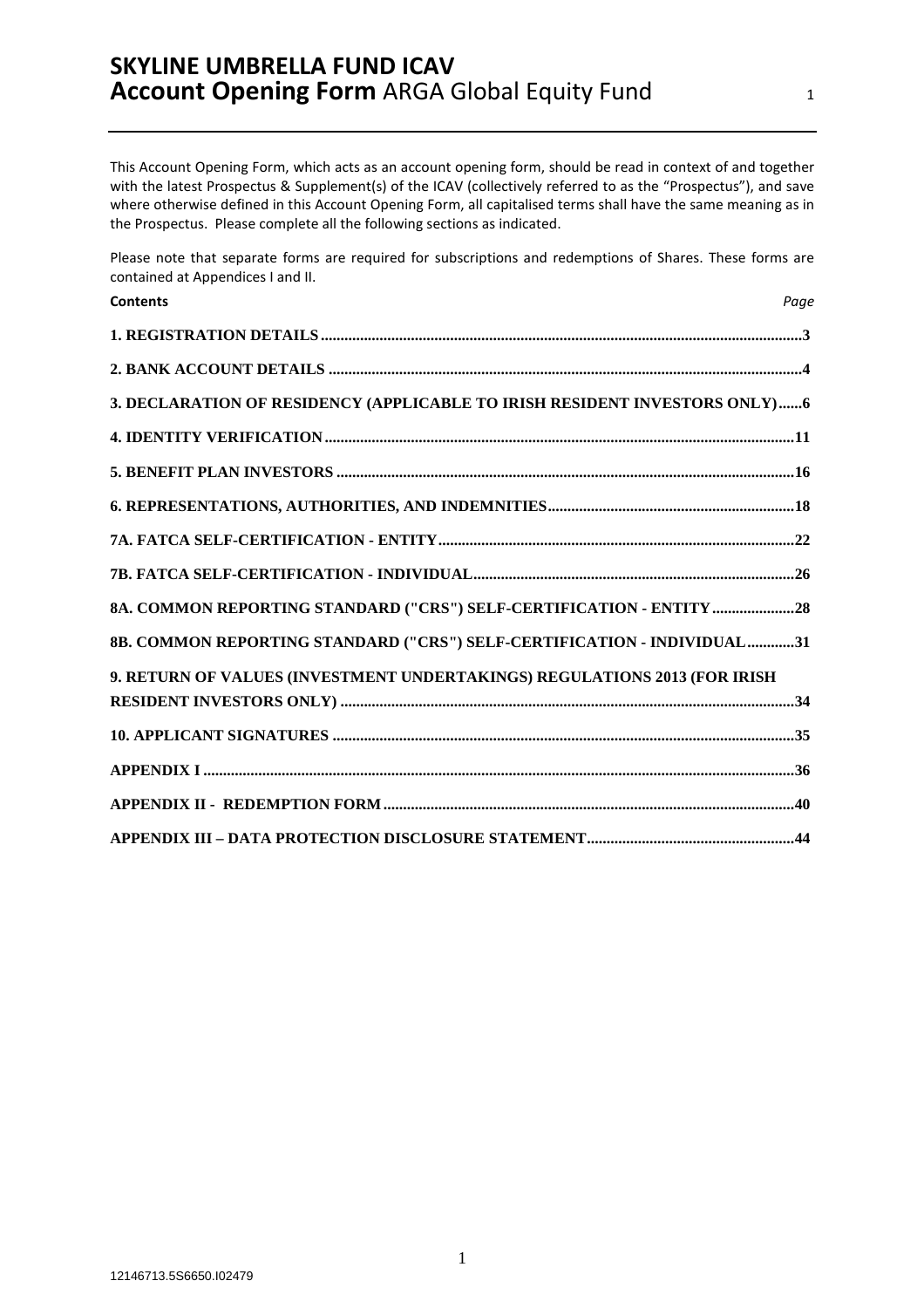**IMPORTANT:** You will need to contact the Distributor or the Administrator before completing this form if you are an Irish resident who is tax-exempt. You will need to request the specific declaration form.

This Account Opening Form constitutes your agreement to subscribe for Shares in the ARGA Global Equity Fund (the "Sub-Fund"). Once fully completed and signed, this Account Opening Form and full identity verification documentation should be sent to the following address and/or facsimile number, and **if sent by facsimile the original Account Opening Form and supporting documentation must follow by post**.

Once the signed Account Opening Form and complete identity verification documentation is received and verified, the Administrator will send you an account number that is unique to you, this account number should then be included on the subscription form (see Appendix I for dealing information). The account number must be specified on all subscription forms in order for the deal to be executed. Subscription (dealing) instructions and associated proceeds must not be forwarded until the account number is issued to you by the Administrator. Please note this may take up to 4 Business Days.

**Any deal instructions will be rejected until the Account Opening Form and supporting identity verification documentation has been processed and verified by the Administrator.** 

**The Subscription Form must be received by the Administrator by 3:00pm (Irish time) on the Business Day immediately preceding the relevant Dealing Day.** 

**Skyline Umbrella Fund ICAV Attention: Davy TA Queries Team C/o: Northern Trust International Fund Administration Services (Ireland) Limited 2nd Floor, Block A City East Plaza Towlerton, Ballysimon Limerick V94 X2N9 Ireland T** +353 (0)1 434 5124 **F** +353 (0)1 434 5285 **E** davy\_ta\_queries@ntrs.com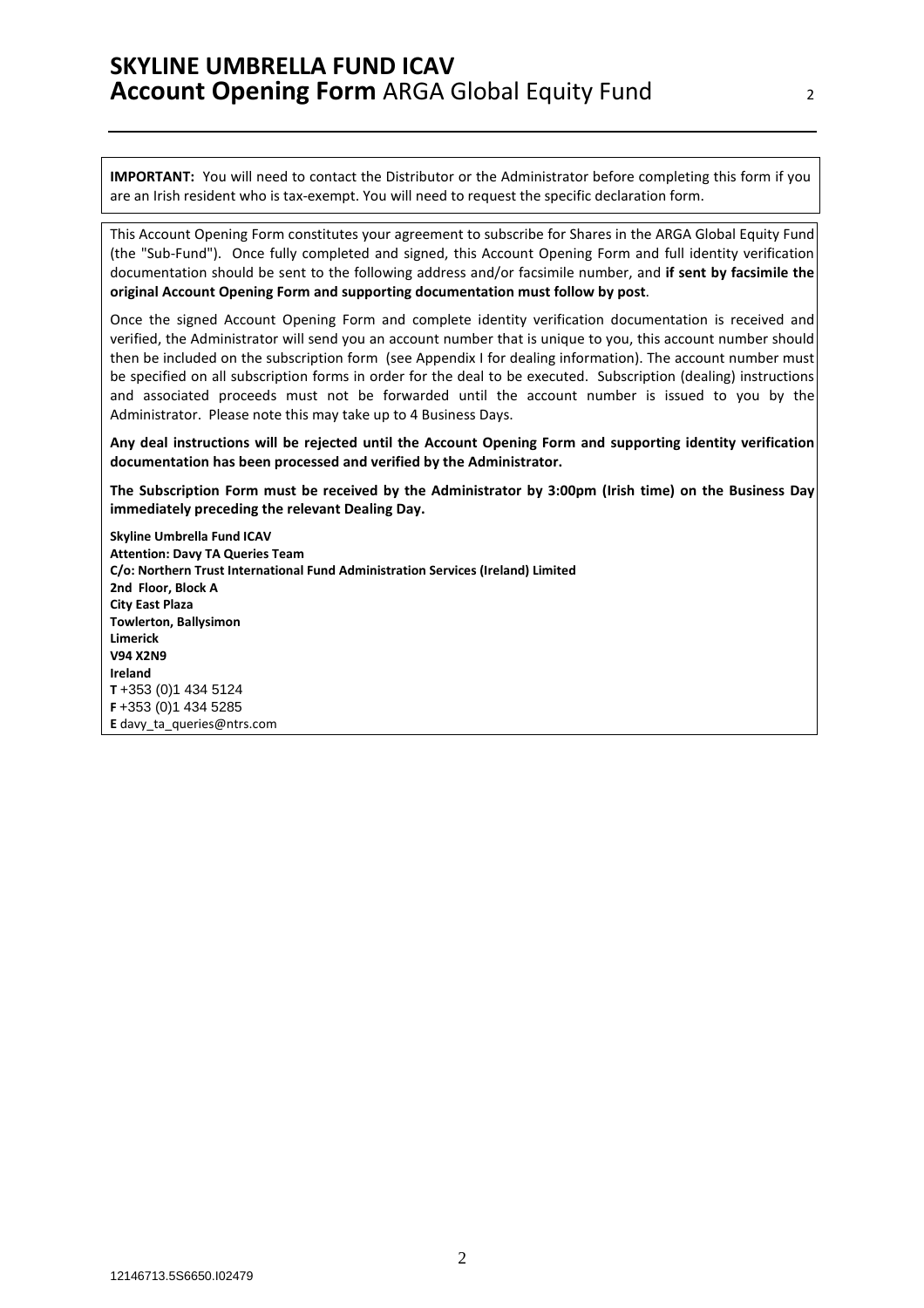# **1. Registration Details** *Please complete in full*

| Full Name of Applicant:          |                                |  |
|----------------------------------|--------------------------------|--|
| <b>Registered Office Address</b> | Mailing Address (if different) |  |
|                                  |                                |  |
|                                  |                                |  |
|                                  |                                |  |
| Telephone Number:                | Telephone Number:              |  |
| Fax Number:                      | Fax Number:                    |  |
| <b>Contact Name:</b>             | <b>Contact Name:</b>           |  |
| E-mail Address:                  | E-mail Address:                |  |

# **Details of Authorised Contactee/Agent\***

By ticking the box opposite and signing this Account Opening Form, I hereby authorise the Administrator to transfer to the authorised contactee/agent copies of contract notes, statements, investor reports and other documentation that may contain my personal details and/or information in relation to my investment in the Sub-Fund.  $\Box$ 

\*If you do not wish to appoint an authorised contactee/agent, please leave this section blank.

Full Name:

Relationship with the Applicant: (e.g. agent)

| Registered Office Address | Mailing Address (if different) |
|---------------------------|--------------------------------|
|                           |                                |
|                           |                                |
|                           |                                |
| Telephone Number:         | Telephone Number:              |
| Fax Number:               | Fax Number:                    |
| <b>Contact Name:</b>      | <b>Contact Name:</b>           |
| E-mail Address:           | E-mail Address:                |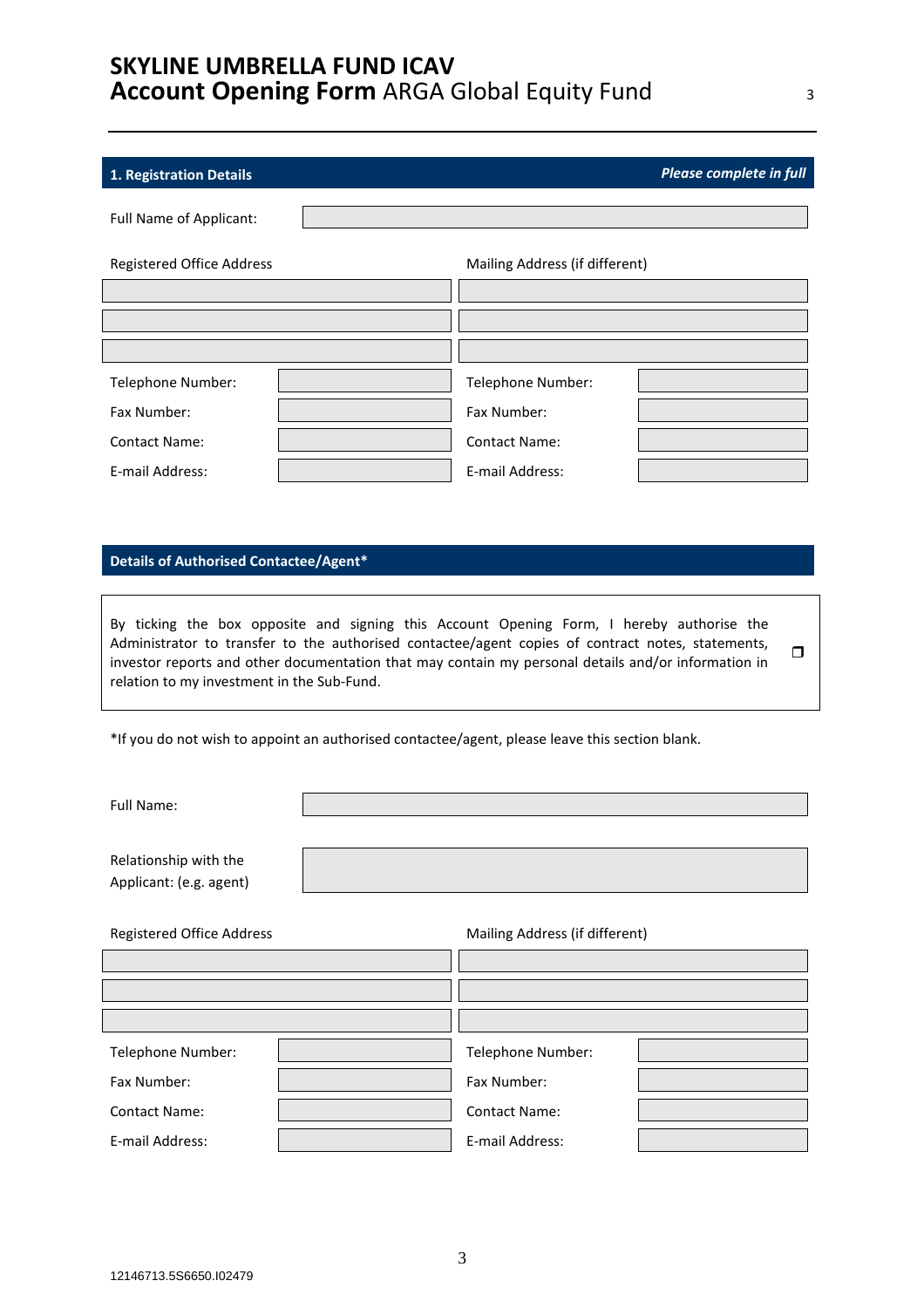#### **2. Bank Account Details** *Please complete in full*

#### **Applicant's Banking Information**

Important information regarding bank accounts for subscriptions and redemptions

Third party payments are not permitted for redemptions. Please confirm the details of the bank accounts from which and to which payments will be made below.

A copy of a recent bank statement (no more than 3 months old) or a banker's reference, must accompany the application to evidence the bank account details provided for subscriptions and redemption payments are for a bank account in the registered account name. Accounts in the name of regulated entities are exempt from this requirement

To meet our anti-money laundering and counter terrorist financing obligations under the current legislation, all joint bank account holders will be required to complete identity and verification requirements, even where those joint bank account holders will not be registered holders of shares or units in the fund.

Failure to provide all the anti-money laundering and verification requirements, bank account information and documentation requested as part of this application will result in a failure in setting up the account and subscribing to the fund.

THIS SECTION MUST BE COMPLETED BY ALL INVESTORS OTHER THAN EQUIVALENTLY REGULATED ENTITIES OPENING AN ACCOUNT IN THEIR OWN NAME OR THE NAME OF THEIR NOMINEE COMPANY, EITHER FOR THEIR OWN BENEFIT OR THE BENEFIT OF ONE OR MORE THIRD PARTIES

A request to change bank account details MUST BE MADE IN WRITING TO THE ADMINSTRATOR AND MUST BE ACCOMPANIED BY a bank statement or banker's reference to evidence the new bank account details provided are for a bank account registered account name.

| Name of Bank     |                 |
|------------------|-----------------|
| A/c Name         |                 |
| Address of Bank  |                 |
| A/c Number       |                 |
| Sort Code        |                 |
| IBAN:            |                 |
| Swift Code / ABA | Reference Code: |

#### **BENEFICIARY BANK INFORMATION**

#### **CORRESPONDENT BANK INFORMATION**

**Note:** Required if Payment CCY differs to bank account residency or if your bank account does not support Multi currency payments

| Correspondent Bank Name |  |
|-------------------------|--|
| Correspondent BIC/SWIFT |  |
| Code/Sort Code/ABA Code |  |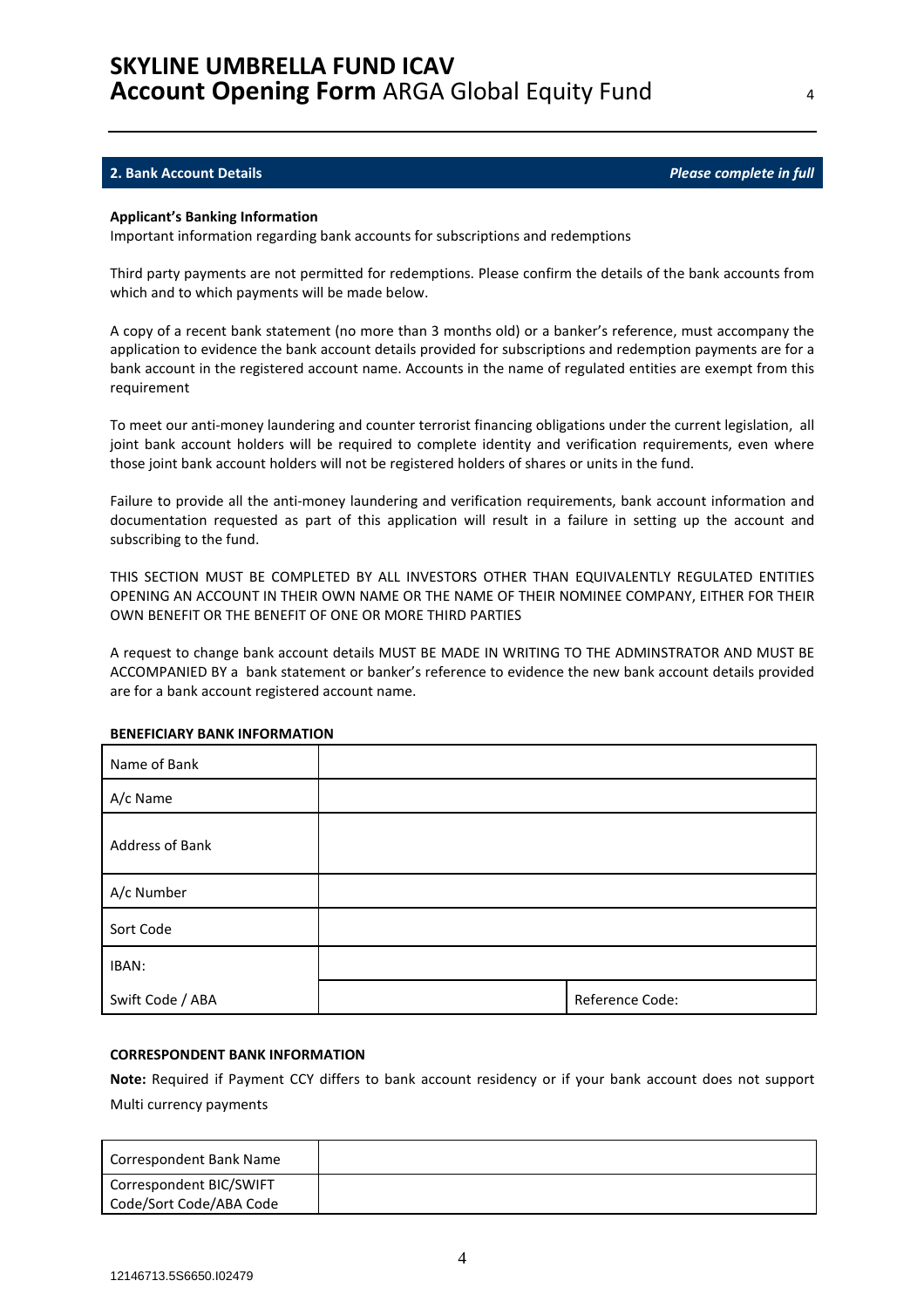| Correspondent A/c Name                    |
|-------------------------------------------|
| Correspondent<br>Account<br>Number / IBAN |
| <b>Correspondent Bank Address</b>         |

#### **Distribution/Dividend Requirement**

Please indicate below opposite the relevant share class whether you would like you like your distributions/dividends paid by telegraphic transfer to the account specified below or re-invested.

| <b>Share Class Name</b> |            | Paid<br>into<br>my<br>account<br>(please tick) | <b>Reinvested</b><br>into the Fund<br>(please tick) |
|-------------------------|------------|------------------------------------------------|-----------------------------------------------------|
| Class I GBPE Shares     | GBP        |                                                |                                                     |
| Class PD USD\$ Shares   | <b>USD</b> |                                                |                                                     |
| Class PD GBPE Shares    | GBP        |                                                |                                                     |
| Class PD EUR€ Shares    | <b>EUR</b> |                                                |                                                     |
| Class PD CHF Shares     | CHF        |                                                |                                                     |

**Please note that if no option is indicated, distribution and dividend payments will be reinvested**.

Distributions/ dividends paid by telegraphic transfer will be paid to the account details as completed below.

**Please complete the Bank Account Details for the account that you wish any redemption payment and any distribution proceeds to be paid:** 

#### **Bank account details for any redemption payments and distribution proceeds**

| Name of Bank          |  |
|-----------------------|--|
| SWIFT Code            |  |
| <b>Account Number</b> |  |
| <b>Account Name</b>   |  |
| Sort Code & IBAN      |  |

#### **Note: No third party payments will be undertaken**

### **Note: A request to change bank account details must be made in writing to the administrator, requiring an original signed instruction, and must be accompanied by a bank statement or banker's reference**

Please contact the Administrator if payment details are required in any other currency. Any bank charges in respect of telegraphic transfers or otherwise will be deducted from the amount or value of subscriptions and the net amount invested in Shares. Requests for redemption or distribution payments to be made by telegraphic transfer will be subject to bank charges. The Base Currency of the Sub-Fund and the designated currency of any Shares will be set out in the Prospectus and is also noted above. Applications for Shares shall be accepted in the Base Currency of the relevant Sub-Fund or the designated currency of the relevant Share Class. At the discretion of the ICAV or the Manager, applications may be accepted in currencies other than the Base Currency. No redemption payment may be made until the original Account Opening Form has been received by the Administrator and the Administrator is satisfied that all necessary anti-money laundering documentation and checks have been received and completed in full.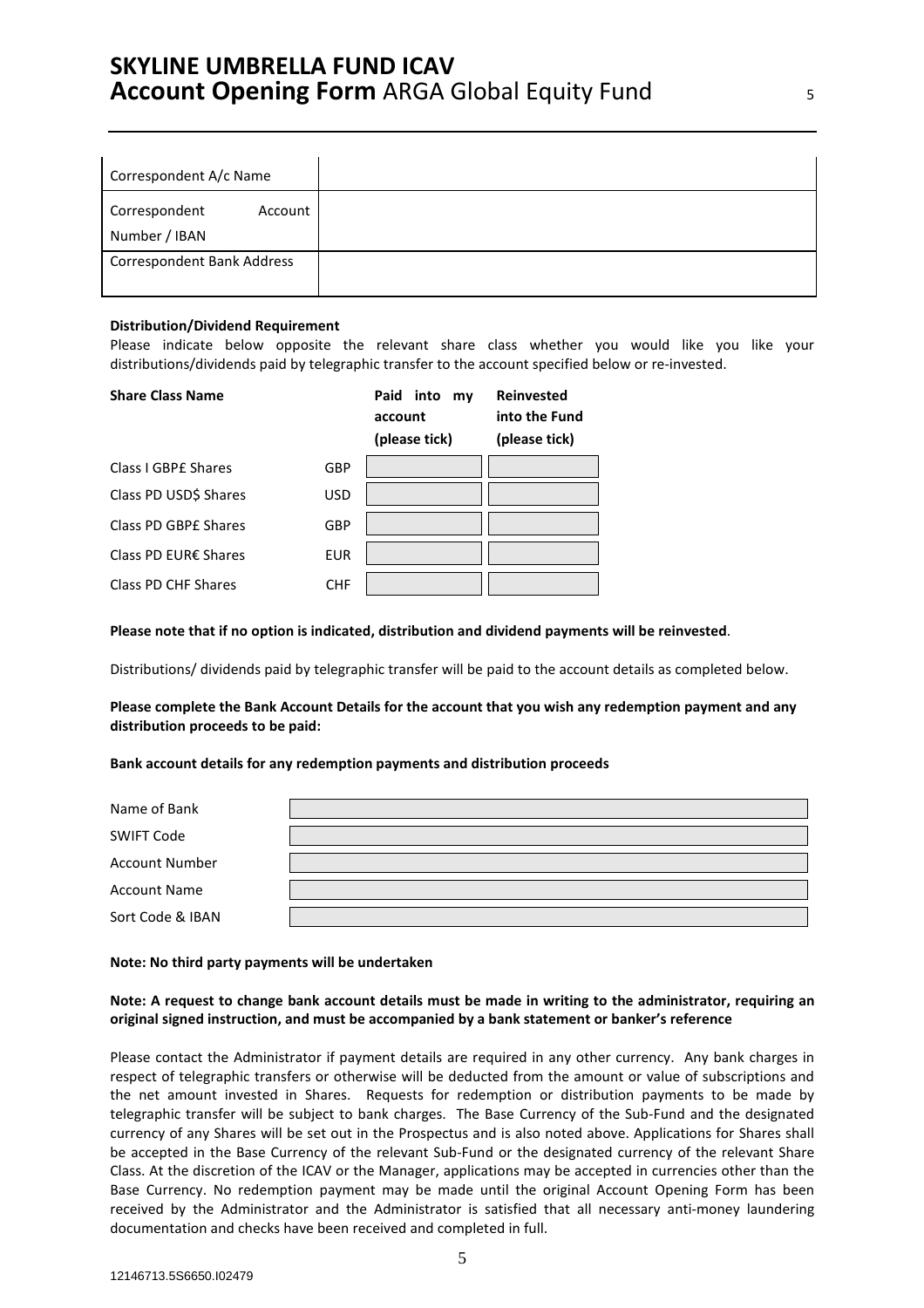By **ticking the box** opposite, I hereby consent to the provision of contract notes, statements and other reports, by secured or encrypted electronic transmission, which may be issued from time to time by the Administrator in respect of my holdings in the ICAV.  $\square$ 

#### **3. Declaration of Residency (applicable to Irish resident investors only)**

# **Investment Undertaking Tax - Declaration of Residence**

# **Declaration of Residence inside or outside Ireland (OWN BEHALF ONLY)**

Please tick (i), (ii) or (iii) as appropriate

# **(i) Irish residents**

I am/we are an Irish resident who will cause the Fund to have an obligation to deduct and pay tax to the Irish Revenue Commissioners. *Irish resident companies entitled to the lower rate of Investment Undertaking Tax are required to provide a statement on its letterhead confirming that the company is within the charge of corporation tax.* 

### **OR**

# **(ii) Exempt Irish residents**

I am/we are an Irish resident who will not cause the Fund to have an obligation to deduct and pay tax to the Irish Revenue Commissioners. *If this box is ticked, please also complete the declaration of exempt Irish residents below.*

#### **OR**

# **(iii) Non-Irish residents**

I am/we are not currently resident or ordinarily resident who will not cause the Fund to have an obligation to deduct and pay tax to the Irish Revenue Commissioners. *If this box is ticked, please also complete the declaration of residence outside Ireland below.*

# **Declaration of Residence for the beneficial owner inside or outside Ireland (INTERMEDIARIES ONLY)**

Please tick (i), (ii) or (iii) as appropriate

# **(i) Irish residents**

As an Intermediary, I/we declare that the person who will be beneficially entitled to the units is an Irish resident who will cause the Fund to have an obligation to deduct and pay tax to the Irish Revenue Commissioners. *Irish resident companies entitled to the lower rate of Investment Undertaking Tax are required to provide a statement on its letterhead confirming that the company is within the charge of corporation tax.* 

### **OR**

# **(ii) Exempt Irish residents**

As an Intermediary, I/we declare that the person who will be beneficially entitled to the shares/units is an Irish resident who will not cause the Fund to have an obligation to deduct and pay tax to the Irish Revenue Commissioners. *If this box is ticked, please also complete the declaration of exempt Irish residents below.*

**OR** 

# **(iii) Non-Irish residents**

6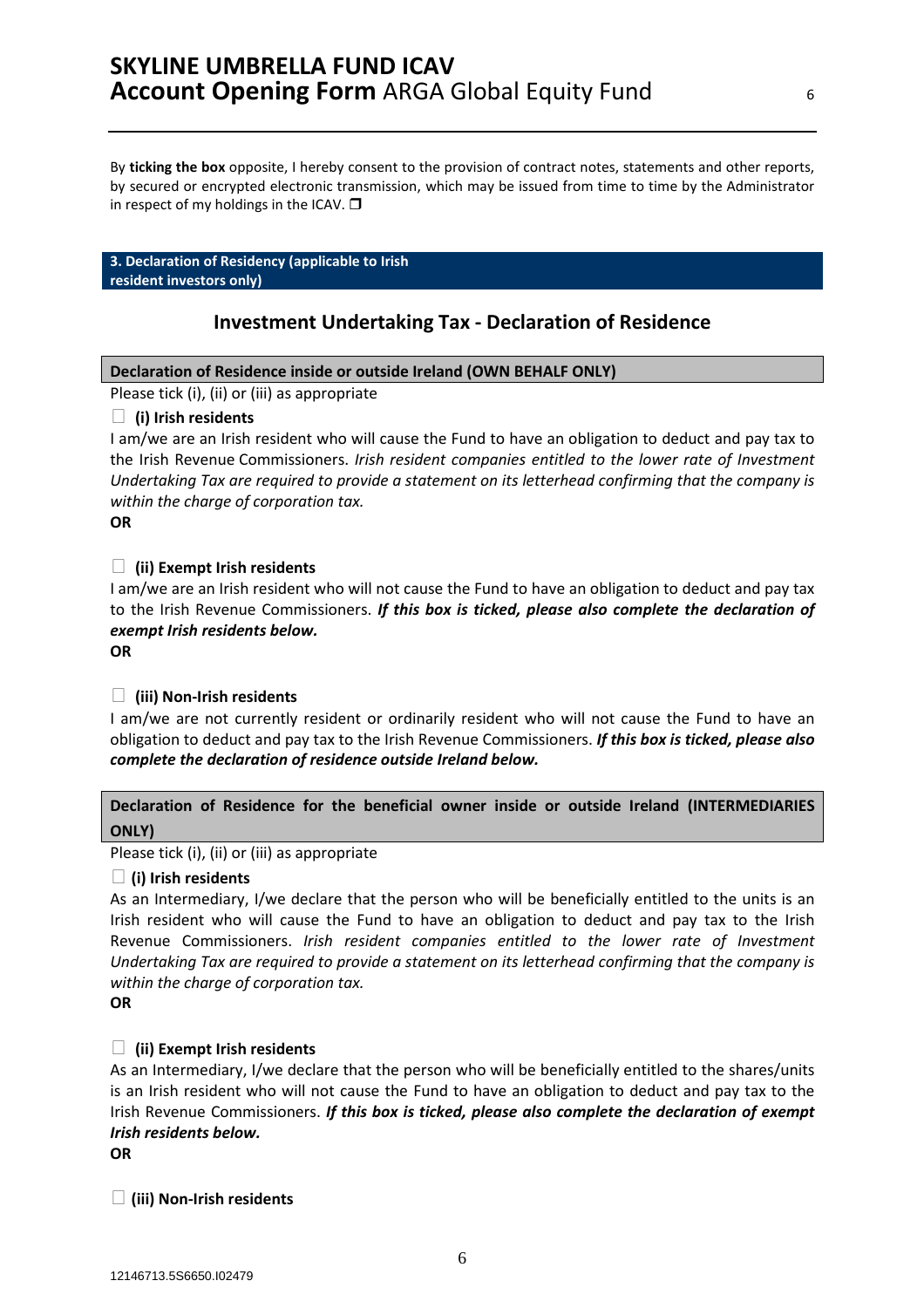As an Intermediary, I/we declare that the person who will be beneficially entitled to the shares/units is not currently resident or ordinarily resident who will not cause the Fund to have an obligation to deduct and pay tax to the Irish Revenue Commissioners. *If this box is ticked, please also complete the declaration of residence outside Ireland below.* 

**Authorised signatory: \_\_\_\_\_\_\_\_\_\_\_\_\_\_\_\_\_\_\_\_\_\_\_\_\_\_\_** 

Authorised signatory:

Date: / /

**Declaration of exempt Irish resident entities**

# **Declaration referred to in Section 739D(6), Taxes Consolidation**

# **[It is important to note that this declaration, if it is then still correct, shall apply in respect of any subsequent acquisitions of shares/units.]**

- I declare that the information contained in this declaration is true and correct.
- I also declare that I am applying for the shares/units on behalf of the applicant named below who is entitled to the units in respect of which this declaration is made and is a person referred to in Section 739D(6) of the Taxes Consolidation Act, 1997, being a person who is: (*please tick as appropriate)*
- $\Box$  a pension scheme;
- $\Box$  a company carrying on life business within the meaning of section 706 TCA 1997;
- $\Box$  an investment undertaking;
- $\Box$  an investment limited partnership;
- $\Box$  a special investment scheme;
- $\Box$  a unit trust to which section 731(5)(a) TCA 1997 applies;
- $\Box$  a charity being a person referred to in section 739D(6)(f)(i) TCA 1997;
- $\Box$  a qualifying management company;

 $\Box$  entitled to exemption from income tax and capital gains tax by virtue of section 784A(2) TCA, 1997\* (see further requirement for Qualifying Fund Manager below);

- $\Box$  a PRSA Administrator;
- $\Box$  a credit union within the meaning of section 2 of the Credit Union Act 1997.

# **Additional requirements where the declaration is completed on behalf of a Charity**

- I also declare that at the time of making this declaration, the units in respect of which this declaration is made are held for charitable purposes only and
	- form part of the assets of a body of persons or trust treated by the Revenue Commissioners as a body or trust established for charitable purposes only, or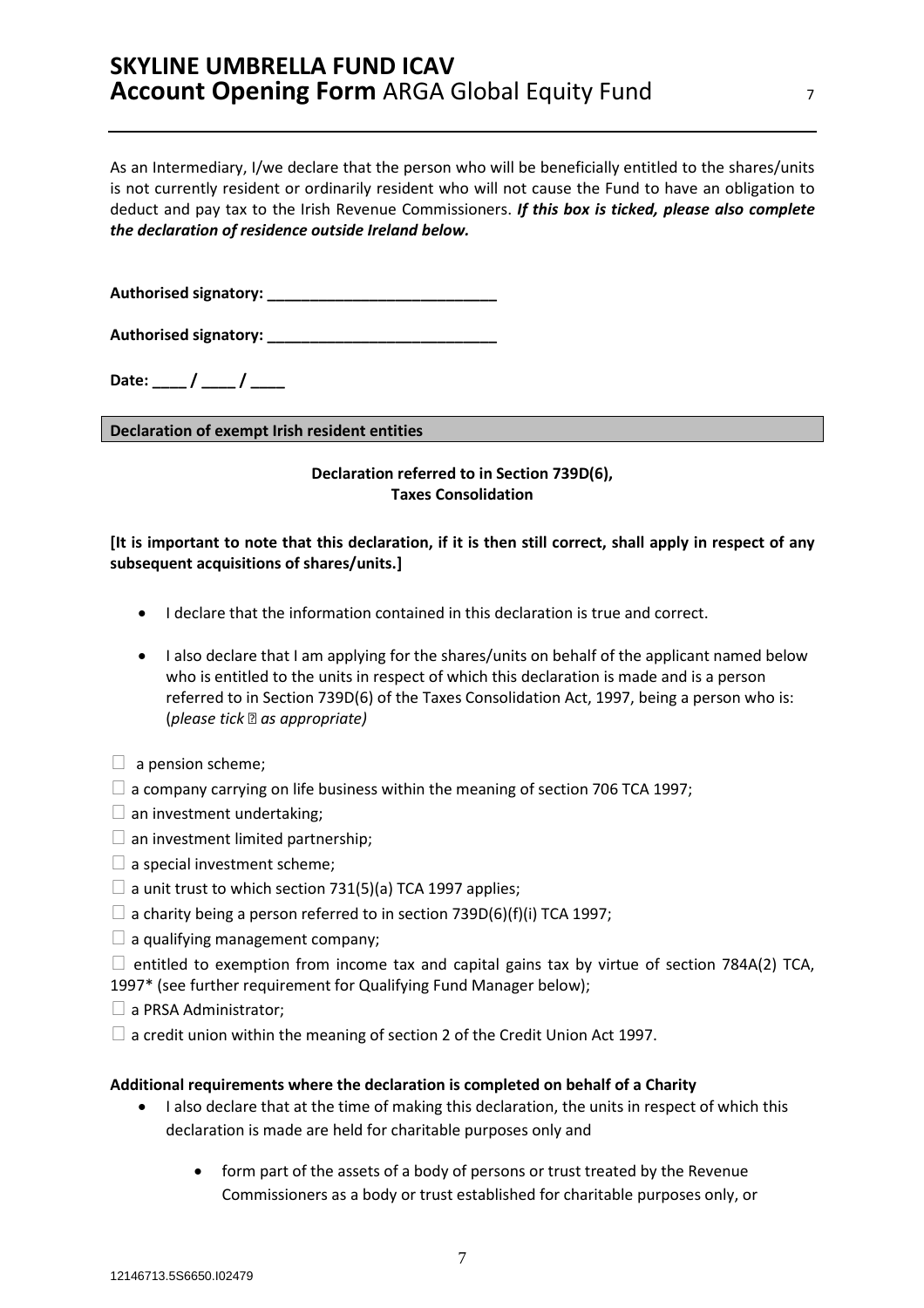- are, according to the rules or regulations established by statute, charter, decree, deed of trust or will, held for charitable purposes only and are so treated by the Revenue Commissioners.
- I undertake that, in the event that the person referred to in paragraph (7) of Schedule 2B TCA 1997 ceases to be a person referred to in Section 739D(6)(f)(i) TCA, 1997, I will, by written notice, bring this fact to the attention of the investment undertaking accordingly.

# **Additional requirements where the declaration is completed by a qualifying fund manager / PRSA Administrator**

- I/we\* also declare that at the time this declaration is made, the units in respect of which this declaration is made
	- o are assets of \*an approved retirement fund/an approved minimum retirement fund or a PRSA, and
	- o are managed by the Declarant for the individual named below who is beneficially entitled to the units.
- I/we<sup>\*</sup> undertake that, if the units cease to be assets of \*the approved retirement fund/the approved minimum retirement fund or the PRSA, including a case where the units are transferred to another such fund or account, I/we\* will, by written notice, bring this fact to the attention of the investment undertaking accordingly.

\*Delete as appropriate

# **Additional requirements where the declaration is completed by an Intermediary**

- I/we\* also declare that I am/we are\* applying for shares/units on behalf of persons who
	- $\circ$  to the best of my/our\* knowledge and belief, have beneficial entitlement to each of the shares/units in respect of which this declaration is made, and
		- o is a person referred to in section 739D(6) TCA 1997.
- I/we\* further declare that
	- o Unless I/we\* specifically notify you to the contrary at the time of application, all applications for shares/units made by me/us\* from the date of this application will be made on behalf of persons referred to in section 739D TCA 1997, and
	- $\circ$  I/we\* will inform you in writing if I/we\* become aware that any person ceases to be a person referred to in section 739D(6) TCA 1997.
	- \* Delete as appropriate

| Authorised signatory: _______________________________(declarant) |             |
|------------------------------------------------------------------|-------------|
|                                                                  |             |
|                                                                  | (declarant) |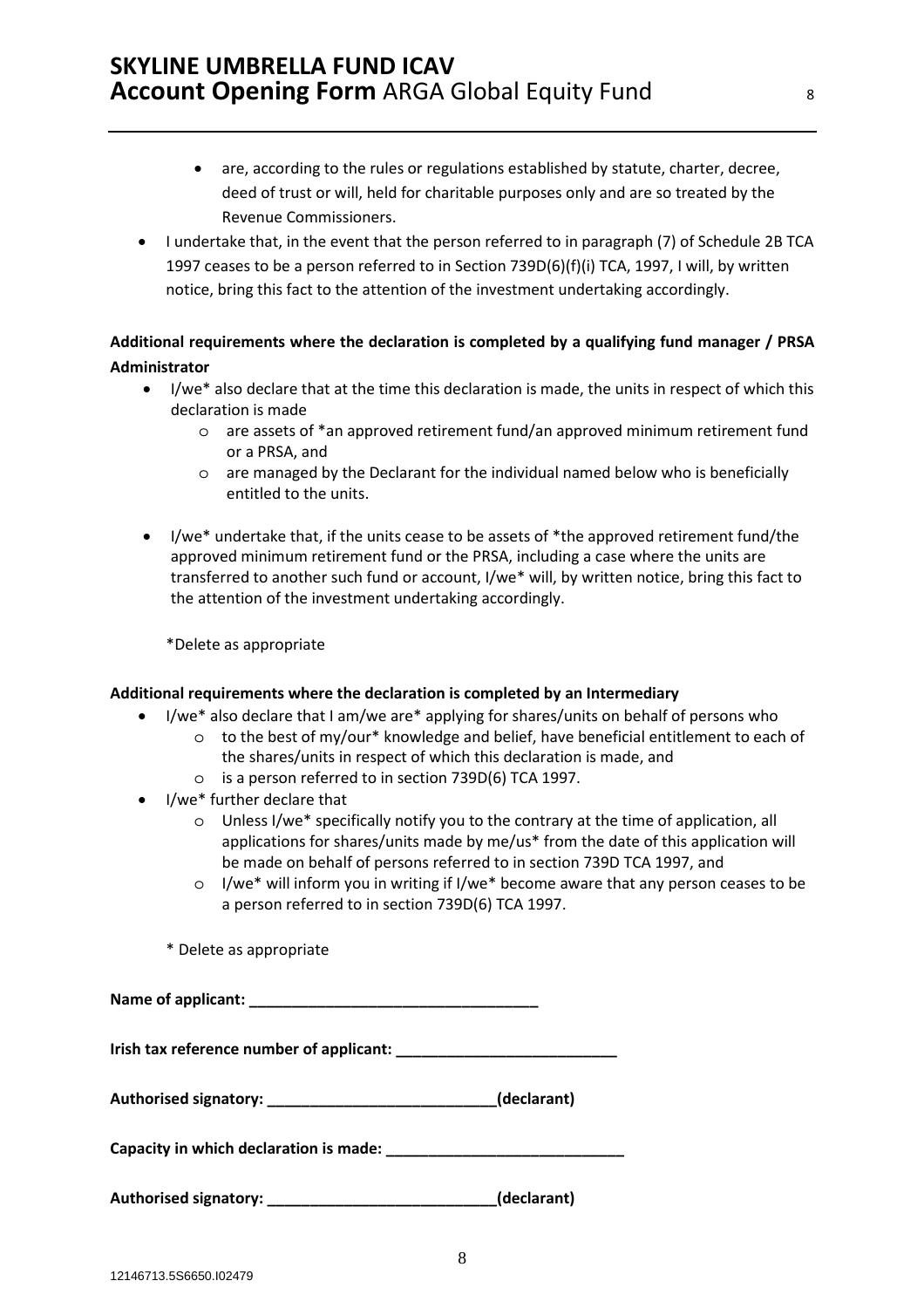Capacity in which declaration is made:

**Date: \_\_\_\_ / \_\_\_\_ / \_\_\_\_** 

### **IMPORTANT NOTES**

1. This is a form authorised by the Revenue Commissioners which may be subject to inspection. It is an offence to make a false declaration.

2. Tax reference number in relation to a person has the meaning assigned to it by Section 885 TCA, 1997 in relation to a "specified person" within the meaning of that section. In the case of a charity, quote the Charity Exemption Number (CHY) as issued by Revenue. In the case of a qualifying fund manager, quote the tax reference number of the beneficial owner of the share/units.

3. In the case of, (i) an exempt pension scheme, the administrator must sign the declaration; (ii) a retirement annuity contract to which Section 784 or 785 applies, the person carrying on the business of granting annuities must sign the declaration; (iii) a trust scheme, the trustees must sign the declaration. In the case of a charity, the declaration must be signed by the trustees or other authorised officer of a body of persons or trust established for charitable purposes only within the meaning of Sections 207 and 208 TCA 1997. In the case of an approved retirement fund/an approved minimum retirement fund or a PRSA, it must be signed by a qualifying fund manager or PRSA administrator. In the case of an intermediary, the declaration must be signed by the intermediary. In the case of a company, the declaration must be signed by the company secretary or other authorised officer. In the case of a unit trust it must be signed by the trustees. In any other case it must be signed by an authorised officer of the entity concerned or a person who holds a power of attorney from the entity. A copy of the power of attorney should be furnished in support of this declaration.

### **Declaration of residence outside Ireland**

It is important to note that this declaration, if it is then still correct, shall apply in respect of any subsequent acquisitions of shares/units. Terms used in this declaration are defined in the Prospectus.

# **Declaration on own behalf**

I/we\* declare that I am/we are\* applying for the shares/units on my own/our own behalf/on behalf of a company\* and that I am/we are/the company\* is entitled to the shares/units in respect of which this declaration is made and that

- I am/we are/the company is\* not currently resident or ordinarily resident in Ireland, and
- Should I/we/the company\* become resident in Ireland I will/we will\* so inform you, in writing, accordingly.

\*Delete as appropriate

# **Declaration as Intermediary**

I/we\* declare that I am/we are\* applying for shares/units on behalf of persons:

- who will be beneficially entitled to the shares/units; and
- who, to the best of my/our\* knowledge and belief, are neither resident nor ordinarily resident in Ireland.

\*Delete as appropriate

Name and address of applicant: **Name and address of applicant**: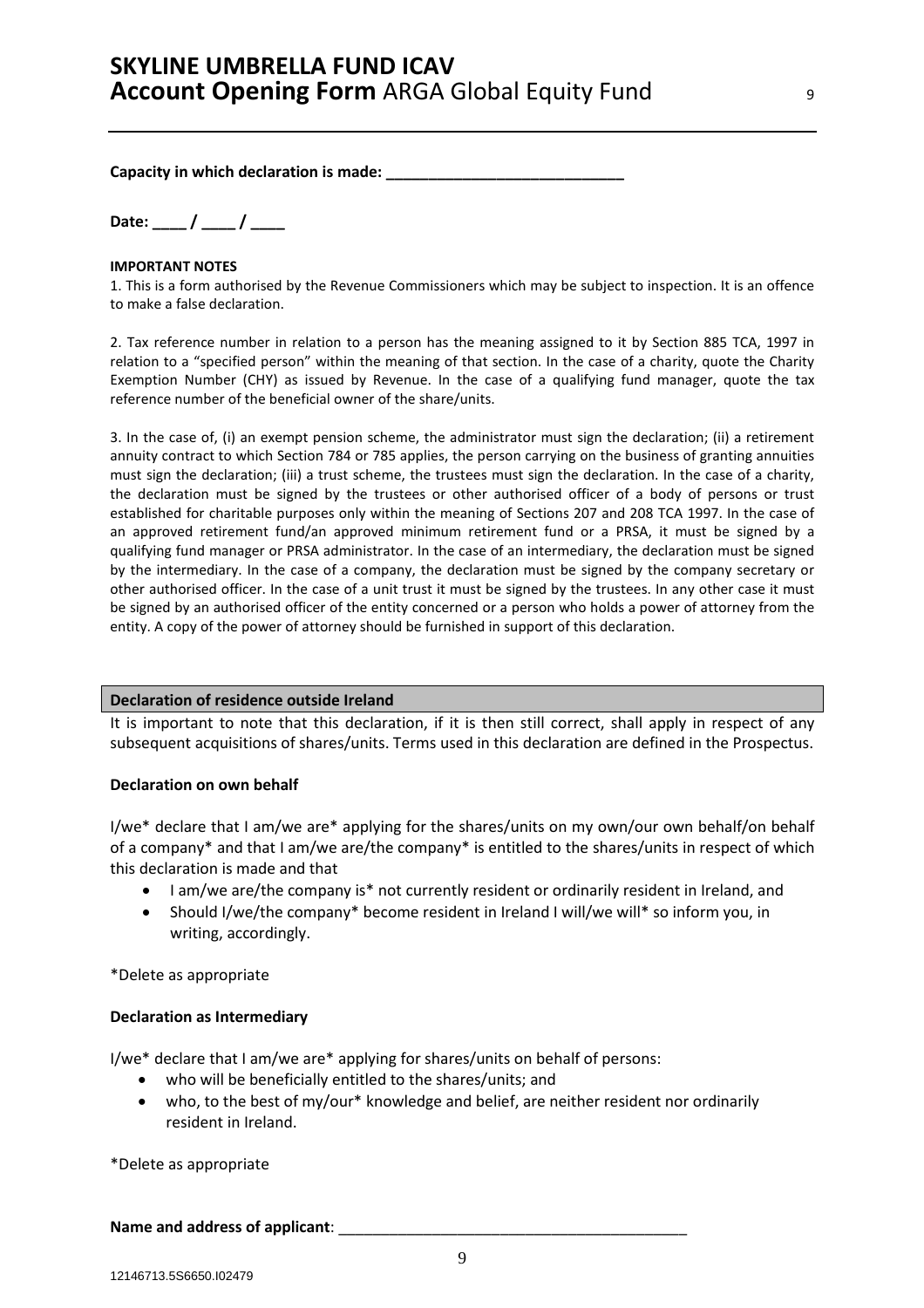| Signature of applicant or authorised signatory:                                  | (declarant) |
|----------------------------------------------------------------------------------|-------------|
| Capacity of authorised signatory (if applicable): ______________________________ |             |
| Date: $\frac{\ }{\ }$ / ____ / _____                                             |             |
| <b>Joint Applicants:</b>                                                         |             |
|                                                                                  |             |

\_\_\_\_\_\_\_\_\_\_\_\_\_\_\_\_\_\_\_\_\_\_\_\_\_\_\_\_\_\_ \_\_\_\_\_\_\_\_\_\_\_\_\_\_\_\_\_\_\_\_\_\_\_\_\_\_\_

#### IMPORTANT NOTES

1. Non-resident declarations are subject to inspection by the Irish Revenue Commissioners and it is a criminal offence to make a false declaration.

2. To be valid, the Account Opening Form (incorporating the declaration required by the Irish Revenue Commissioners) must be signed by the applicant. Where there is more than one applicant, each person must sign. If the applicant is a company, it must be signed by the company secretary or another authorised officer.

3. If the Account Opening Form (incorporating the declaration required by the Revenue Commissioners) is signed under power of attorney, a copy of the power of attorney must be furnished in support of the declaration.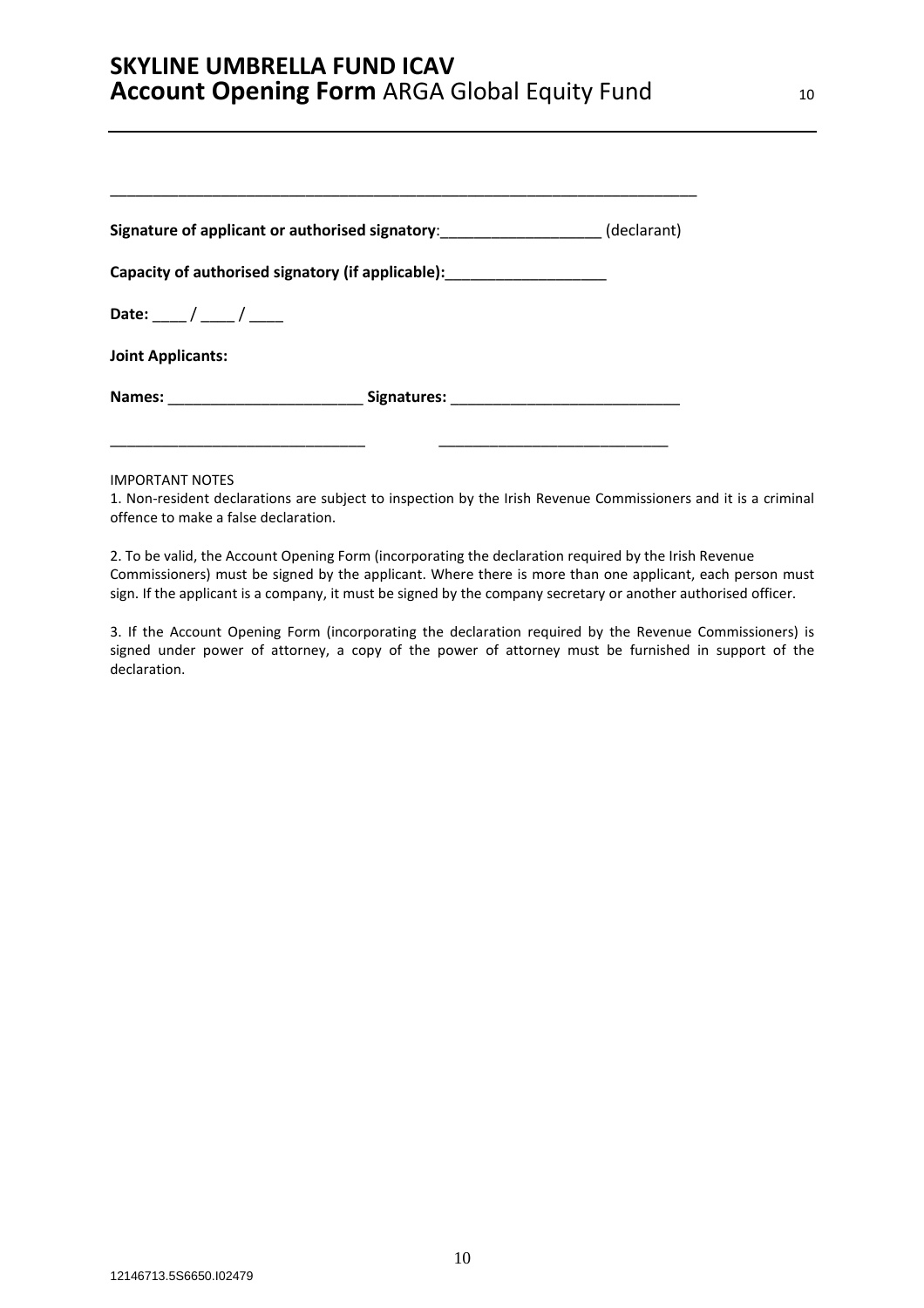#### 4**. Identity Verification**

In accordance with the Criminal Justice (Money Laundering and Terrorist Financing) Acts 2010 - 2018 (the "Act"), please complete the area below applicable to you and provide the identity verification documentation initially requested.

IMPORTANT: Be aware that the ICAV reserves the right to request additional information and documentation, *including requiring that previously submitted documentation be certified as a true copy and re-submitted* to ensure the ICAV's compliance with the Act and any associated regulations and authoritative guidance.

Be aware that this may extend to identifying the beneficial owner and verifying their identity until such time that the ultimate natural persons beneficially owning the investment are identified.

**Please note that for certain types of investors (for example a politically exposed person ("PEP") or a recognised regulated entity) the administrator will require and request further information.** 

#### **Examples of Photographic Identity Documentation**

- $\triangleright$  Current passport.
- $\triangleright$  Current driving licence.
- $\triangleright$  Current national identity card.
- $\triangleright$  Identity document with photographic identity issued by a government department.

### **Examples of Proof of Address**

- $\triangleright$  Bank statements/credit card statements.
- $\triangleright$  Utility bill.
- $\triangleright$  Household/motor insurance certificate and renewal notices.
- $\triangleright$  Correspondence from local authorities.
- $\triangleright$  Correspondence from the revenue commissioners or equivalent.
- $\triangleright$  Correspondence from any government body.
- $\triangleright$  Driving licence which confirms the address provided it has not also been used to satisfy the photographic identity requirement above.
- $\triangleright$  Payslip or salary advice dated within the previous 3 months.
- $\triangleright$  Confirmation of address from a lawyer or financial institution.

Note: All documentation must reflect the current residential address and must be dated within the previous 3 months other than in the case of an official document known to be issued only or typically at fixed intervals of more than 3 months, in which case such document may be accepted during that period, to a maximum of 12 months (e.g. correspondence from local authorities).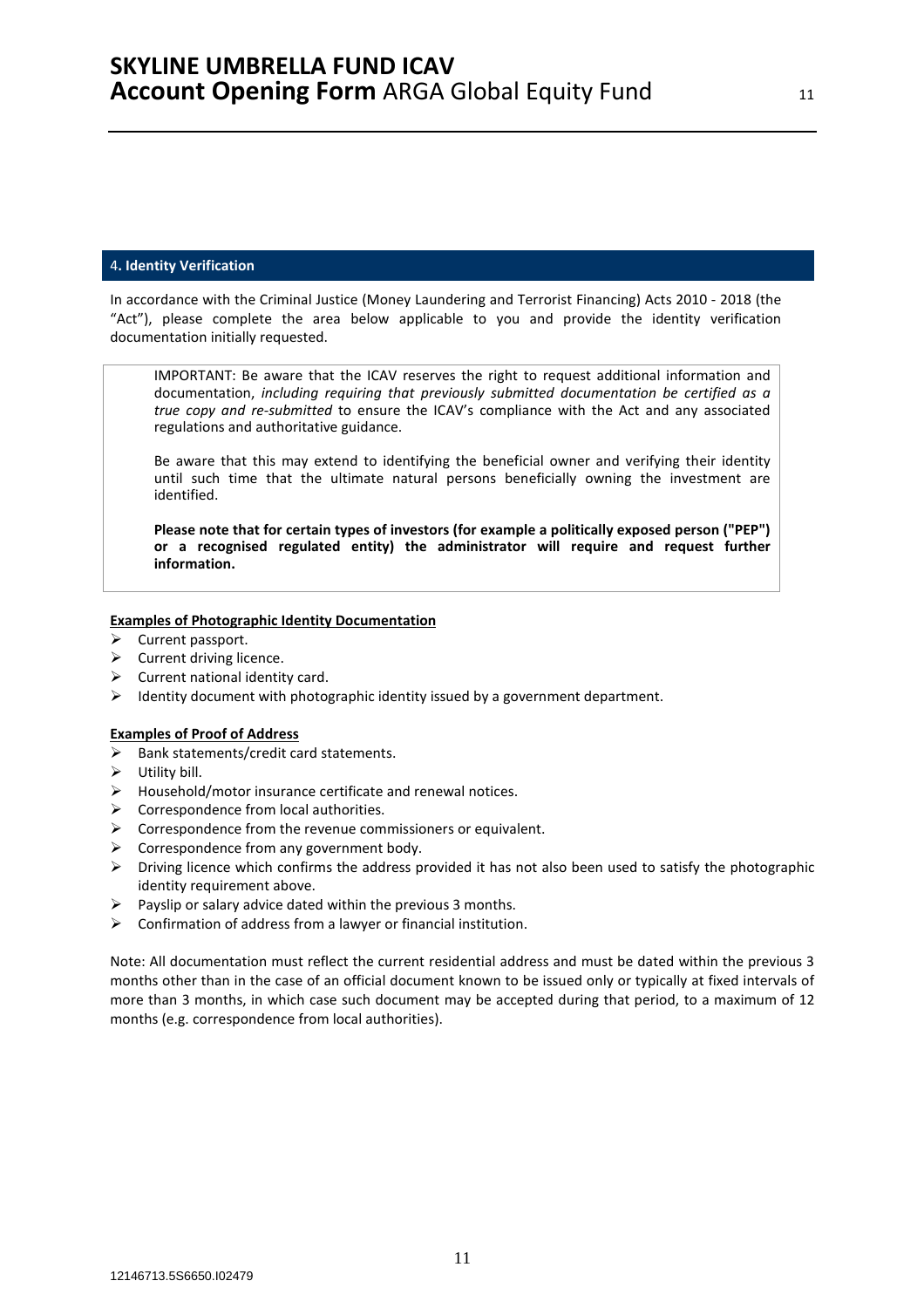| EXCEPTIONS                                                                                                                                                                                                                                                            |                                     |
|-----------------------------------------------------------------------------------------------------------------------------------------------------------------------------------------------------------------------------------------------------------------------|-------------------------------------|
| If you are one of the following (tick where appropriate), you do not need to complete the Supplemental<br>Investor Identification Information section, subject to (i) the ICAV's agreement and (ii) its right to request<br>additional information and documentation. |                                     |
| $\Box$ (a) We are a regulated credit or financial institution in this EU Member State                                                                                                                                                                                 |                                     |
|                                                                                                                                                                                                                                                                       | <b>EU Member State Country Name</b> |
| (b) We are a regulated credit or financial institution in this<br>country                                                                                                                                                                                             |                                     |
|                                                                                                                                                                                                                                                                       | <b>Country Name</b>                 |
| (c) We are a company listed on this stock exchange                                                                                                                                                                                                                    |                                     |
|                                                                                                                                                                                                                                                                       | <b>Exchange Name</b>                |
|                                                                                                                                                                                                                                                                       |                                     |
|                                                                                                                                                                                                                                                                       |                                     |
|                                                                                                                                                                                                                                                                       | <b>Company Name and Country</b>     |
| (d) We are a registered pension or superannuation fund in<br>this EU Member State                                                                                                                                                                                     |                                     |
| You may independently verify this registration on our                                                                                                                                                                                                                 | <b>EU Member State Country Name</b> |
| regulator's website named here or we attach a copy of<br>our authorisation                                                                                                                                                                                            |                                     |
|                                                                                                                                                                                                                                                                       | <b>Regulator Website</b>            |

### **Supplemental Investor Identification Information**

### **Tick, complete as appropriate and attach the documentation required. If there is insufficient space, attach the information to the application and indicate in the relevant box to see your attachments**

### **Natural Persons**

Please confirm whether you are a politically exposed person. A politically exposed person is defined as an individual who is or was, at any time in the preceding year, entrusted with prominent public functions, and their immediate family members, or persons known to be close associates of such persons:  $N\circ\Box$  No  $\Box$ 

### **Required Identity Verification Documentation**

Please provide:

- A photocopy of a photographic identity documents such as a passport or driver's license and
- One non-photographic identity document (such as a utility bill)

### **Corporate Entities**

Country of Registration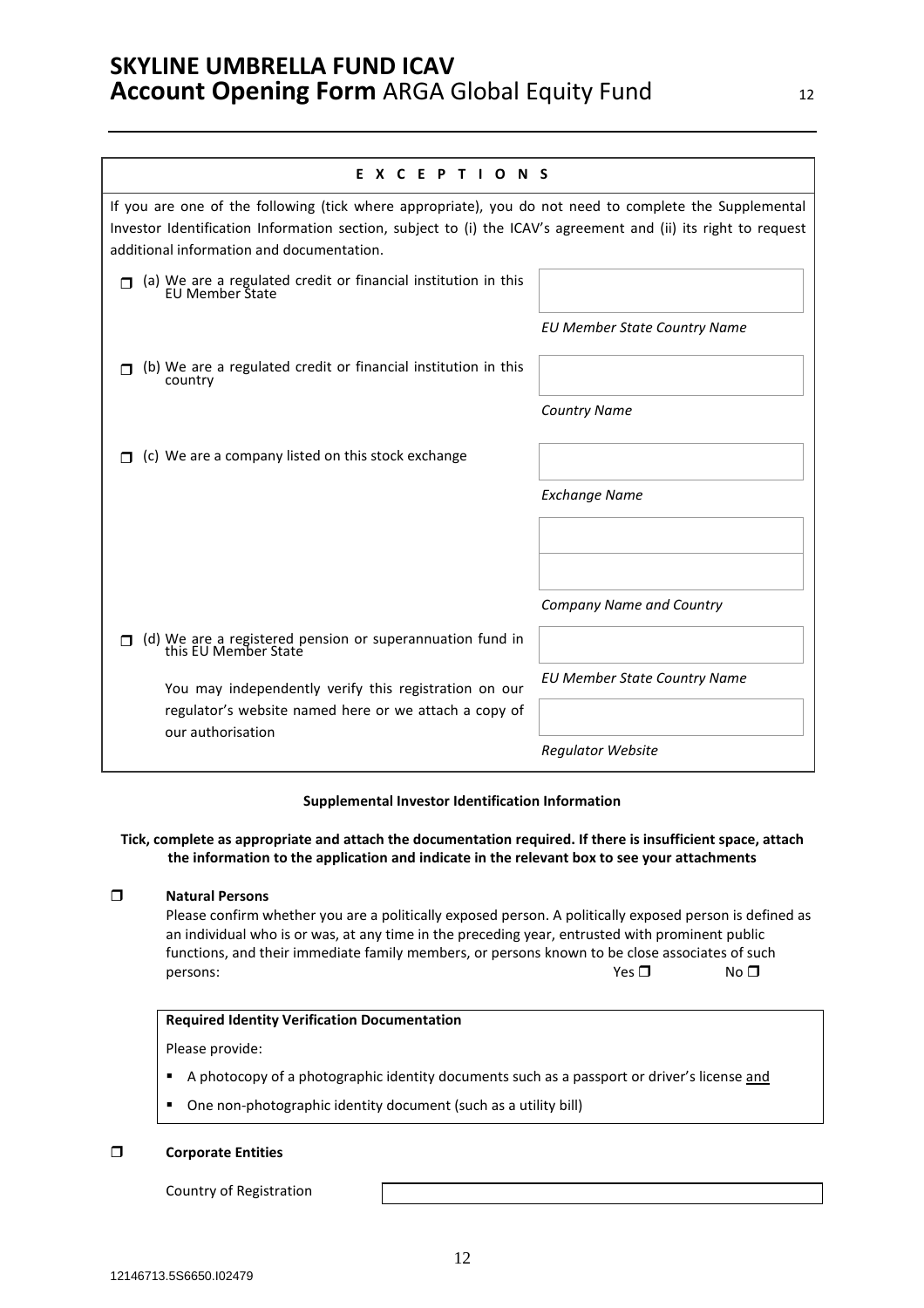Registration Number

Principal Business Address (if different to application address)

Names of all Directors (attach a sheet if necessary)

Name of beneficial owners who own more than 25% of the share capital or voting right or indicate if none (attach a sheet if necessary)

# **Required Identity Verification Documentation**

Please provide

- A copy of one of (i) certificate of incorporation (or equivalent), or (ii) the memorandum & articles of association (or equivalent) or, (iii) the latest audited financial statements, and
- For each of two (2) directors of the company, please provide:
	- A photocopy of a photographic identity document such as passport or driver's license and
	- One non-photographic identity document (such as a utility bill)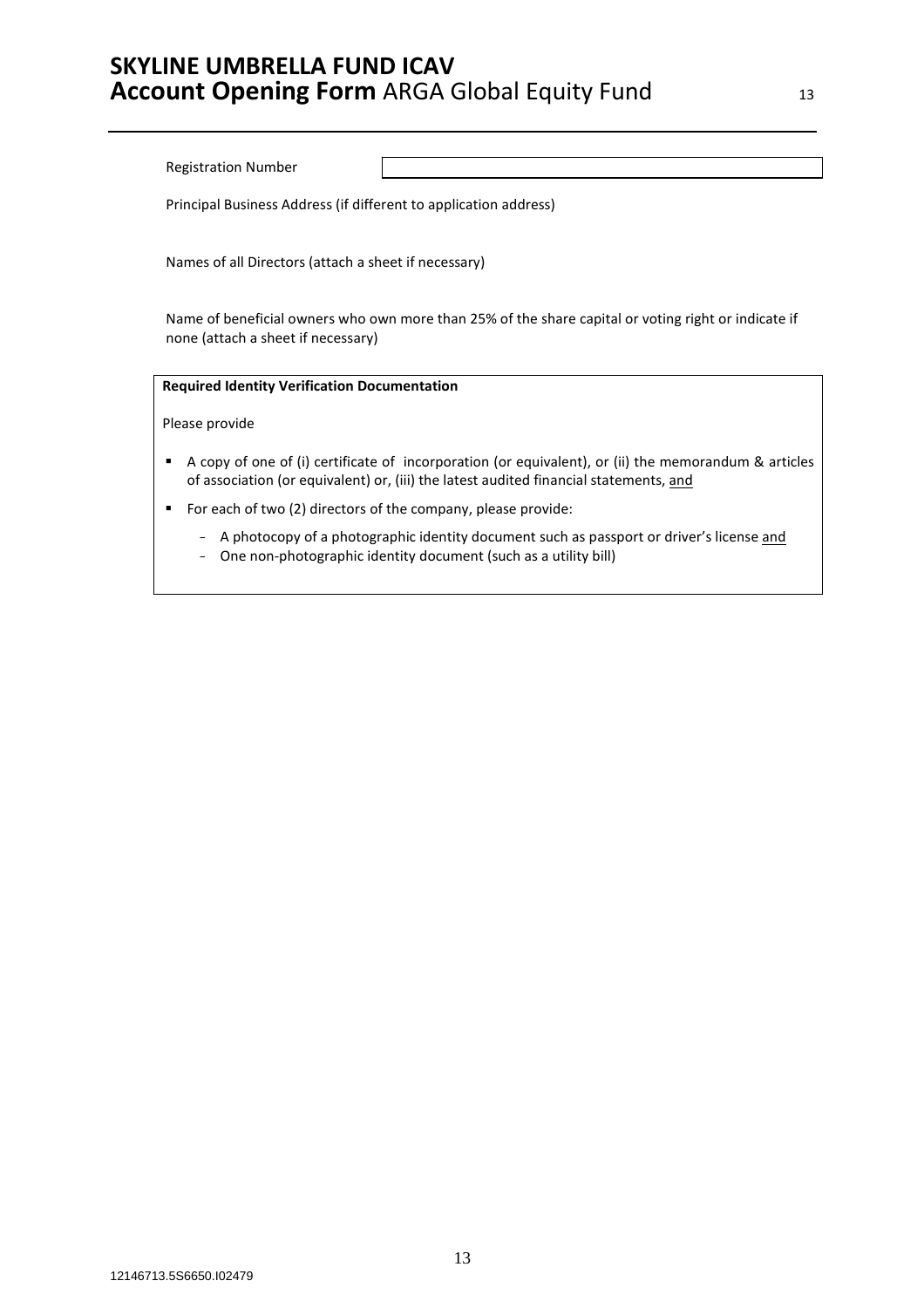### **Partnerships, Limited Liability Companies, Limited Liability Partnerships, and Equivalents**  Country of Domicile

Principal Business Address if different to application address

Name and address of General Partner (or equivalent)

Name of all partners/members (attach a sheet if necessary)

Name of beneficial owners who own more than 25% of the entity or its voting rights or indicate if none (attach a sheet if necessary)

#### **Required Identity Verification Documentation**

Please provide

- A copy of the partnership agreement or equivalent, and
- **The appropriate identity verification documentation\*, depending on their legal nature, for:** 
	- The General Partner (or equivalent), or
	- Any two partners, or
	- Any one partner and one authorised signatory

*\* i.e. if they are a corporate entity, see Required Identity Verification Documentation within the Corporate Entities section above, or if they are a natural person, then the following is required:* 

- *A photocopy of a photographic identity document such as passport or driver's license and*
- *One non-photographic identity documents (such as a utility bill)*

#### **Trusts, Pensions, Foundations, and Similar Entities**

Nature and/or purpose of the trust, pension, charity, etc.

Principal Business Address if different to application address

Names of all trustees/ directors/ governors (attach a sheet if necessary)

Name of settler, sponsoring employer, or equivalent

Name of all beneficial owners who own more than 25% of capital or indicate if none (attach a sheet if necessary). If a charity, the names or classes of beneficiaries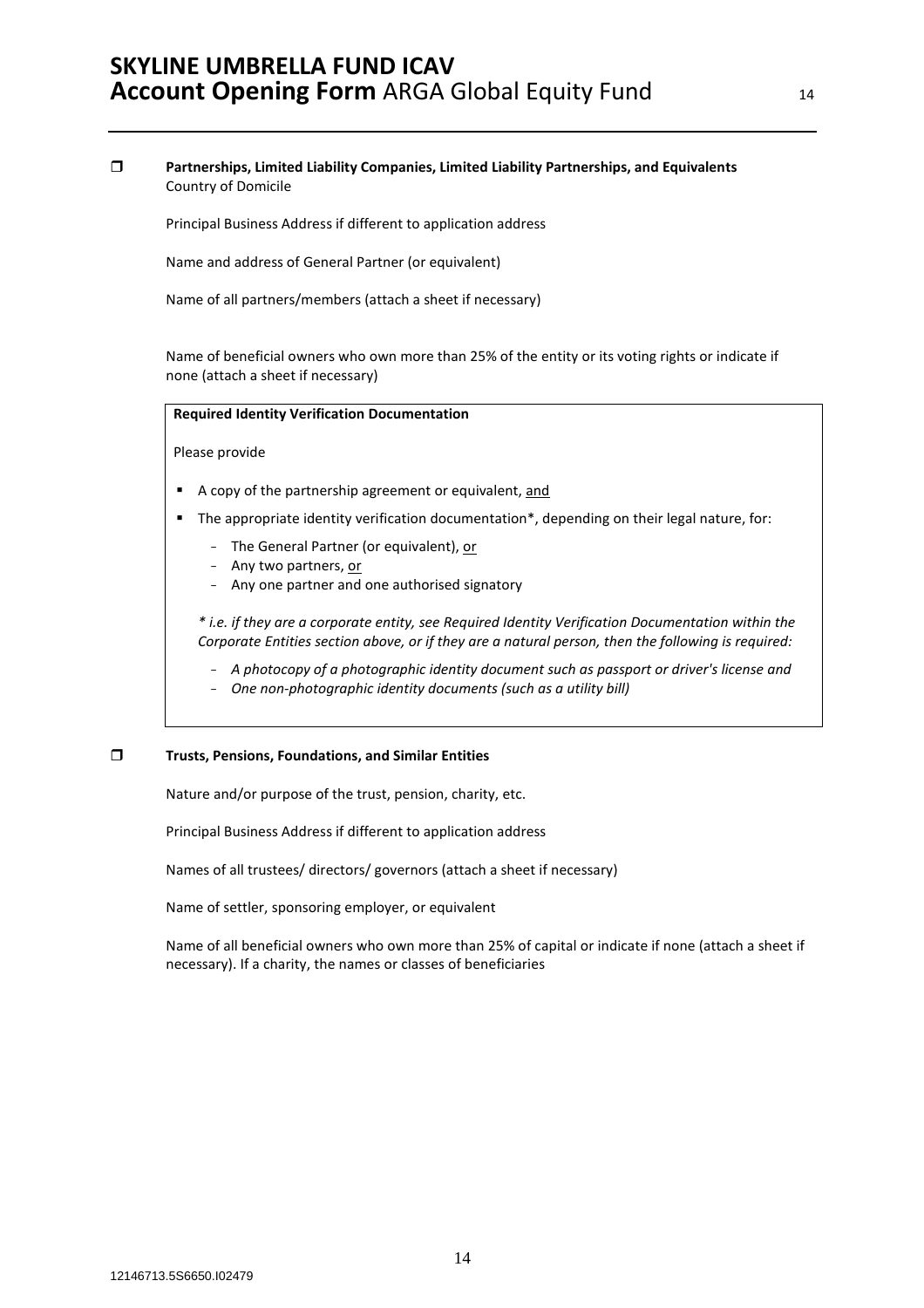Pensions Only — please confirm the following:

| $\blacksquare$<br>$\blacksquare$ | The scheme provides retirement benefits to employees<br>Contributions are made by an employer or by way of deduction from an | Yes $\Pi$<br>Yes $\Pi$ | No $\sqcap$<br>No $\blacksquare$ |
|----------------------------------|------------------------------------------------------------------------------------------------------------------------------|------------------------|----------------------------------|
|                                  | employee's wages                                                                                                             |                        |                                  |
|                                  | The scheme's rules do not permit the assignment of a member's interest                                                       | Yes $\P$ No $\P$       |                                  |
|                                  | under the scheme                                                                                                             |                        |                                  |

#### **Required Identity Verification Documentation**

#### Please Provide

- A copy of the trust deed (or equivalent) or confirmation of the entity to an appropriate register, and
- The appropriate identity verification documentation\*, depending on their legal nature, for:
	- Any two trustees / directors / governors / equivalent, or
	- Any one trustee / director / etc. and one authorised signatory

*\*i.e. if they are a corporate entity, see Required Identity Verification Documentation within the Corporate Entities section above, or if they are a natural person, then the following is required:* 

- *A photocopy of a photographic identity document such as passport or driver's license and*
- *One non-photographic identity documents (such as a utility bill)*

### **None of the Above**

Please contact the Distributor or Administrator for requirements.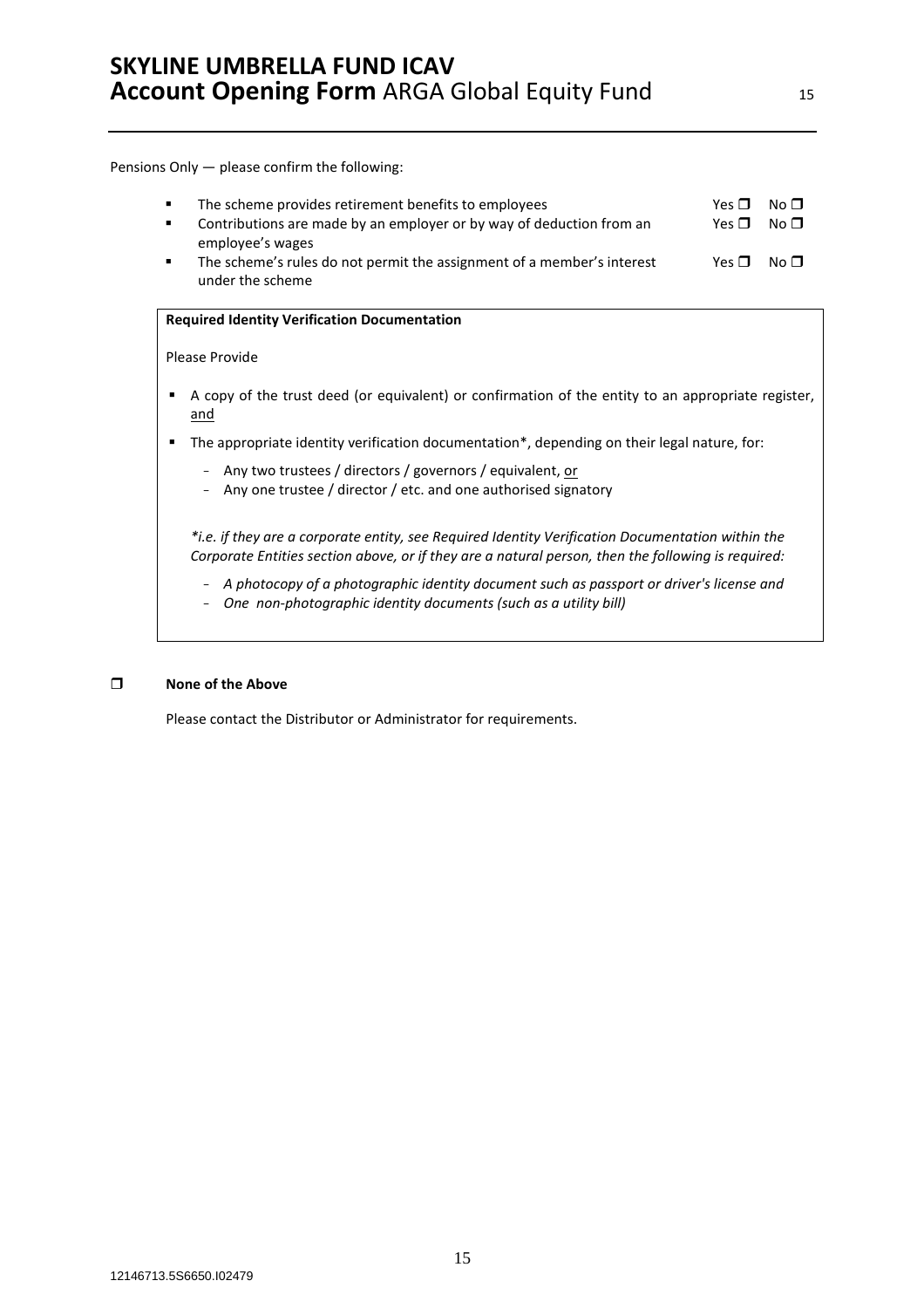### 5**. Benefit Plan Investors**

In order for the ICAV and each Fund to accurately monitor its "Benefit Plan Investor" participation, please review the following definition and make the appropriate representations by checking all applicable boxes following the definition

The Subscriber represents that it is:

- A.  $\Box$  not a Benefit Plan Investor<sup>[1]</sup>; or
- $B. \quad \Box$  a Benefit Plan Investor that is:

1.  $\Box$  subject to Part 4 of Title I of the Employee Retirement Income Security Act of 1974, as amended ("**ERISA**");

- 2.  $\Box$  subject to Section 4975 of the Internal Revenue Code of 1986, as amended (the "**Code**") (that has not checked B1);
- 3.  $\Box$  an entity whose underlying assets include "plan assets". The Subscriber also represents that the percentage of its "plan assets" compared to the value of its total assets is not more than:

|       | $10\%$ * $\Box$ $20\%$ * $\Box$ $30\%$ $\Box$ |  | 40% |
|-------|-----------------------------------------------|--|-----|
|       | 50% □   60% □    70% □                        |  | 80% |
| 90% □ | 100%:                                         |  |     |

(\* applicable to entities with multiple classes, one of which exceeds the 25% threshold for Benefit Plan Investors)

4.  $\Box$  an insurance company general account (or is investing general account assets under the U.S. Department of Labor Advisory Opinion Letter 2005-19A). The Subscriber also represents that the percentage of "plan assets" included in the general account is not more than:

| 10% | 20% | 30% | 40% |
|-----|-----|-----|-----|
| 50% | 60% | 70% | 80% |

<sup>[1]</sup> A Benefit Plan Investor means (1) an "employee benefit plan" within the meaning of Section 3(3) of the Employee Retirement Income Security Act of 1974, as amended, that is subject to the provisions of Part 4 of Title I of ERISA, (2) an individual retirement account, Keogh plan or other plan described in Section 4975(e)(1) of the US Internal Revenue Code of 1986, as amended, (3) an entity whose underlying assets include "plan assets" by reason of 25% or more of any class of equity interests in the entity being held by plans described in (1) or (2) above, or (4) any other entity (such as an insurance company separate or general account or a group or common trust) whose underlying assets include "plan assets" by reason of an investment in the entity by plans described in (1) or (2) above.

 $\overline{a}$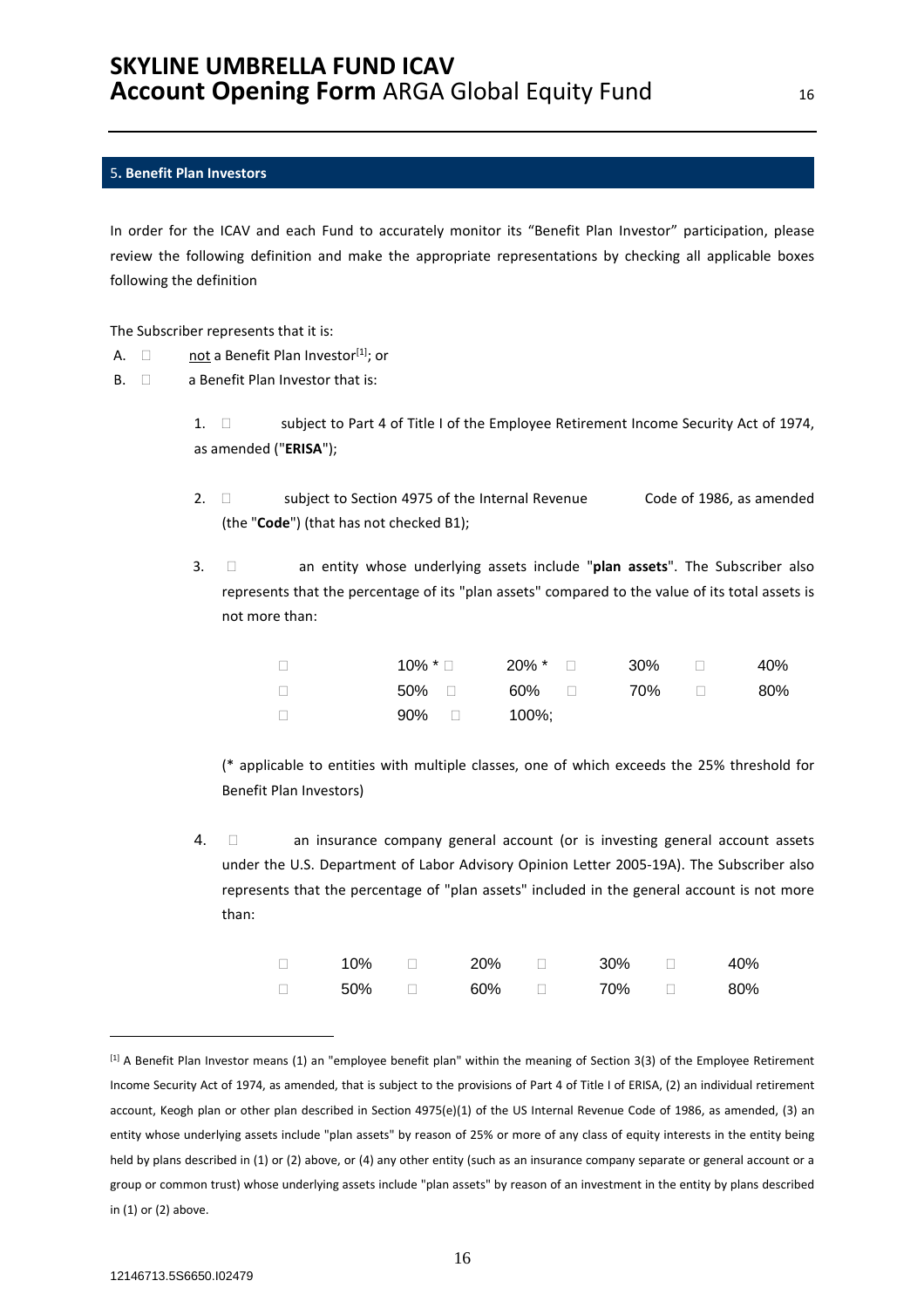$\Box$  90%  $\Box$  100%.

The Subscriber agrees to promptly notify the Manager and the Administrator immediately if the above response changes and to provide any other information reasonably requested by the Fund, the Manager or the Administrator for the purposes of determining whether or not the Fund is holding "plan assets".

If the Subscriber is, or is acting on behalf of, an employee benefit plan (a "**Plan**") which is subject to ERISA, the Subscriber represents and warrants that: (a) it is aware of and has taken into consideration any applicable diversification requirements of Section 404(a)(1)(C) of ERISA; (b) it has concluded that its proposed investment in the Fund is a prudent one and has independently decided to invest in the Fund; (c) the fiduciary or other person signing this Subscription Agreement is independent of the Fund and parties providing services to the Fund (including without limitation the Manager); (d) this subscription and the investment contemplated hereby is in accordance with all requirements applicable to the Plan under its governing instruments and under ERISA; (e) the Subscriber acknowledges and agrees that parties providing services to the Fund shall not be a "fiduciary" (within the meaning of Section 3(21) of ERISA) with respect to any assets of the Plan by reason of the Subscriber's investment in the Fund; (f) the Subscriber represents and warrants that neither the Manager nor any affiliate thereof has acted as a fiduciary to the Subscriber with respect to the decision to invest in the Fund nor have such persons provided investment advice or a recommendation with respect to the decision of the Subscriber to invest in the Fund; and (g) the investment by the Subscriber in the Fund will not result in a "prohibited transaction" under Section 406 of ERISA or Section 4975(c) of the Code.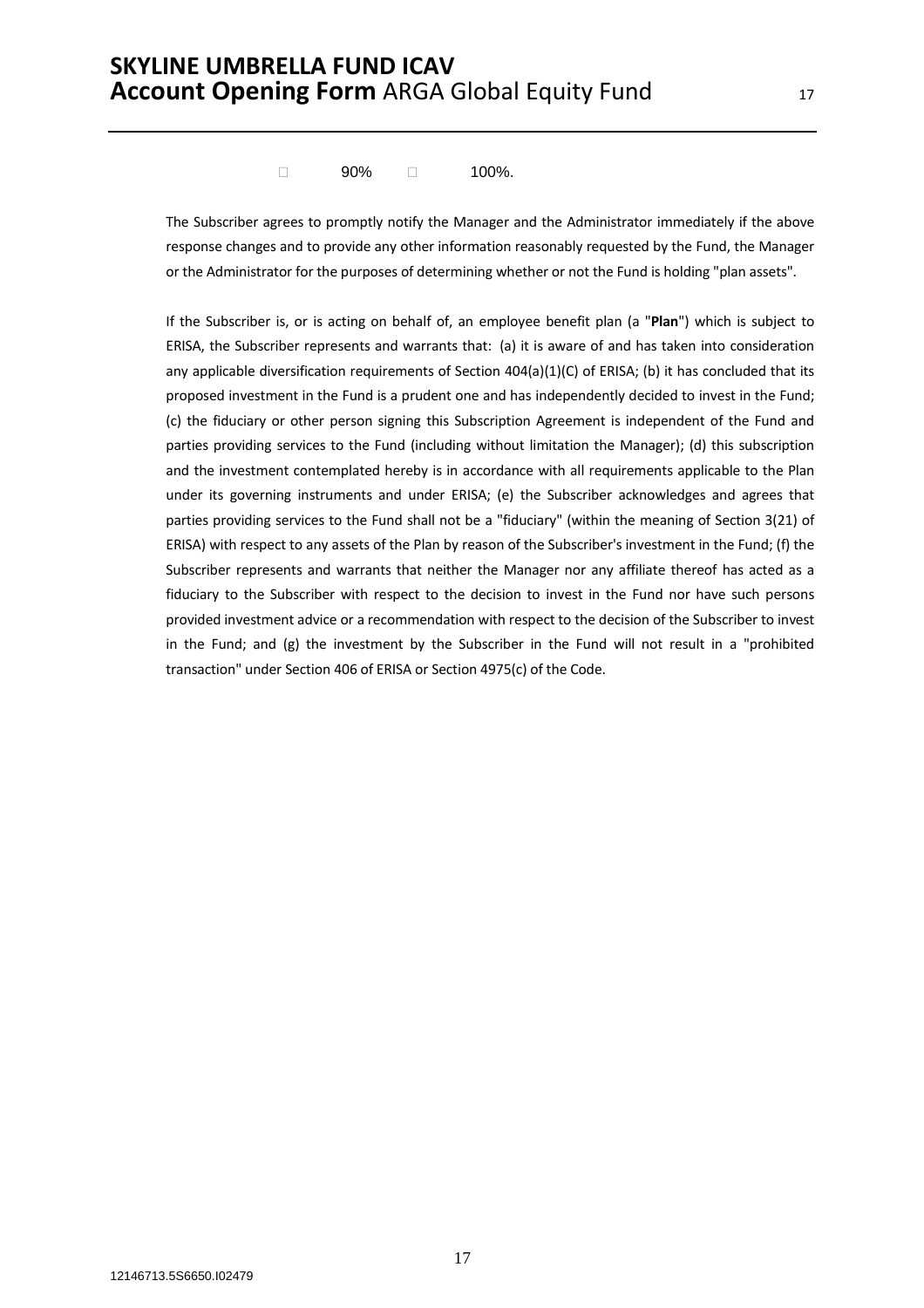#### 6**. Representations, Authorities, and Indemnities**

- 1. I/we confirm that I am / we are 18 years of age or over (delete if you are not a natural person).
- 2. If you are joint applicants We direct that, on the death of one of us, the Shares for which we are applying shall be held in the name of and to the order of the survivor(s) or the executor(s) or administrator of the last such survivor (delete if you are not a natural person or you are a sole investor).
- 3. I/we confirm that I am / we are not a US Person (as defined in the Prospectus) and am/are not acquiring Shares on behalf of, or for the benefit of, a US Person, nor do I/we intend transferring any Shares which I/we may purchase to any person who is a US Person. I/we confirm that I/we have the authority to make this investment whether the investment is our own or is made on behalf of another person or institution.
- 4. I/we indemnify the ICAV, Investment Manager, Depositary, Administrator and other Shareholders for any loss suffered by them as a result of me/us acquiring or holding Shares in the ICAV where, by virtue of my / our holding, I am / we are in breach of the laws of any competent jurisdiction.
- 5. I/we hereby acknowledge as part of this application that I/we have been provided with a copy of the Prospectus and applicable Supplement and where applicable the most recent annual or half-yearly reports and accounts for the ICAV and furthermore that this application is made on the terms thereof and subject to the provisions of the Instrument of Incorporation of the ICAV. In particular, I/we acknowledge that I am/we are aware of the potential risks associated with this investment and where appropriate have sought professional advice on matters of taxation and such other consequences applicable to the investment.
- 6. I/we hereby agree to indemnify and hold harmless the ICAV, the Manager, the Administrator, the Depositary, the Investment Manager, and their respective directors, officers and employees against any loss, liability, cost or expense (including without limitation legal fees, taxes and penalties) which may result directly or indirectly, from any misrepresentation or breach of any warranty, condition covenant or agreement set forth herein or in any document delivered to by me/us to the ICAV or the Administrator. The ICAV, the Investment Manager, and the Administrator will not be responsible or liable for the authenticity of instructions received from us or any authorised person and may rely upon any instruction from any such person representing himself to be a duly authorised person reasonably believed to be genuine.
- 7. The Administrator, the Investment Manager, and the ICAV are each authorised and instructed to accept and execute any instructions in respect of the Shares to which this Account Opening Form relates given by me/us in written form, or by facsimile.
- 8. I/we agree to indemnify each of the Administrator, the Manager, the Investment Manager, and the ICAV and agree to keep each of them indemnified against any loss of any nature whatsoever arising to any of them as a result of any of them acting upon a facsimile instruction. In circumstances where such instructions relate to a change in the Applicant's Banking Information referred to above, I/we confirm that I/we will provide you with an original instruction.
- 9. The Administrator, the Manager, the Investment Manager, and the ICAV may rely conclusively upon and shall incur no liability in respect of any action taken upon any notice, consent, request, instruction or other instrument believed in good faith to be genuine or to be signed by properly authorised persons.
- 10. I/we acknowledge that the Administrator will refuse to process a redemption request until the Administrator has received an original of this Account Opening Form and until all required anti money documentation has been received by the Administrator.
- 11. I/we confirm that I/we have the capacity and am/are duly authorised to make this application and to make the representations and give the indemnities referred to in this Account Opening Form.
- 12. I/we shall provide the ICAV, the Manager and the Administrator with any additional information which it may reasonably request in connection with tax and or/FATCA regulations/reporting requirements or other similar requirements in order to substantiate any representations made by me/us or otherwise and I/we authorise the ICAV or its agents to disclose such information relating to this application to such persons as they consider appropriate. For the purposes of the Tax Reporting Services, the Administrator may assume that the Sub-Fund has obtained any and all effective consents, agreements, waivers or approvals that may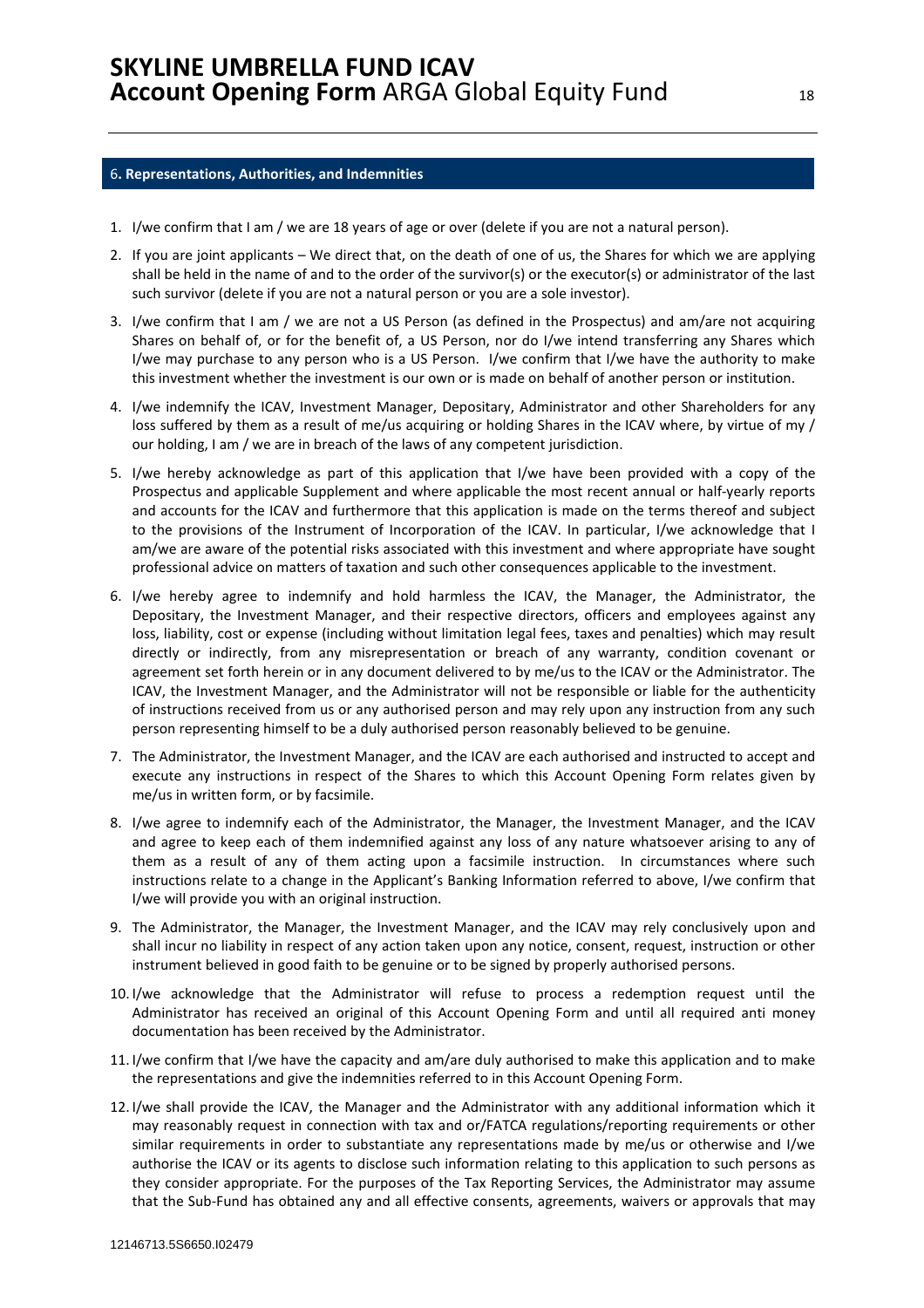be required from Shareholders or others to whom a duty of confidentiality is owed and the Administrator shall not be obliged to enquire further but shall be entitled to rely on any representation made by the Sub-Fund or its duly authorised representatives in this respect.

I/we agree to provide to the ICAV, the Manager and the Administrator at such times as each of them may request such declarations, certificates or documents as each of them may reasonably require (the "Tax Information") in connection with this investment (including for the purposes of tax and/or FATCA regulations/reporting requirements). Should any information furnished to any of them become inaccurate or incomplete in any way, I/we hereby agree to notify the ICAV or the Administrator immediately of any such change and further agree to request the redemption of Shares in respect of which such confirmations have become incomplete or inaccurate where requested to do so by the ICAV.

In addition to any information required to the Tax Information, I/we agree to promptly provide, and periodically update, at any times requested by the ICAV, any information (or verification thereof) the ICAV deems necessary to comply with any requirement imposed by Sections 1471-1474 of the U.S. Internal Revenue Code of 1986, as amended (the "Code"), and any Treasury Regulations, forms, instructions, or other guidance issued pursuant thereto in order to reduce or eliminate FATCA withholding taxes. The information required to be provided by the preceding sentence may include, but shall not be limited to, (A) information the ICAV deems necessary to determine whether the Shareholder is a "foreign financial institution" ("FFI") as defined in Code 1471(d)(4) or a "non-financial foreign entity" ("NFFE") as defined in Code 1472(d), (B) if I/we am/are an FFI, any certification, statement or other information the ICAV deems necessary to determine whether I/we meet the requirements of Code 1471(b) (including entering into an agreement with the IRS pursuant to Code 1471(b) (an "FFI Agreement") and complying with the terms thereof or, if the FFI is in a jurisdiction that has signed an intergovernmental agreement ("IGA") with the United States, complying with the terms of the IGA and any local laws or regulations implementing its terms) or is otherwise exempt from withholding required under Code 1471, (C) if I/we am/are an FFI, including an FFI in a jurisdiction that has signed an IGA, a Global Intermediary Identification Number ("GIIN") assigned by the IRS; and (D) if I/we am/are an NFFE, any certification, statement or other information the ICAV deems necessary to determine whether a shareholder meets the requirements of Code 1472(b) (which information may be given to the U.S. Internal Revenue Service ("IRS") pursuant to Code 1472(b)(3)) or is otherwise exempt from withholding required under Code 1472.

In addition to the Tax Information, I/we agree to promptly provide, at any times requested by the ICAV, any information (or verification thereof) the ICAV deems necessary for the ICAV to comply with the terms of the IGA and any Irish laws, regulations or other guidance implementing the IGA, and any information required to comply with the terms of that agreement on an annual or more frequent basis. I/we agree to waive any provision of foreign law that would, absent such a waiver, prevent compliance with such requests and acknowledges that, if it fails to provide such waiver, it may be required by the ICAV to withdraw from the Sub-Fund if necessary to comply with FATCA and the IGA.

By providing the Tax Information, I/we represent and warrant the completeness and accuracy of such information (as at the date of submission) and authorise the ICAV to act upon such information in good faith, including, but not limited to, disclosing or submitting such information to the Irish tax authorities. The ICAV shall have no obligation to carry out any investigation with respect to the truth, accuracy or completeness of the Tax Information provided by us and I/we will, on demand, hold the ICAV harmless from any liability resulting from the my/our failure to provide complete and accurate Tax Information.

I/we hereby acknowledge that if I/we fail to provide the Tax Information on a timely basis, I/we may be subject to 30% U.S. withholding tax on the investor's share of "withholdable payments" (as defined for purposes of FATCA) received by the ICAV.

I/we hereby acknowledge that if I/we fail to provide the Tax Information and such failure results in the ICAV being unable to comply with the IGA, the ICAV may exercise its right to completely redeem an applicant (at any time upon any or no notice). I/we further acknowledge and agree to indemnify the ICAV and its other investors for any losses resulting from our failure to meet its obligations under this Section, including any U.S. withholding tax imposed on the ICAV.

13. I/we request that the Shares issued pursuant to this application are registered in the name and address set out on page 1 hereof.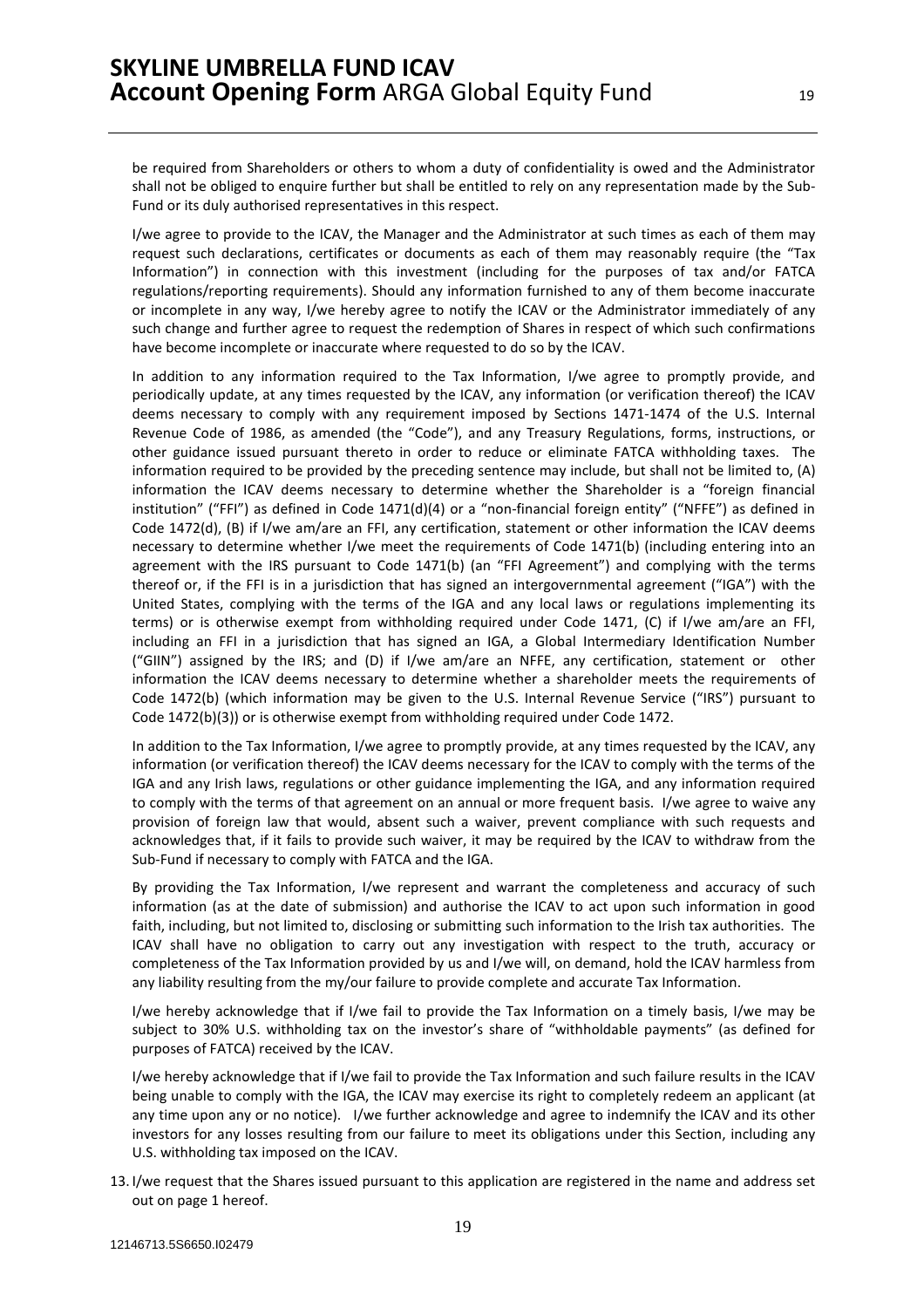- 14. I/we accept such lesser number of Shares if any, than may be specified above in respect of which this application may be accepted.
- 15. I/we acknowledge that all telephone calls with the Investment Manager, the Manager, the Administrator or Depositary may be recorded and consent to such recording.
- 16. I/we agree (i) to provide these representations to the ICAV and/or the Manager at such times as the ICAV and/or the Manager may request, and (ii) to provide on request such certifications, documents or other evidence as the ICAV and/or the Manager may reasonably require to substantiate such representations.
- 17. I/we agree to notify the ICAV and/or the Manager immediately if I/we become aware that any of the representations made is no longer accurate and complete in all respects. I/we agree immediately either to sell or to tender to the ICAV for redemption of a sufficient number of Shares to allow the representations to be made again.
- 18. I/we acknowledge that in respect of a fund which has invested in equity related securities, all or part of that fund's fee and expenses may be charged to the capital of the fund and that this policy will have the effect of lowering the capital value of my/our investment.
- 19. I/we understand that the confirmations, representations, declarations and warranties made herein are continuing and apply to all subsequent purchases of Shares by me/us in the ICAV.

#### **Key Investor Information Document ("KIID")**

- 1. I/we hereby acknowledge and confirm that I/we have received, read and understood the KIID for the Sub-Fund and Class(es) to which this Account Opening Form relates in good time prior to completing this Account Opening Form. I/we hereby confirm that for any subsequent investments I/we will obtain and read the latest version of the appropriate KIID prior to each subscription and that any future investments to any other sub-fund or share class of the ICAV can also be transacted based on this confirmation. The KIID is available on https://www.davygfm.com/funds-factsheets/management-company-services.
- 2. I/we represent and acknowledge that:

I/we have regular access to the internet and acknowledge and agree that the provision of the KIID by way of email or website is appropriate in the context in which the business between the ICAV, its delegate(s) and me/us is, or is to be, carried on and that the provision by me/us of my/our email address to the ICAV or its delegate(s) is evidence of this.

I/we have been offered the choice of receiving the prospectus and the KIID on paper and in electronic form by means of a website or by email and hereby specifically consent to receiving the KIID in electronic form by email or by accessing the latest version of the document online at https://www.davygfm.com/fundsfactsheets/management-company-services (or such other website as may be notified to me/us from time to time).

I/we have also been notified electronically of this website address and the place on the website where the KIID can be accessed.

I/we received or accessed by electronic means the KIID.

I/we consent to accessing the KIID by electronic means before making any subsequent and/or future subscriptions for Shares in any Class of the Sub-Fund.

The KIID shall be reviewed at least every 12 months and that the up-to-date version of the KIID at any given time shall be made available on https://www.davygfm.com/funds-factsheets/management-companyservices (or such other website as may be notified to me/use from time to time. I/We agree that I/we will inspect the KIID by accessing the website in good time before making any subsequent and/or future subscriptions for Shares in any Class of the Sub-Fund. I/We agree that I/we bear sole responsibility for ensuring that I/we have inspected the up-to-date version of the KIID and that, in any event, I/we consent to be, and shall be deemed to have been, provided with the up-to-date KIID by means of the website in good time before any subsequent or future subscriptions.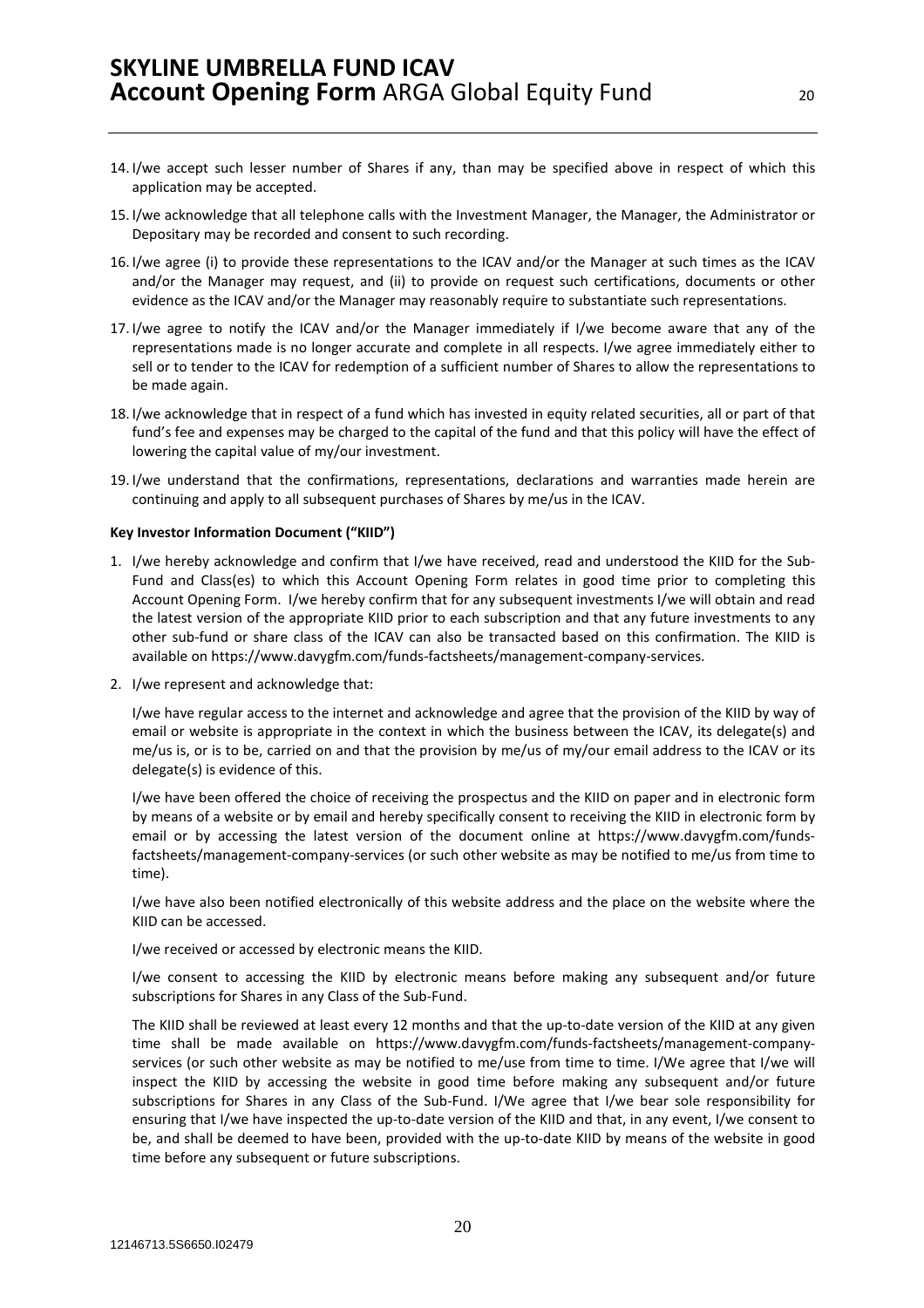Where I/we are acquiring the Shares for or on behalf of any person in my/our capacity as a sub-distributor of the ICAV, I/we certify that prior to accepting any order for the acquisition of Shares, I/we will ensure that the investor will be provided with the current KIID for the relevant Share Class. Where permitted by applicable law, "provided" shall include informing the investor of the applicable website where the KIID may be obtained, which is https://www.davygfm.com/funds-factsheets/management-company-services (or such other website address as may be notified to me/us from time to time).

I/we may at any time request a hard copy of any such documentation from the Sub-Fund free of charge and/or revoke, in writing or other authorised manner, the consent given to receive such information electronically or to subscribe or redeem Shares of the Sub-Fund electronically.

#### **Data Protection**

- A. I/We consent to personal information obtained in relation to me/us being handled by the Administrator, the ICAV, the Manager or the Investment Manager and their delegates, agents or affiliates in accordance with the Irish Data Protection Acts 1988 to 2003. Information in relation to me/us will be held, used, disclosed and processed for the purposes of (a) managing and administering my/our holdings in the Sub-Fund and any related account on an ongoing basis; (b) for any other specific purposes where I have given specific consent to do so; (c) to carry out statistical analysis and market research (d) to comply with any applicable legal, tax or regulatory obligations including legal obligations under company law, tax law and anti-money laundering legislation and (e) for disclosure and transfer whether in Ireland or elsewhere (including companies situated in countries outside of the European Economic Area which may not have the same data protection laws as in Ireland) to third parties including my/our financial adviser (where appropriate), regulatory bodies, taxation authorities, auditors, technology providers or to the Sub-Fund and its delegates and its or their duly appointed agents and any of their respective related, associated or affiliated companies for the purposes specified above; (f) For other legitimate business interests of the Sub-Fund. I/We hereby acknowledge my/our right of access to and the right to amend and rectify my/our personal data, as provided herein. I/We understand that the Sub-Fund is a data controller and will hold any personal information provided by me/us in confidence and in accordance with the Data Protection Act 1988 as amended by the Data Protection (Amendment) Act 2003. The Administrator may only transfer personal data outside of the EEA by using an EU-approved 'model contract' by means of which the non-EEA data receiver agrees to abide by the instructions of the data controller (the Administrator), and agrees to comply with security measures which are appropriate to the circumstances of the data transfer, and which are specified in the contract itself.
- B. I/We consent to the recording of telephone calls that I/we make to and receive from the Administrator, the ICAV, the Manager or the Investment Manager and their delegates or duly appointed agents and any of their respective related, associated or affiliated companies for record keeping, security and/or training purposes. I/We consent to the ICAV, the Manager or the Investment Manager sending information about other investment services to me/us by letter, telephone or other reasonable means of communication. I/We understand that I/we have a right not to receive such information. The Administrator or ICAV may disclose personal information to the Depositary and/or the Investment Manager and/or the Manager and/or third parties where necessary or for legitimate business interests. This may include disclosure to third parties such as auditors and the Central Bank of Ireland or agents of the Administrator who process the personal information for anti-money laundering purposes or for compliance with foreign regulatory requirements. The Administrator may and will hold all or part of the information in relation to your shareholding in accordance to legal and regulatory requirements even after you have fully redeemed from the fund.
- C. I/we consent to the processing of my/our information and the disclosure of my/our information as outlined above and to the Manager and/or the Investment Manager and where necessary or in the ICAV's legitimate interests to any company in the Investment Manager's group of companies or agents of the ICAV including companies situated in countries outside the European Economic Area, which may not have the same data protection laws as in Ireland.
- D. From time to time, the Manager and/or the Investment Manager may send you information about other products or services which they offer. You have a right not to receive such information.

If you do wish to receive such information and/or marketing material, **please tick here**: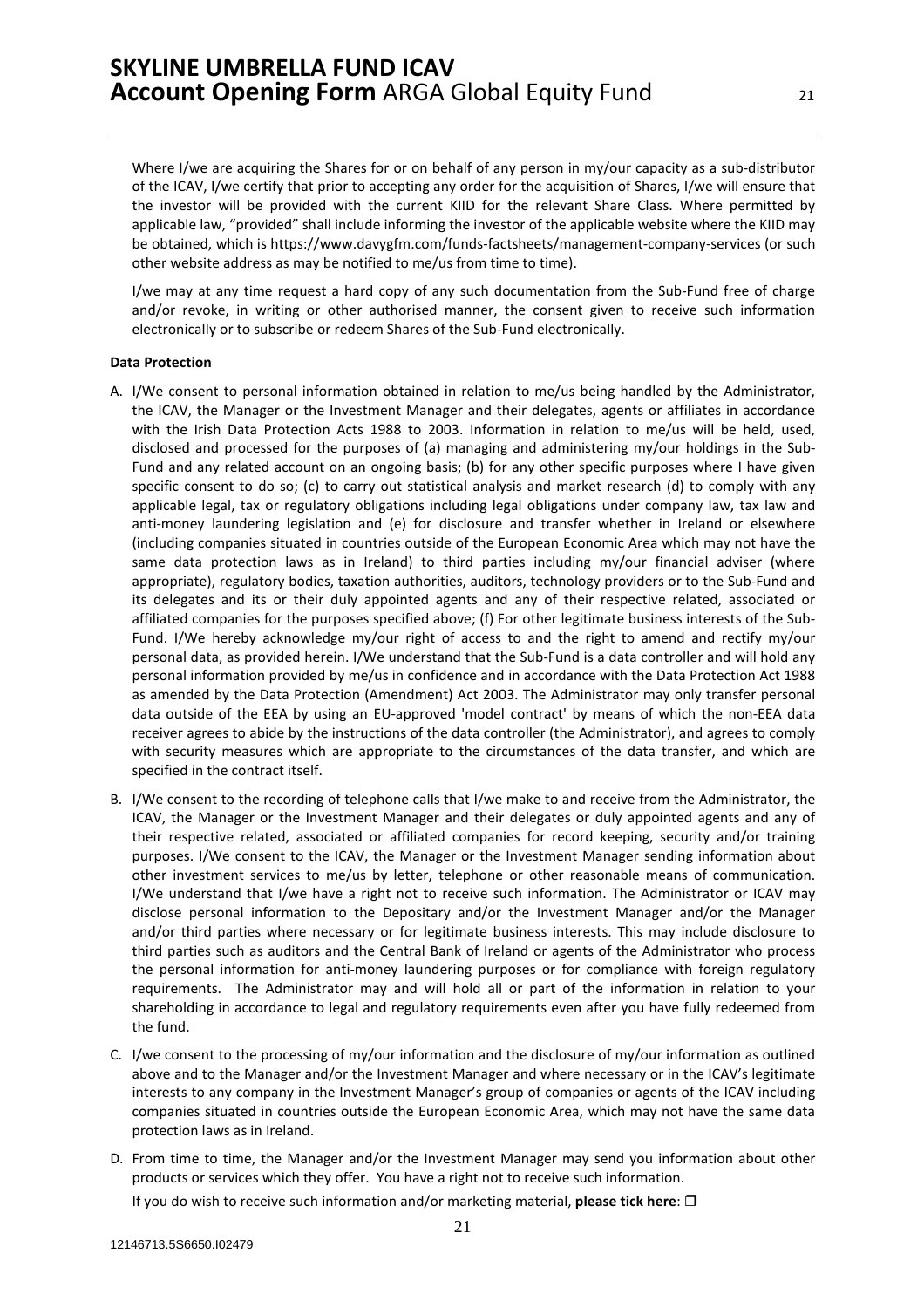### **7a. FATCA Self-Certification - ENTITY**

#### **Instructions for completion**

We are obliged under Section 891E, Section 891F, and Section 891G of the Taxes Consolidation Act 1997 (as amended) and regulations made pursuant to those sections to collect certain information about each account holder's tax arrangements. Please complete the sections below as directed and provide any additional information that is requested. Please note that by completing this application form you are providing personal information, which may constitute personal data within the meaning of the General Data Protection Regulation (697/2016/EU) (the "GDPR") and applicable Irish data protection legislation (currently the Irish Data Protection Acts 1988 to 2003. Please note that in certain circumstances we may be legally obliged to share this information, and other financial information with respect to an account holder's interests in the Fund, with the Irish tax authorities, the Revenue Commissioners. They in turn may exchange this information, and other financial information with foreign tax authorities, including tax authorities located outside the EU.

Unless otherwise stated, all terms identified in italics are as defined in the Agreement between the Government of Ireland and the Government of the United States of America to Improve International Tax Compliance and to Implement FATCA (the "Agreement"), a copy of which is available on the Irish Revenue website at http://www.revenue.ie or at http://www.revenue.ie/en/business/international/agreement-irelandusa-compliance-fatca.pdf

If any of the information below about the Investor's tax residence or FATCA/CRS classification changes in the future, please ensure that we are advised of these changes promptly.

If you have any questions about how to complete this form, please contact your tax advisor. For further information and guidance on FATCA or CRS please refer to the Irish Revenue or the OECD website at:

#### http://www.revenue.ie/en/business/aeoi/index.html

http://www.oecd.org/tax/automatic-exchange/common-reporting-standard/ in the case of CRS only.

**Investors** that are individuals should not complete this form and should complete Section 7b.

#### **Section 1: Investor Identification: (to be completed if used as a standalone form)**

| Investor Name:                                                                                                                                                                                                                 |         | (the "Entity") |
|--------------------------------------------------------------------------------------------------------------------------------------------------------------------------------------------------------------------------------|---------|----------------|
| <b>Registered Address:</b>                                                                                                                                                                                                     |         |                |
| Number: and the state of the state of the state of the state of the state of the state of the state of the state of the state of the state of the state of the state of the state of the state of the state of the state of th | Street: |                |
| City, town, State, Province or County:                                                                                                                                                                                         |         |                |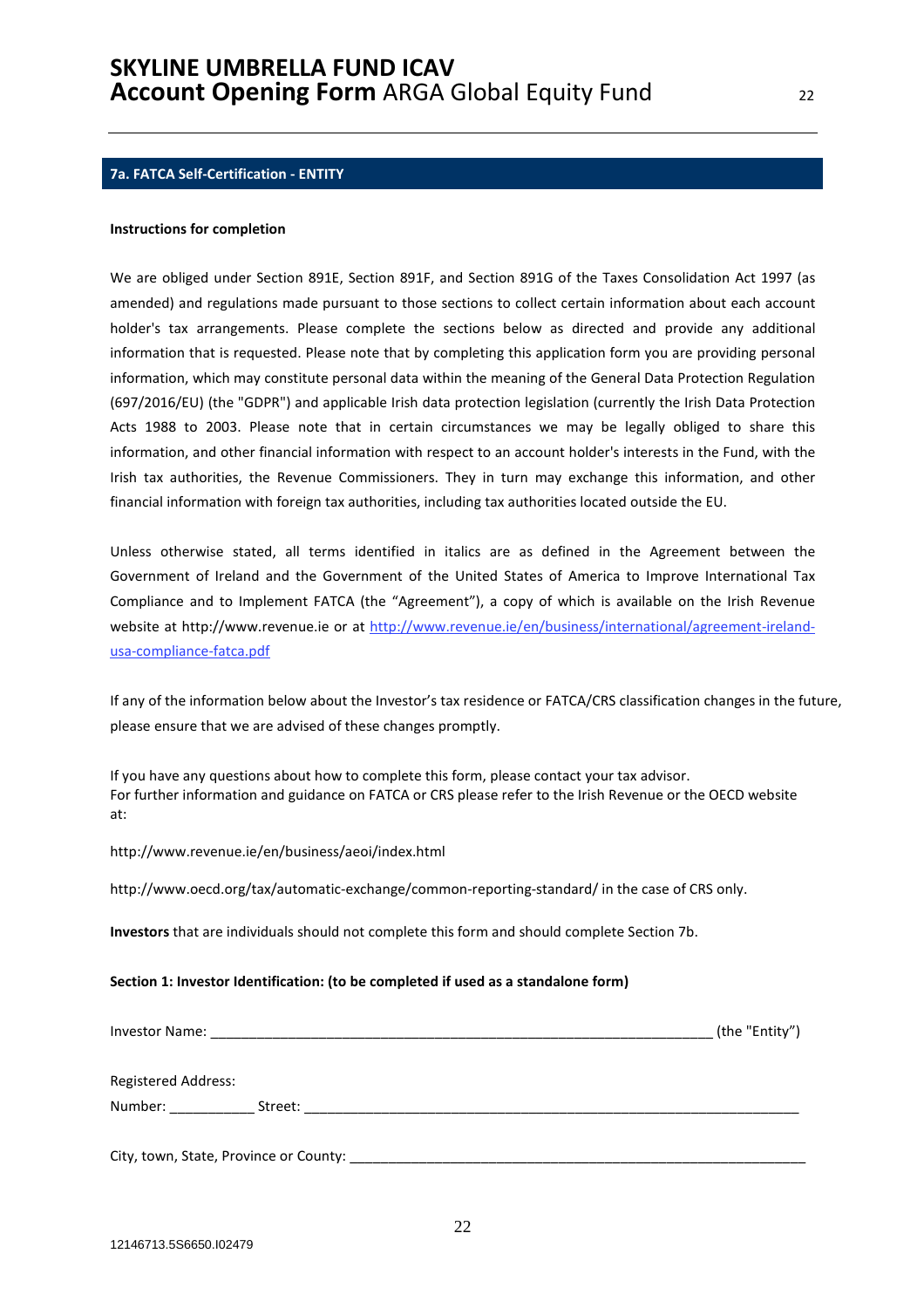|           | Mailing address (if different from above):                       |                                                                                                                 |
|-----------|------------------------------------------------------------------|-----------------------------------------------------------------------------------------------------------------|
|           |                                                                  |                                                                                                                 |
|           |                                                                  |                                                                                                                 |
|           |                                                                  |                                                                                                                 |
|           |                                                                  |                                                                                                                 |
|           | Section 2: Specified U.S. Person:                                |                                                                                                                 |
|           | Please tick either (a) or (b) below and complete as appropriate. |                                                                                                                 |
|           | TIN) is as follows:                                              | a) $\Box$ The Entity is a Specified U.S. Person and the Entity's U.S. Federal Taxpayer Identifying number (U.S. |
|           |                                                                  |                                                                                                                 |
| b) $\Box$ |                                                                  | The Entity is not a Specified U.S. Person (please also complete Sections 3 and 4)                               |

### **Section 3: Declaration of Tax Residency**

(Note: Declaration of tax residency is requested in the context of the OECD Common Reporting Standard ("CRS"), an initiative to implement automatic exchange of financial account information on a global basis.)

Please indicate the Entity's place of tax residence (if resident in more than one country please detail all countries of tax residence and associated tax identification numbers).

| Country of Tax Residency | <b>Tax ID Number</b> |
|--------------------------|----------------------|
|                          |                      |
|                          |                      |
|                          |                      |

### Entity's FATCA Classification:

1. Financial Institutions:

If the Entity is a Financial Institution, please tick one of the below categories, and provide the Entity's GIIN at 2.

|      | Irish Financial Institution or a Partner Jurisdiction Financial Institution |  |
|------|-----------------------------------------------------------------------------|--|
| H.   | Registered Deemed Compliant Foreign Financial Institution                   |  |
| III. | Participating Foreign Financial Institution                                 |  |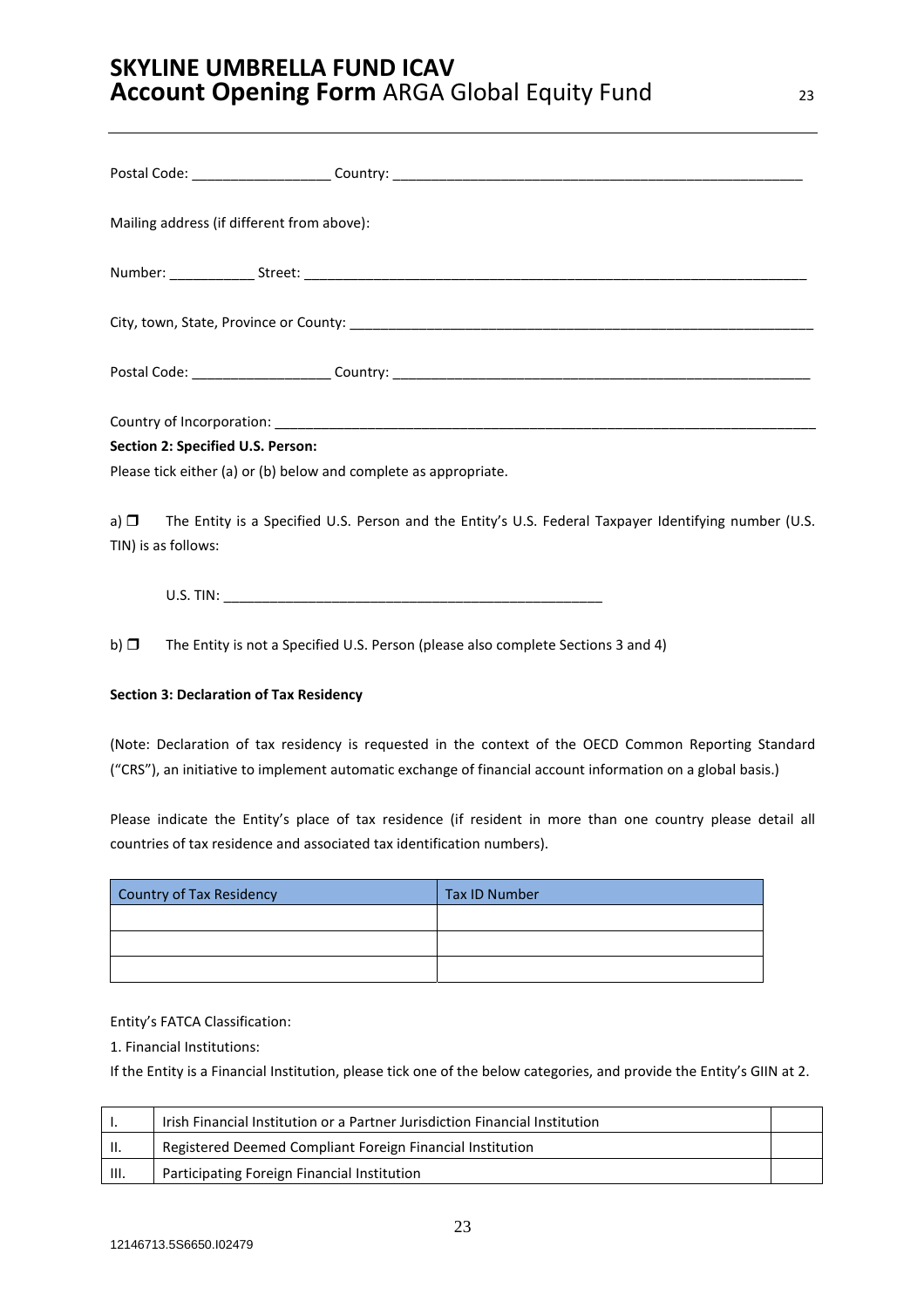2. Please provide the Entity's Global Intermediary Identification number (GIIN)

| Ι.   | Partner Jurisdiction Financial Institution and has not yet obtained a GIIN                  |  |
|------|---------------------------------------------------------------------------------------------|--|
| Ш.   | The Entity has not yet obtained a GIIN but is sponsored by another entity which does have a |  |
|      | GIIN                                                                                        |  |
|      | Please provide the sponsor's name and sponsor's GIIN :                                      |  |
|      | Sponsor's Name:<br>Sponsor's GIIN:                                                          |  |
| III. | <b>Exempt Beneficial Owner</b>                                                              |  |
| IV.  | Certified Deemed Compliant Foreign Financial Institution (including a deemed compliant      |  |
|      | Financial Institution under Annex II of the Agreement)                                      |  |
| V.   | Non-Participating Foreign Financial Institution                                             |  |
| VI.  | <b>Excepted Foreign Financial Institution</b>                                               |  |
| VII  | U.S. person but not a Specified U.S. person                                                 |  |

### **Section 4. Non-Financial Institutions:**

If the Entity is not a Financial Institution, please confirm the Entity's FATCA status below:

- I. The Entity is an Active Non-Financial Foreign Entity  $\Box$  or
- II. The Entity is a Passive Non-Financial Foreign Entity  $\Box$  (If the Entity is a Passive Non-Financial Foreign Entity, please provide details of any Controlling Persons in the below box (whose percentage of ownership is 25% or greater) which are U.S. citizens or resident in the U.S. for tax purposes. The term Controlling Persons is to be interpreted in a manner consistent with the recommendations of the Financial Action Task Force.

| <b>Full Name</b> | Date of Birth | Full Residence<br>Address | <b>Details</b><br><sub>of</sub><br>Person's | <b>Tax Reference Number</b><br>Controlling<br><b>Beneficial</b> |
|------------------|---------------|---------------------------|---------------------------------------------|-----------------------------------------------------------------|
|                  |               |                           | Ownership                                   |                                                                 |
|                  |               |                           |                                             |                                                                 |
|                  |               |                           |                                             |                                                                 |
|                  |               |                           |                                             |                                                                 |

III. The Entity is an Excepted Non-Financial Foreign Entity  $\Box$  or

IV. The Entity is a U.S. person but not a Specified U.S. person  $\Box$ 

### **Section 5: Declarations and Undertakings**

I/We declare (as an authorised signatory of the Entity) that the information provided in this form is, to the best of my/our knowledge and belief, accurate and complete.

I/We undertake to advise the recipient promptly and provide an updated Self-Certification where any change in circumstance occurs which causes any of the information contained in this form to be incorrect.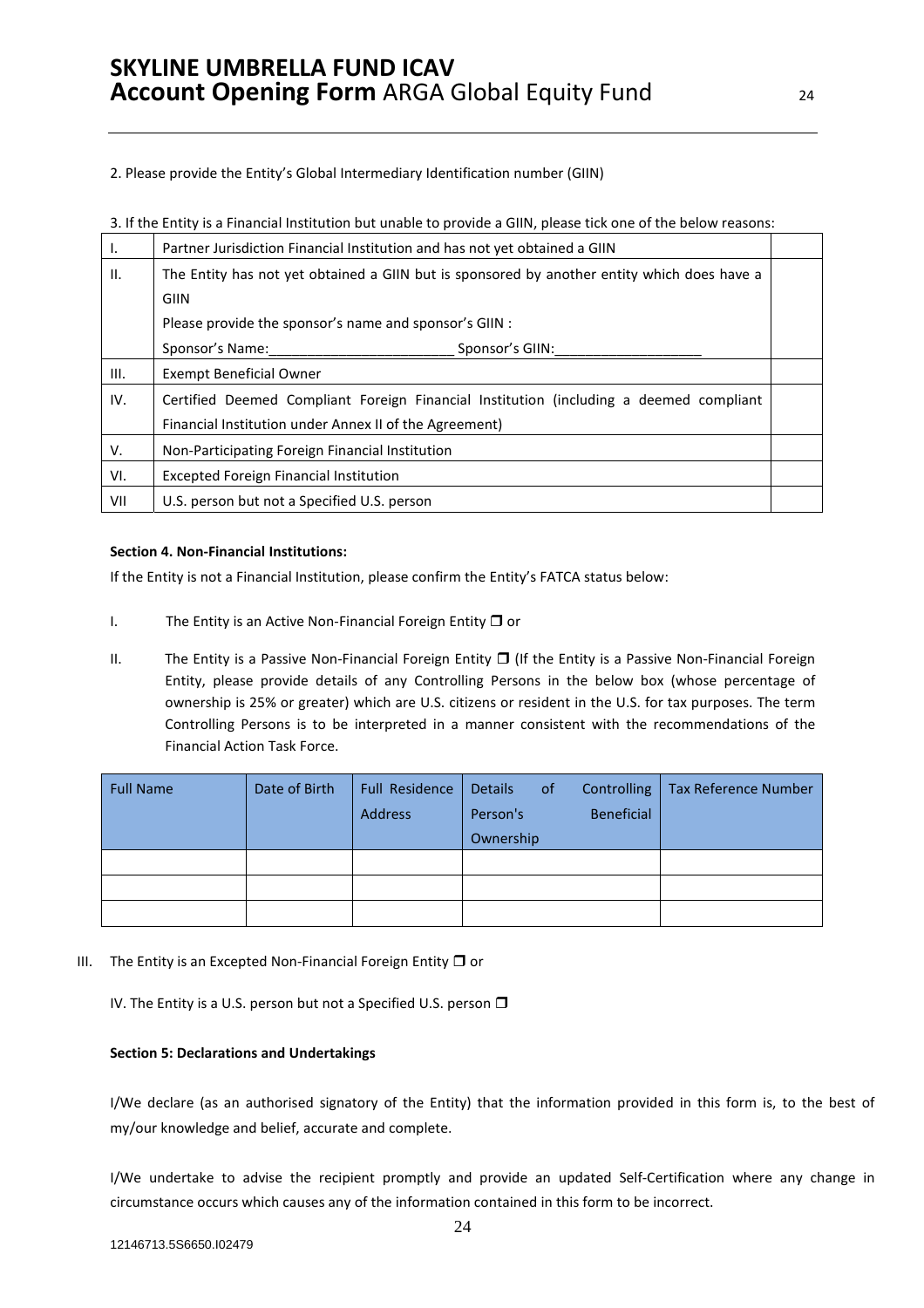\_\_\_\_\_\_\_\_\_\_\_\_\_\_\_\_\_\_\_\_\_\_\_\_\_\_\_\_\_\_\_\_\_\_\_\_\_\_\_\_\_\_\_\_\_\_\_\_\_\_\_\_\_\_\_\_\_\_\_\_\_\_\_\_\_\_\_\_\_\_\_\_\_\_\_\_

\_\_\_\_\_\_\_\_\_\_\_\_\_\_\_\_\_\_\_\_\_\_\_\_\_\_\_\_\_\_\_\_\_\_\_\_\_\_\_\_\_\_\_\_\_\_\_\_\_\_\_\_\_\_\_\_\_\_\_\_\_\_\_\_\_\_\_\_\_\_\_\_\_\_\_

Authorised Signature(s):

Capacity in which declaration is made:

Date: (dd/mm/yyyy): \_\_\_\_\_\_\_\_\_\_\_\_\_\_\_\_\_\_\_\_\_\_\_\_\_\_\_\_\_\_\_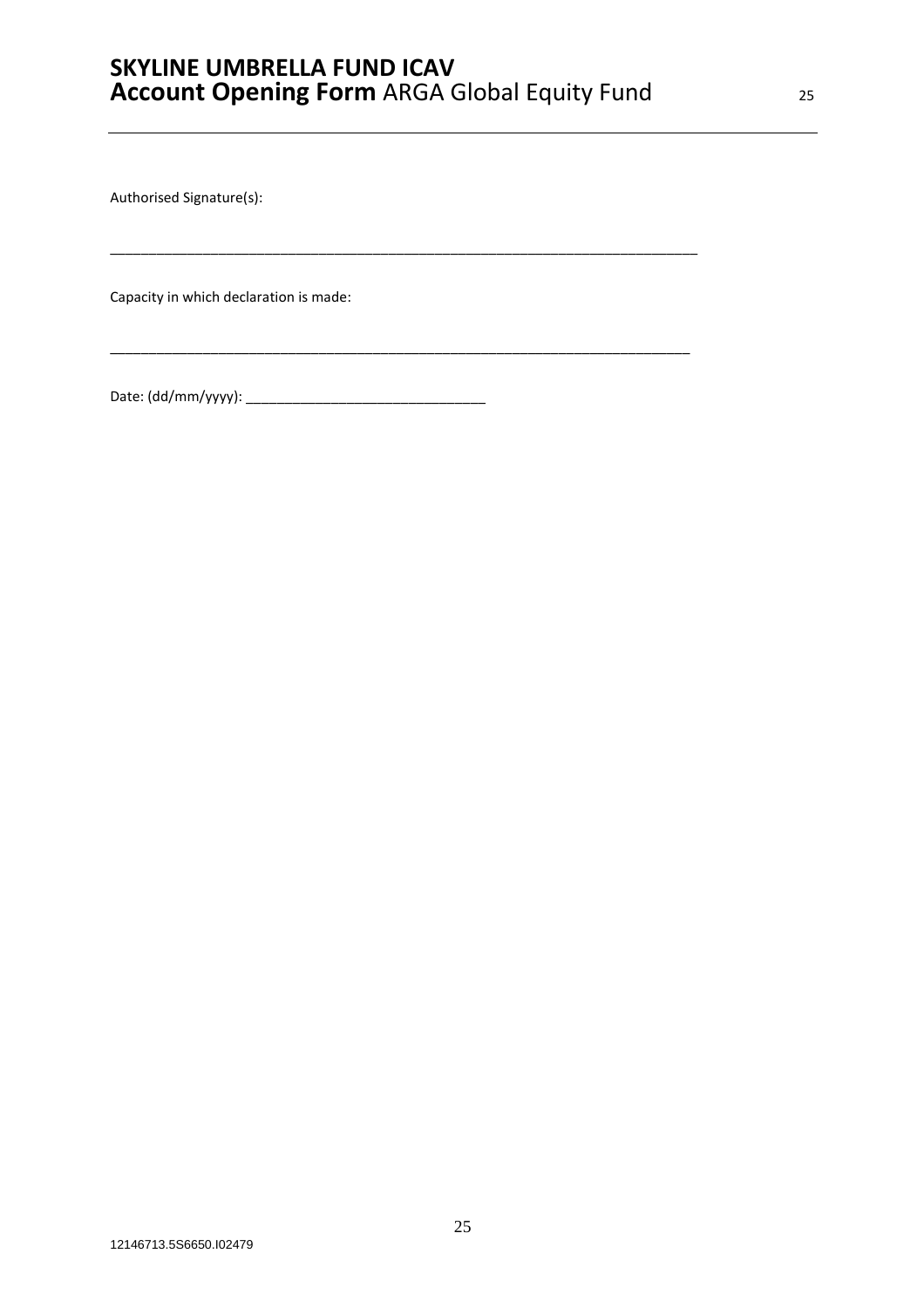#### **7b. FATCA Self-Certification - Individual**

#### **Instructions for completion**

We are obliged under Section 891E of the Taxes Consolidation Act 1997 (as amended) and regulations made pursuant to that section to collect certain information about each investor's tax arrangements. Please complete the sections below as directed and provide any additional information that is requested. Please note that in certain circumstances we may be obliged to share this information with relevant tax authorities.

All terms identified in italics are as defined in the Agreement between the Government of Ireland and the Government of the United States of America to Improve International Tax Compliance and to Implement FATCA, a copy of which is available [on the Irish Revenue website at http://www.revenue.ie or at http://www.revenue.ie/en/business/international/agreement-ireland-usa-compliance-fatca.pdf

If any of the information below about your tax residence or FATCA classification changes in the future, please ensure you advise us of these changes promptly.

If you have any questions about how to complete this form, please contact your tax advisor.

Please note that where there are joint account holders each investor is required to complete a separate Self-Certification form.

\_\_\_\_\_\_\_\_\_\_\_\_\_\_\_\_\_\_\_\_\_\_\_\_\_\_\_\_\_\_\_\_\_\_\_\_\_\_\_\_\_\_\_\_\_\_\_\_\_\_\_\_\_\_\_\_\_\_\_\_\_\_\_\_\_\_\_\_\_\_\_\_\_\_\_\_\_\_\_\_\_\_\_

\_\_\_\_\_\_\_\_\_\_\_\_\_\_\_\_\_\_\_\_\_\_\_\_\_\_\_\_\_\_\_\_\_\_\_\_\_\_\_\_\_\_\_\_\_\_\_\_\_\_\_\_\_\_\_\_\_\_\_\_\_\_\_\_\_\_\_\_\_\_\_\_\_\_\_\_\_\_\_\_\_\_\_\_\_\_

Section 1: Investor Identification

Investor Name:

Fund Name:

Residential Address:

| Number: |  |
|---------|--|
|---------|--|

Street: \_\_\_\_\_\_\_\_\_\_\_\_\_\_\_\_\_\_\_\_\_\_\_\_\_\_\_\_\_\_\_\_\_\_\_\_\_\_\_\_\_\_\_\_\_\_\_\_\_\_\_\_\_\_\_\_\_\_\_\_\_\_\_\_\_\_

City, Town, State, Province or County:

Postal Code: \_\_\_\_\_\_\_\_\_\_\_\_\_\_\_\_\_\_

\_\_\_\_\_\_\_\_\_\_\_\_\_\_\_\_\_\_\_\_\_\_\_\_\_\_\_\_\_\_\_\_\_\_\_\_\_\_\_\_\_\_\_\_\_\_\_\_\_\_\_\_\_\_\_\_\_\_\_\_\_\_\_\_\_\_\_\_\_\_\_\_\_\_\_\_\_\_\_\_\_\_\_\_\_\_\_\_\_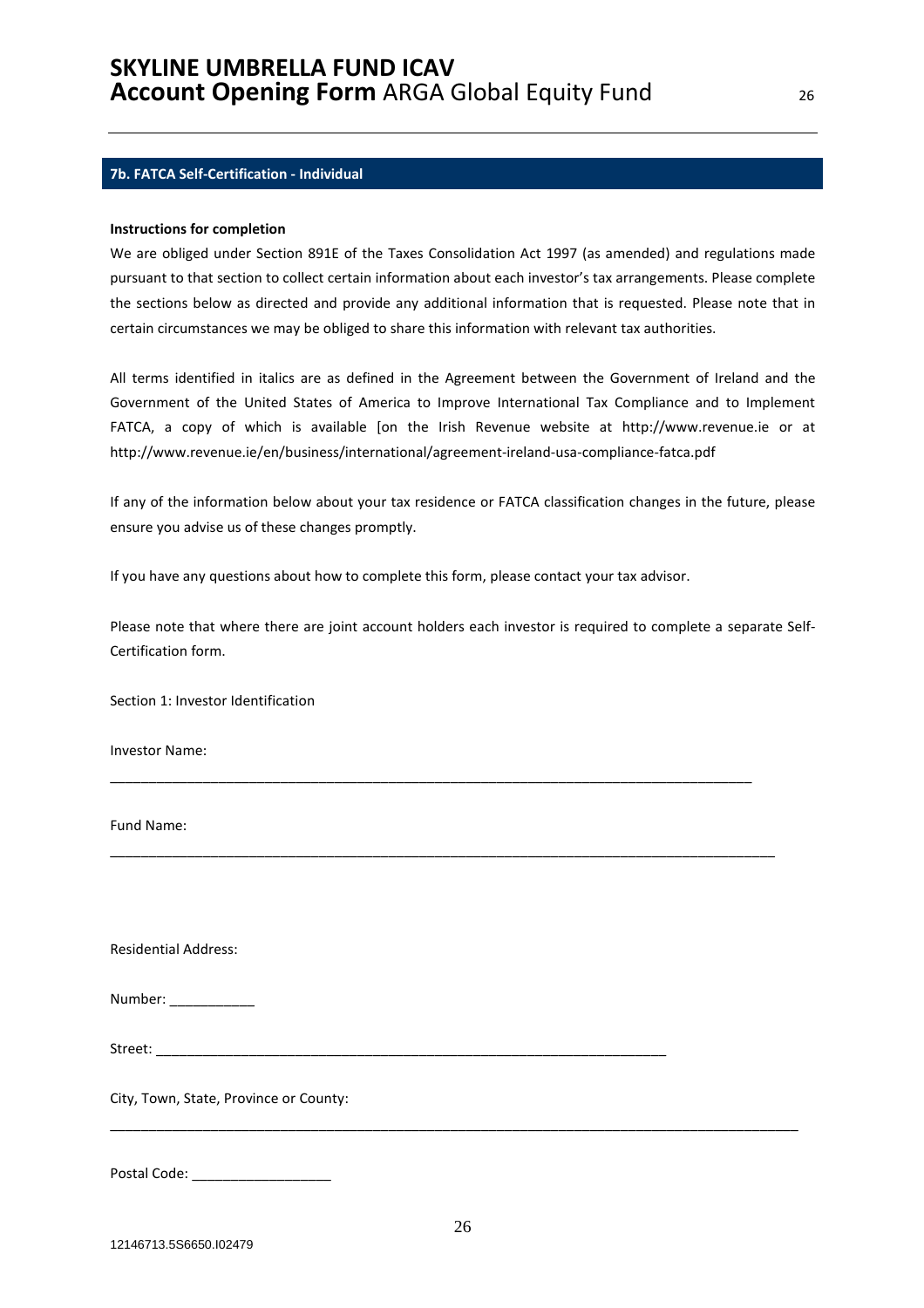| Mailing address (if different from above):                                                                                                                                                                          |
|---------------------------------------------------------------------------------------------------------------------------------------------------------------------------------------------------------------------|
| Number: ____________                                                                                                                                                                                                |
|                                                                                                                                                                                                                     |
| City, Town, State, Province or County:                                                                                                                                                                              |
| Postal Code: ____________________                                                                                                                                                                                   |
|                                                                                                                                                                                                                     |
|                                                                                                                                                                                                                     |
|                                                                                                                                                                                                                     |
| Section 2: Declaration of U.S. Citizenship or U.S. Residence for Tax purposes:                                                                                                                                      |
| Please tick either (a) or (b) and complete as appropriate.                                                                                                                                                          |
| (a) $\Box$ I confirm that I am a U.S. citizen and/or resident in the U.S. for tax purposes and my U.S. federal<br>taxpayer identifying number                                                                       |
|                                                                                                                                                                                                                     |
| OR                                                                                                                                                                                                                  |
| $(b)$ $\square$<br>I confirm that I am not a U.S. citizen or resident in the U.S. for tax purposes.                                                                                                                 |
| <b>Section 3: Declaration and Undertakings:</b>                                                                                                                                                                     |
| I declare that the information provided in this form is, to the best of my knowledge and belief, accurate and<br>complete.                                                                                          |
| I undertake to advise the recipient promptly and provide an updated Self-Certification form where any change<br>in circumstances occurs which causes any of the information contained in this form to be incorrect. |
|                                                                                                                                                                                                                     |

Date: (dd/mm/yyyy ): \_\_\_\_\_\_\_\_\_\_\_\_\_\_\_\_\_\_\_\_\_\_\_\_\_\_\_\_\_\_\_\_\_\_\_\_\_\_\_\_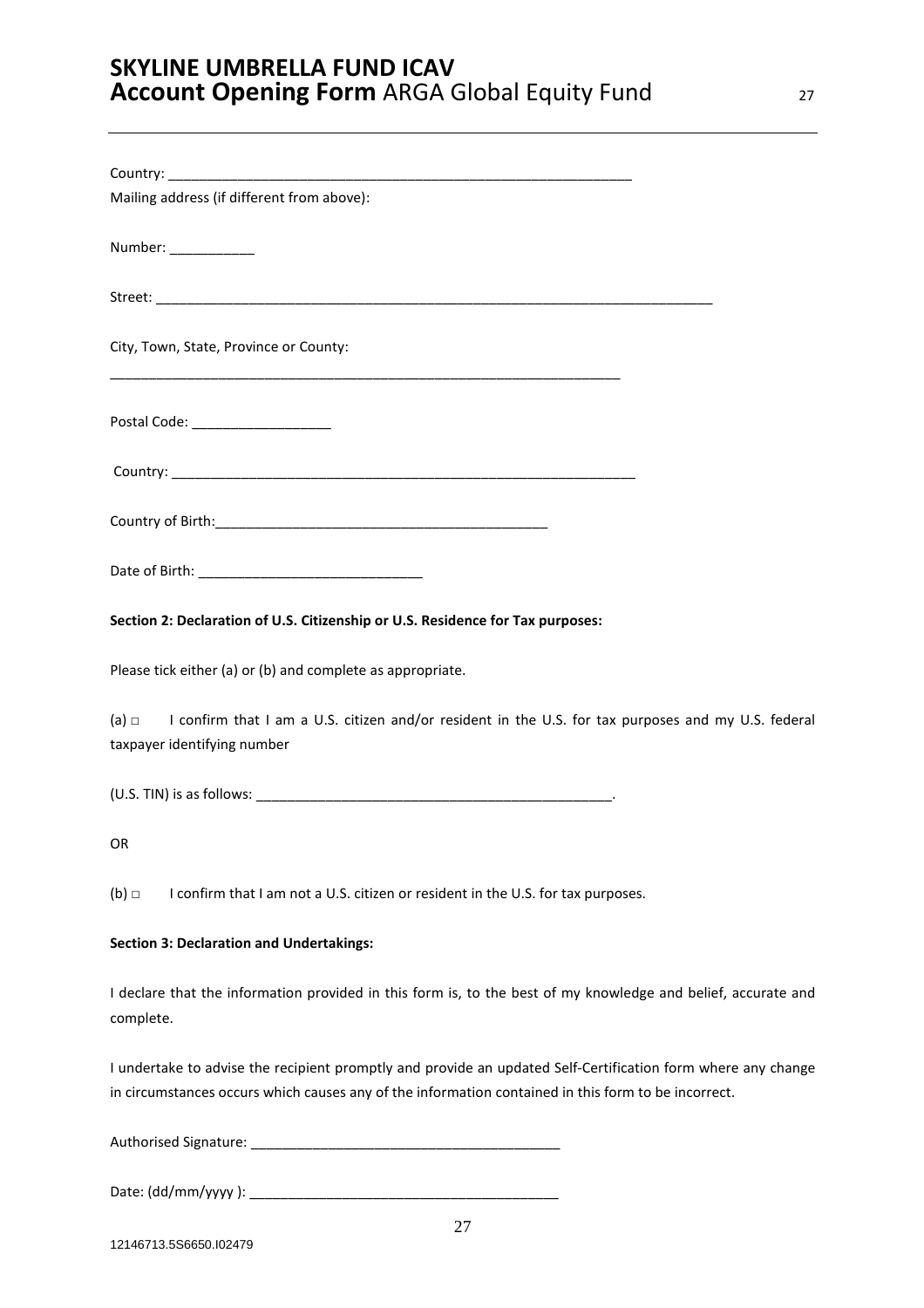#### **8a. Common Reporting Standard ("CRS") Self-Certification - Entity**

#### **Instructions for completion**

*We are obliged under Section 891F and Section 891G of the Taxes Consolidation Act 1997 (as amended) and regulations made pursuant to those sections to collect certain information about each investor's tax arrangements.* 

*Please complete the sections below as directed and provide any additional information that is requested. Please note that in certain circumstances we may be legally obliged to share this information, and other financial information with respect to an investor's interests in the Fund with relevant tax authorities .This form is intended to request information only where such request is not prohibited by Irish law.* 

*If you have any questions about this form or defining the investor's tax residency status, please refer to the OECD CRS Portal or speak to a tax adviser.* 

*For further information on CRS please refer to Irish Revenue website at http://www.revenue.ie/en/business/aeoi/index.html or the following link: http://www.oecd.org/tax/automatic-exchange in the case of CRS only.* 

*If any of the information below about the investor's tax residence or CRS classification changes in the future, please ensure that we are advised of these changes promptly.* 

*(Mandatory fields are marked with an \*)* 

*Investors that are individuals should not complete this form and should complete the form entitled "Individual Self-Certification for CRS"* 

#### **Section 1**: **Investor Identification**

| <b>Current Registered Address*:</b>        |                                                                                   |  |  |
|--------------------------------------------|-----------------------------------------------------------------------------------|--|--|
|                                            |                                                                                   |  |  |
|                                            | Postal/ZIP Code: ______________________Country: _________________________________ |  |  |
| Mailing address (if different from above): |                                                                                   |  |  |
|                                            |                                                                                   |  |  |
|                                            |                                                                                   |  |  |
|                                            | Postal/ZIP Code: _________________________Country: ______________________________ |  |  |
|                                            |                                                                                   |  |  |

### **Section 2: CRS Declaration of Tax Residency (Please note that you may choose more than one country)\***

Please indicate the Entity's country of tax residence for CRS purposes, (if resident in more than one country please detail all countries of tax residence and associated tax identification numbers ("TIN")).

**NOTE:** Provision of a Tax ID number (TIN) is required unless you are tax resident in a Jurisdiction that does not issue a (TIN).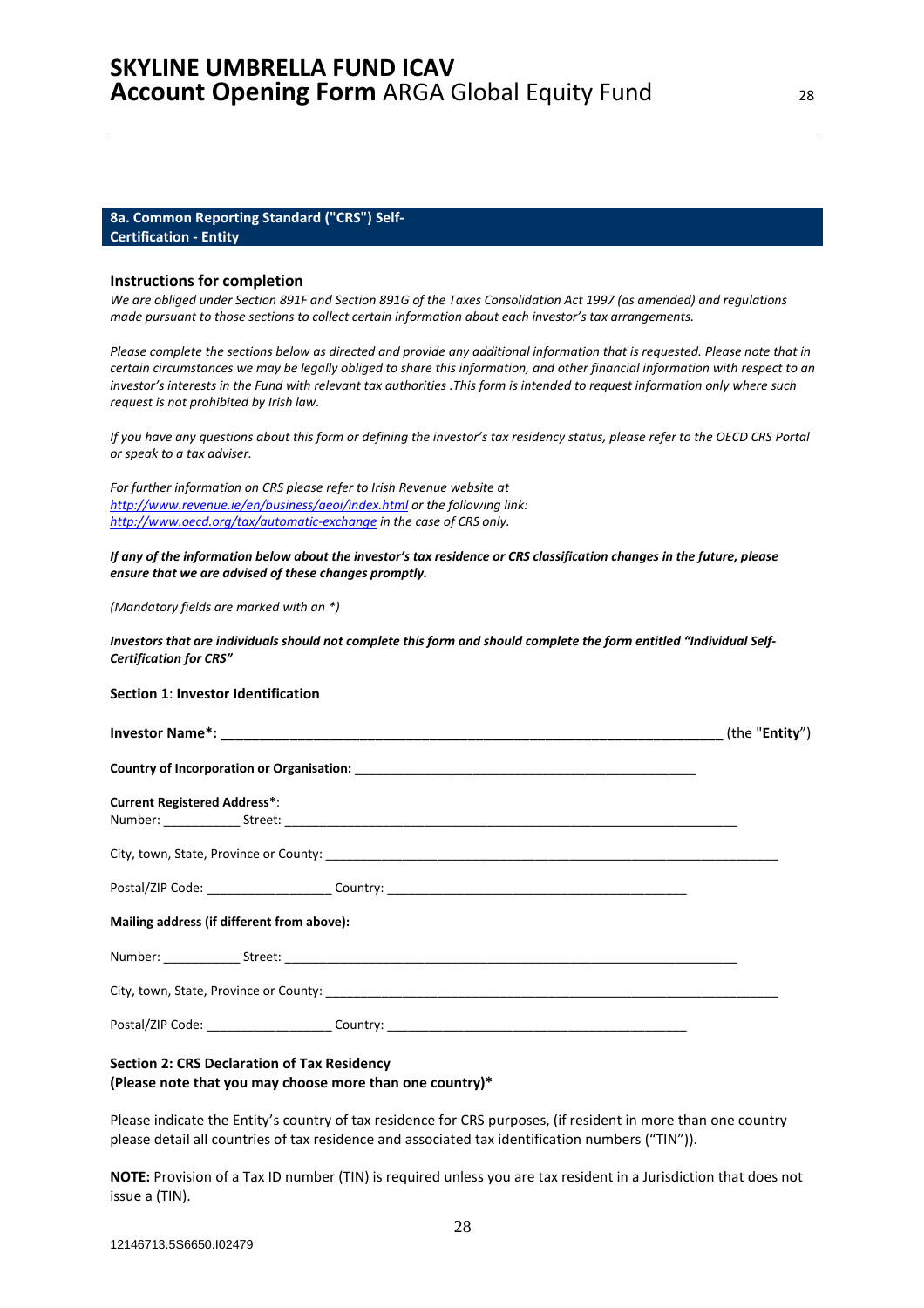If the Entity is not tax resident in any jurisdiction (e.g., because it is fiscally transparent), please indicate that below and provide its place of effective management or country in which its principal office is located.

| <b>Country of Tax Residency</b> | <b>Tax ID Number</b> |
|---------------------------------|----------------------|
|                                 |                      |
|                                 |                      |
|                                 |                      |

### **Section 3: Entity's CRS Classification\*** (The information provided in this section is for CRS. Please note an Entity's CRS classification may differ from its FATCA classification):

For more information please see the CRS Standard and associated commentary: http://www.oecd.org/tax/automaticexchange/common-reporting-standard/common-reporting-standard-and-related-commentaries/#d.en.345314

### **3.1 Financial Institutions under CRS:**

If the Entity is a *Financial Institution*, please tick one of the below categories

|       | <b>Financial Institution under CRS</b> (other than (II) below)                              |  |
|-------|---------------------------------------------------------------------------------------------|--|
| - II. | An Investment Entity located in a Non-Participating Jurisdiction and managed by             |  |
|       | another Financial Institution                                                               |  |
|       | (If this box is ticked, please indicate the name of any Controlling Person(s) of the Entity |  |
|       | and complete a separate individual Self-certification forms for each of your Controlling    |  |
|       | Persons **)                                                                                 |  |

# **3.2 Non Financial Institutions under CRS:**

If the Entity is a *Non-Financial Institution*, please tick one of the below categories

| Ι.              | <b>Active Non-Financial Entity</b> – a corporation the stock of which is regularly traded on an   |  |
|-----------------|---------------------------------------------------------------------------------------------------|--|
|                 | established securities market or a corporation which is a related entity of such a                |  |
|                 | corporation                                                                                       |  |
| $\mathbf{II}$ . | Active Non-Financial Entity - a Government Entity or Central Bank                                 |  |
| III.            | <b>Active Non-Financial Entity</b> – an International Organisation                                |  |
| IV.             | <b>Active Non-Financial Entity</b> – other than (I)-(III) (for example a start-up NFE or a        |  |
|                 | non-profit NFE)                                                                                   |  |
| V.              | <b>Passive Non-Financial Entity</b> (If this box is ticked, please complete a separate Individual |  |
|                 | Self-Certification Form for each of your Controlling Person(s)                                    |  |

# **\*\*Controlling Person's:**

**NB: Please note that each Controlling Person must complete a Separate Individual Self-Certification form. If there are no natural person(s) who exercise control of the Entity then the Controlling Person will be the natural person(s) who hold the position of senior managing official of the Entity.** 

For further information on Identification requirements under CRS for Controlling Persons, see the Commentary to Section VIII of the CRS Standard.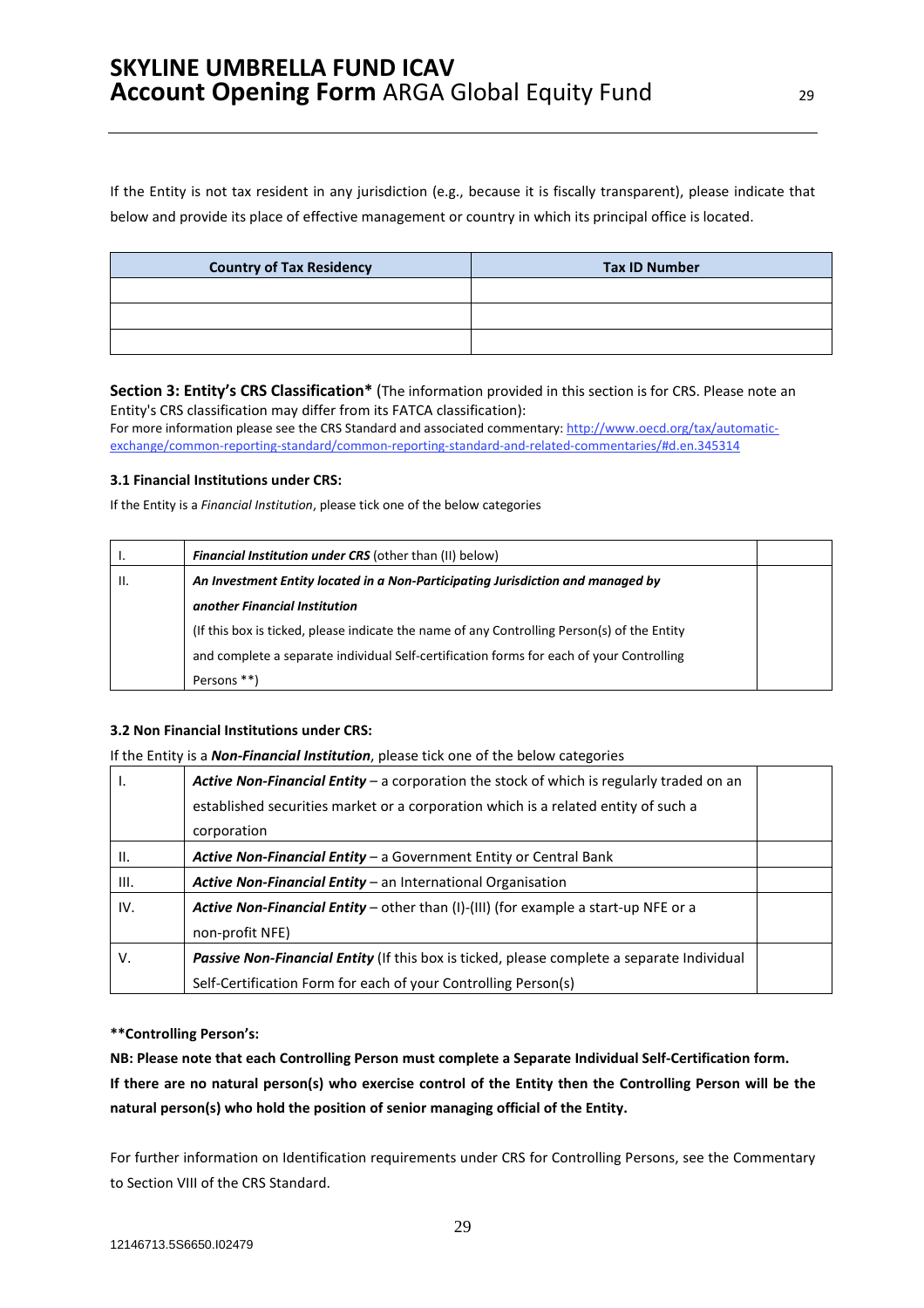http://www.oecd.org/tax/automatic-exchange/common-reporting-standard/common-reporting-standard-andrelated-commentaries/#d.en.345314

#### **Section 4: Declarations and Undertakings**

I/We declare (as an authorised signatory of the Entity) that the information provided in this form is, to the best of my/our knowledge and belief, accurate and complete.

I acknowledge that the information contained in this form and information regarding the Account Holder may be reported to the tax authorities of the country in which this account(s) is/are maintained and exchanged with tax authorities of another country or countries in which the Account Holder may be tax resident where those countries (or tax authorities in those countries) have entered into Agreements to exchange financial account information.

I/We undertake to advise the recipient promptly and provide an updated Self-Certification where any change in circumstance occurs which causes any of the information contained in this form to be incorrect.

\_\_\_\_\_\_\_\_\_\_\_\_\_\_\_\_\_\_\_\_\_\_\_\_\_\_\_\_\_\_\_\_\_\_\_\_\_ \_\_\_\_\_\_\_\_\_\_\_\_\_\_\_\_\_\_\_\_\_\_\_\_\_\_\_\_\_\_\_\_\_\_\_\_\_\_\_

\_\_\_\_\_\_\_\_\_\_\_\_\_\_\_\_\_\_\_\_\_\_\_\_\_\_\_\_\_\_\_\_\_\_\_\_\_ \_\_\_\_\_\_\_\_\_\_\_\_\_\_\_\_\_\_\_\_\_\_\_\_\_\_\_\_\_\_\_\_\_\_\_\_\_\_\_

\_\_\_\_\_\_\_\_\_\_\_\_\_\_\_\_\_\_\_\_\_\_\_\_\_\_\_\_\_\_\_\_\_\_\_\_\_ \_\_\_\_\_\_\_\_\_\_\_\_\_\_\_\_\_\_\_\_\_\_\_\_\_\_\_\_\_\_\_\_\_\_\_\_\_\_\_

#### **Authorised Signature(s)\*:**

**Print Name(s)\*:** 

**Capacity in which declaration is made\***:

**Date: (dd/mm/yyyy):\*** \_\_\_\_\_\_\_\_\_\_\_\_\_\_\_\_\_\_\_\_\_\_\_\_\_\_\_\_\_\_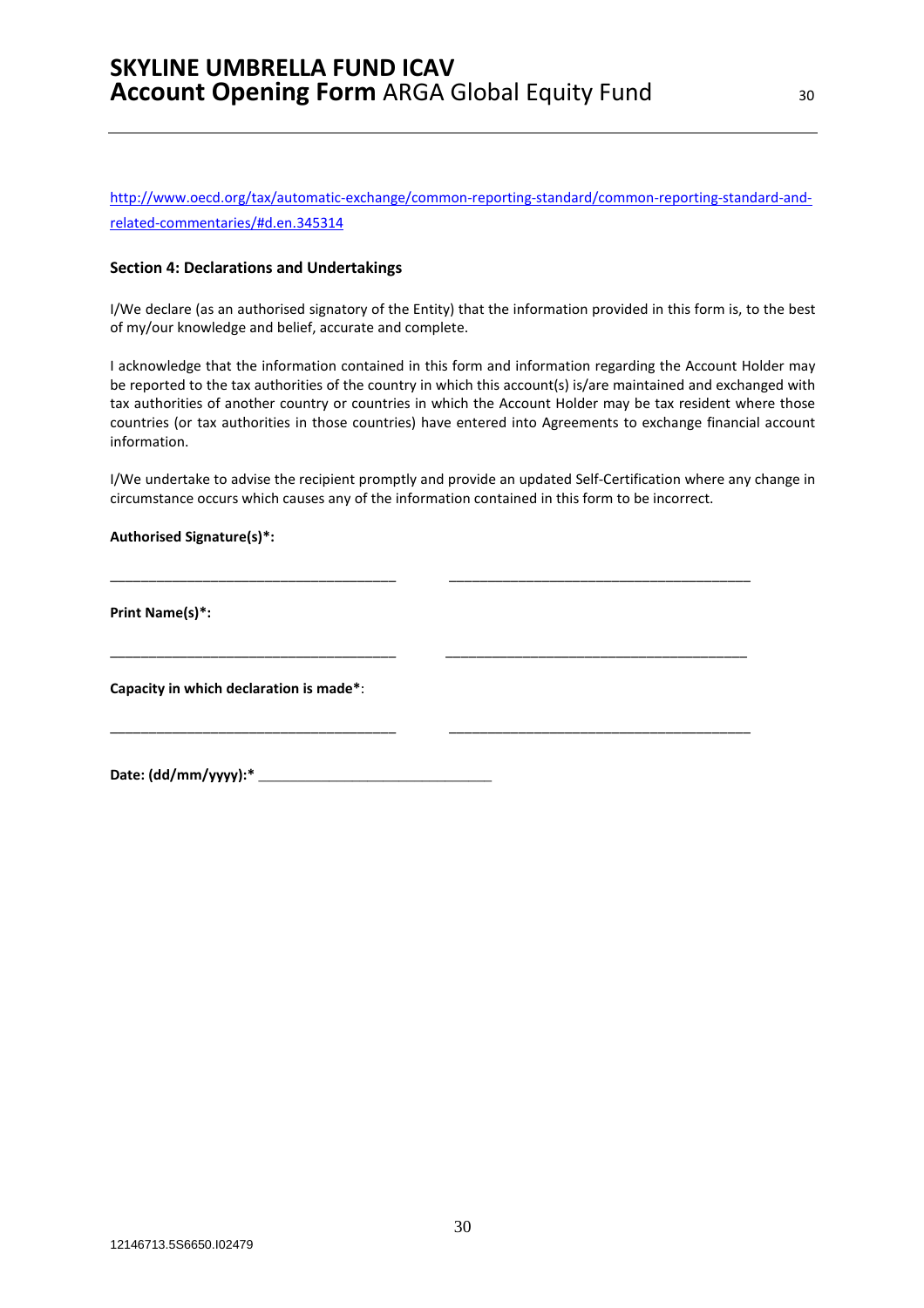**8b. Common Reporting Standard ("CRS") Self-Certification - Individual** 

#### **Instructions for completion**

**Sections 1, 2, and 4 must be completed by all investors.** 

**Section 3 should only be completed by any individual who is a Controlling Person of an entity investor which is a Passive Non-Financial Entity. For further guidance see** 

http://www.oecd.org/tax/automatic-exchange/common-reporting-standard/common-reporting-standard-andrelated-commentaries/#d.en.345314

We are obliged under Section 891F and Section 891G of the Taxes Consolidation Act 1997 (as amended) and regulations made pursuant to those sections to collect certain information about each investor's tax arrangements. Please complete the sections below as directed and provide any additional information that is requested. Please note that in certain circumstances we may be legally obliged to share this information, and other financial information with respect to an investor's interests in the Fund with relevant tax authorities .This form is intended to request information only where such request is not prohibited by Irish law.

If you have any questions about this form or defining the investor's tax residency status, please refer to the OECD CRS Portal or speak to a tax adviser.

For further information on CRS please refer to Irish Revenue website at

http://www.revenue.ie/en/business/aeoi/index.html or the following link to the OECD CRS Information Portal at: http://www.oecd.org/tax/automatic-exchange.

If any of the information below about the investor's tax residence or CRS classification changes in the future, please advise of these changes promptly.

Please note that where there are joint or multiple account holders each investor is required to complete a separate Self-Certification form.

 **(Mandatory fields are marked with an \*)** 

#### **Section 1: Investor Identification**

Investor Name\*: \_\_\_\_\_\_\_\_\_\_\_\_\_\_\_\_\_\_\_\_\_\_\_\_\_\_\_\_\_\_\_\_\_\_\_\_\_

Current Residential Address\*:

Number:

Street:

City, Town, State, Province or County:

Postal/ZIP Code:

Country: \_\_\_\_\_\_\_\_\_\_\_\_\_\_\_\_\_\_\_\_\_\_\_\_\_\_\_\_\_\_\_\_\_\_\_\_\_\_\_\_\_\_\_

\_\_\_\_\_\_\_\_\_\_\_\_\_\_\_\_\_\_\_\_\_\_\_\_\_\_\_\_\_\_\_\_\_\_\_\_\_\_\_\_\_\_\_\_\_\_\_\_\_\_\_\_\_\_\_\_\_\_\_\_\_\_\_\_\_\_

Mailing address (if different from above):

Number: \_\_\_\_\_\_\_\_\_\_\_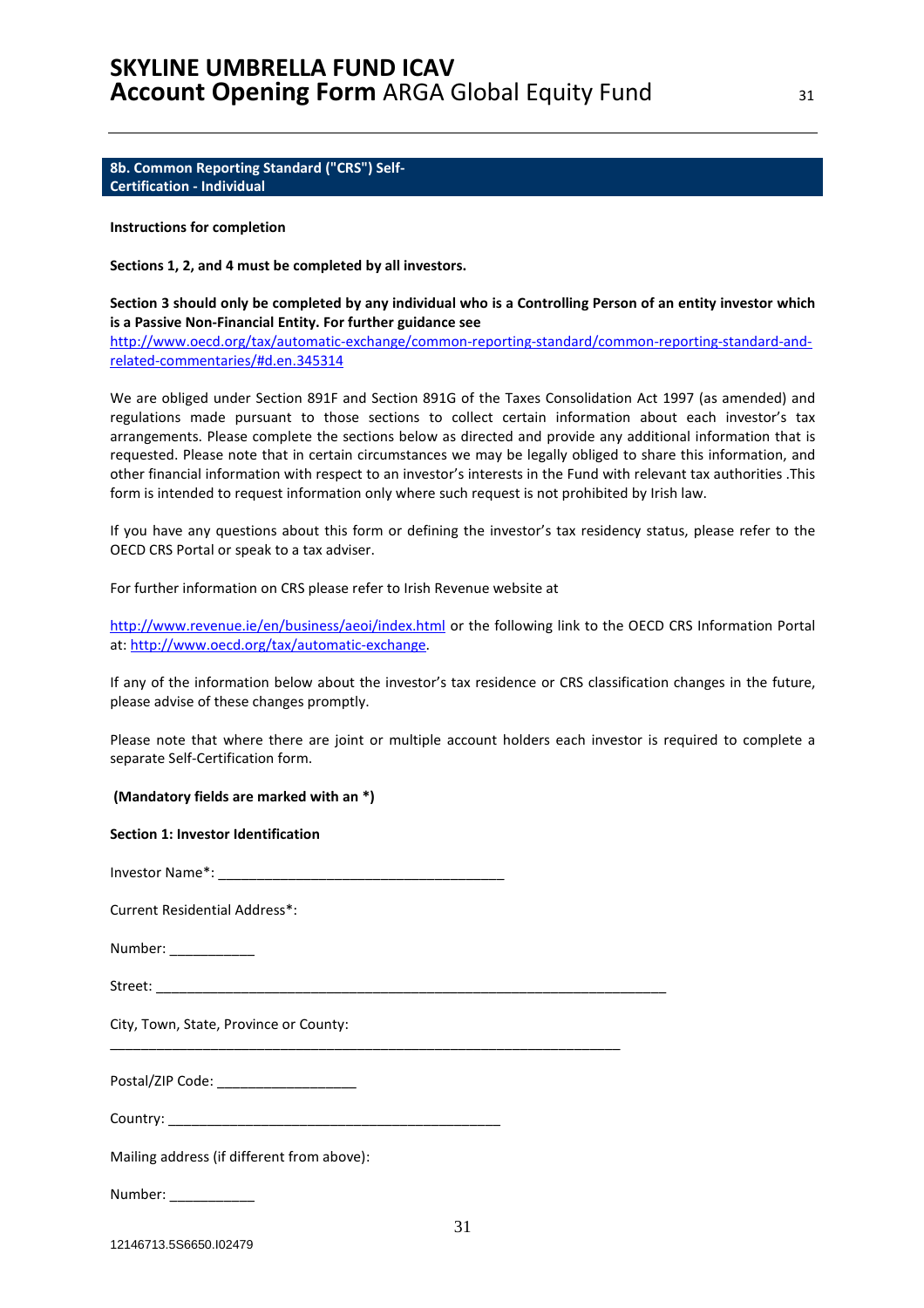| City, Town, State, Province or County: |  |
|----------------------------------------|--|
| Postal/ZIP Code: ___________________   |  |
|                                        |  |
| Place Of Birth*                        |  |
|                                        |  |
| Date of Birth*:                        |  |

### **Section 2: CRS Declaration of Tax Residency (please note you may choose more than one country)\***

Please indicate your/ the investor's country of tax residence (if resident in more than one country please detail all countries of tax residence and associated taxpayer identification numbers ("TIN"). Please see the CRS Portal for more information on Tax Residency.

| <b>Country of Tax Residency</b> | <b>Tax ID Number</b> |
|---------------------------------|----------------------|
|                                 |                      |
|                                 |                      |
|                                 |                      |

**NOTE**: Provision of a Tax ID number (TIN) is required unless you are tax resident in a Jurisdiction that does not issue a TIN.

### **Section 3 – Type of Controlling Person**

(ONLY to be completed by any individual who is a Controlling Person of an entity investor which is a Passive Non-Financial Entity or an Investment Entity located in a Non-Participating Jurisdiction and managed by another Financial Institution)

For joint or multiple Controlling Persons please complete a separate Self-Certification form for each Controlling Person

| Please Confirm what type of Controlling Person applicable under CRS |             | <b>Entity Name</b> |
|---------------------------------------------------------------------|-------------|--------------------|
| that applies to you/the investor by ticking the appropriate box.    | <b>Tick</b> |                    |
| Controlling Person of a legal person – control by ownership         |             |                    |
| Controlling Person of a legal person – control by other means       |             |                    |
| Controlling Person of a legal person – senior managing official     |             |                    |
| Controlling Person of a trust - settlor                             |             |                    |
| Controlling Person of a trust – trustee                             |             |                    |
| Controlling Person of a trust – protector                           |             |                    |
| Controlling Person of a trust – beneficiary                         |             |                    |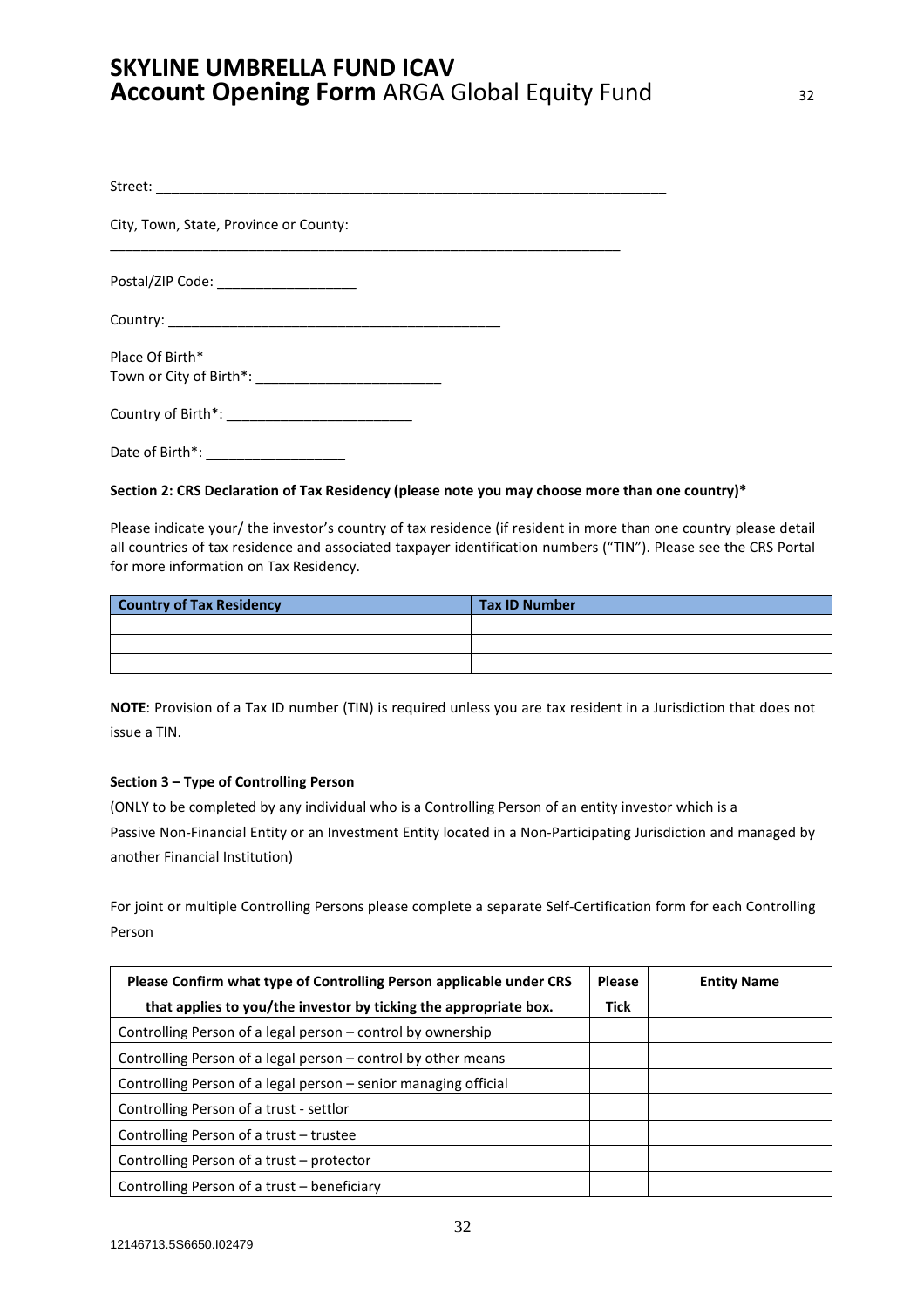| Controlling Person of a trust – other                                    |  |
|--------------------------------------------------------------------------|--|
| Controlling Person of a legal arrangement (non-trust) – settlor-         |  |
| equivalent                                                               |  |
| Controlling Person of a legal arrangement (non-trust) – trustee-         |  |
| equivalent                                                               |  |
| Controlling Person of a legal arrangement (non-trust) – protector-       |  |
| equivalent                                                               |  |
| Controlling Person of a legal arrangement (non-trust) – beneficiary-     |  |
| equivalent                                                               |  |
| Controlling Person of a legal arrangement (non-trust) – other-equivalent |  |

#### **Section 4: Declaration and Undertakings:**

I declare that the information provided in this form is, to the best of my knowledge and belief, accurate and complete.

I acknowledge that the information contained in this form and information regarding the Account Holder may be reported to the tax authorities of the country in which this account(s) is/are maintained and exchanged with tax authorities of another country or countries in which the Account Holder may be tax resident where those countries (or tax authorities in those countries) have entered into Agreements to exchange financial account information.

I undertake to advise the recipient promptly and provide an updated Self-Certification form where any change in circumstances occurs which causes any of the information contained in this form to be incorrect.

Authorised Signature\*: \_\_\_\_\_\_\_\_\_\_\_\_\_\_\_\_\_\_\_\_\_\_\_\_\_\_\_\_\_\_\_\_\_\_\_\_\_\_\_\_

Print Name\*: \_\_\_\_\_\_\_\_\_\_\_\_\_\_\_\_\_\_\_\_\_\_\_\_\_\_\_\_\_\_\_\_\_\_\_\_\_\_\_\_

| Date: (dd/mm/yyyy)*: |
|----------------------|
|----------------------|

| Capacity*: |
|------------|
|------------|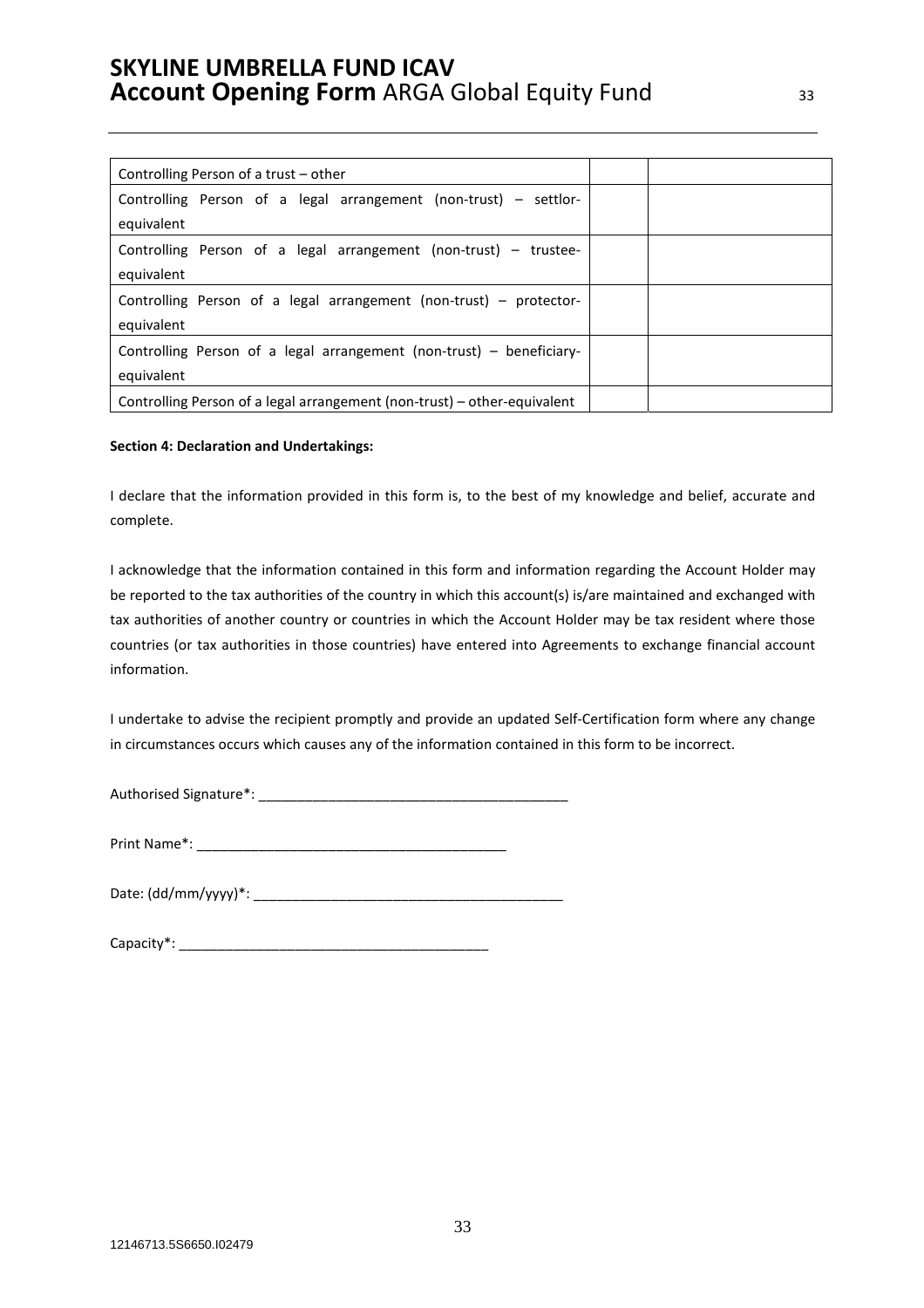#### **9. Return of Values (Investment Undertakings) Regulations 2013 (for Irish resident investors only)**

Pursuant to the Return of Values (Investment Undertakings) Regulations 2013 (S.I. 245 of 2013) (the "Return Regulations"), the Sub-Fund is required to collect certain information from certain Irish residents. All applicants, whether individuals, bodies corporate or unincorporated bodies of persons, which are Irish resident or ordinarily resident should review the list of Exempt Irish Investors in the Prospectus. If the applicant is Irish resident or ordinarily resident and is not an Exempt Irish Investor, please provide the relevant Tax Identification Number (TIN) / PPS Number together with any one original or copy of the following additional documents: P60, P45, P21 Balancing Statement, Payslip (where employer is identified by name or tax number), Drug Payment Scheme Card, Tax Assessment, Tax Return Form, PAYE Notice of Tax Credits, Child Benefit Award Letter / Book, Pension book, Social Services Card, or Public Services Card. In addition, printed documentation issued by the Irish Revenue Commissioners or the Department of Social Protection which includes the applicant's name, address and tax reference number is also acceptable. In the case of joint account holders, the additional documentation is required for each applicant. By signing this Account Opening Form the applicant acknowledges that information relating to its investment in Shares in the Sub-Fund, the value of such investment and its name(s), address(es) and tax reference / PPS number may be subject to disclosure to the Revenue Commissioners in accordance with the Return Regulations.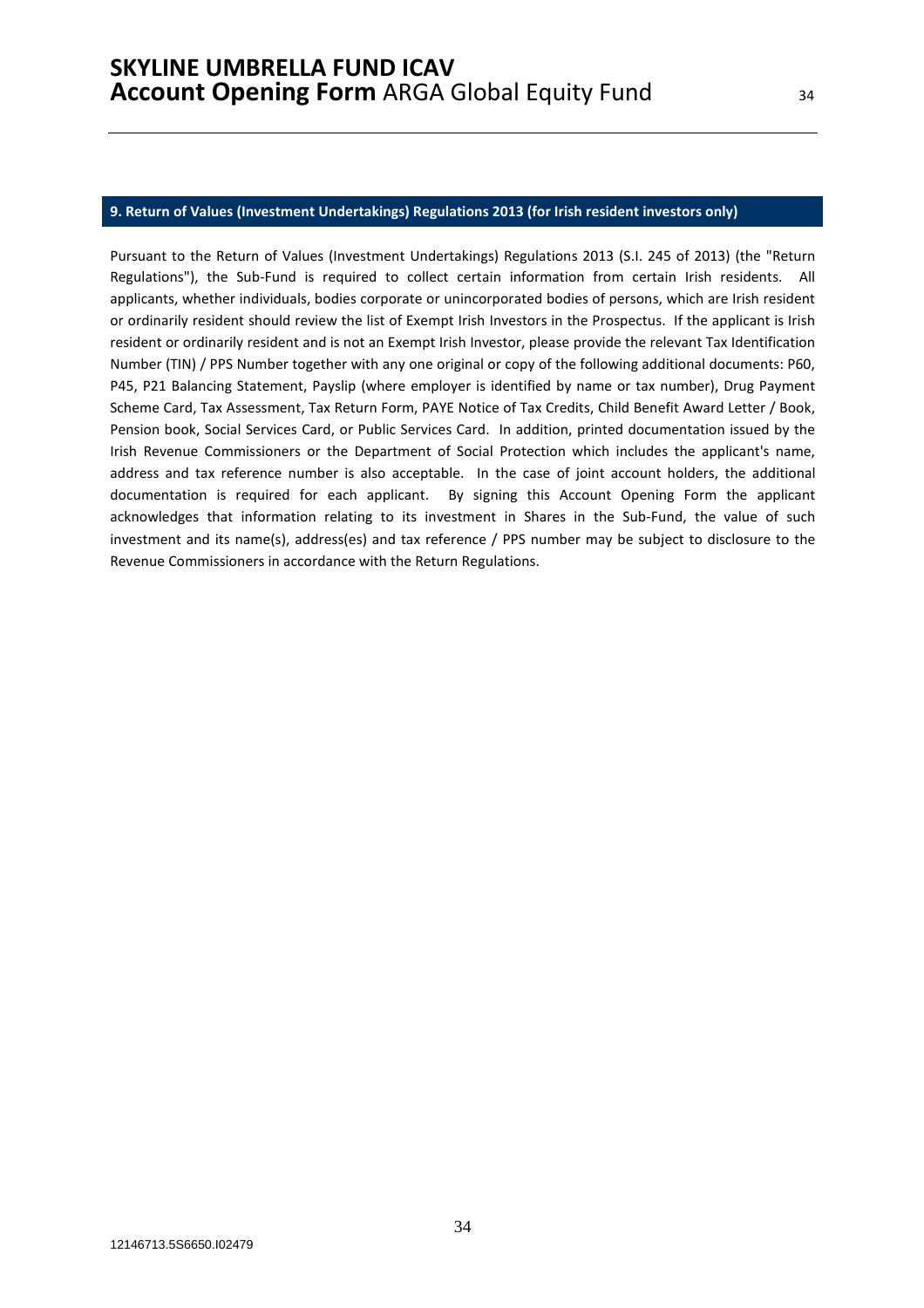### **10. Applicant Signatures** *Please sign*

| Checklist prior to submission of the Account Opening Form to the Administrator (please tick $(y)$ when |  |  |  |
|--------------------------------------------------------------------------------------------------------|--|--|--|
| complete where applicable)                                                                             |  |  |  |
| Section 1: Are all registration details completed?                                                     |  |  |  |
| Section 1: Are all registration details completed in relation to an authorised contactee/agent?        |  |  |  |
| Section 2: Have all details been completed to include the amount of shares in figures and              |  |  |  |
| words?                                                                                                 |  |  |  |
| Section 2: Are all bank account details provided?                                                      |  |  |  |
| Section 2: Have you chosen the desired dividend option and provided supporting evidence?               |  |  |  |
| Section 3: Have you completed the Declaration of residency form completed and attached all             |  |  |  |
| relevant documentation?                                                                                |  |  |  |
| Section 4: Have you completed the Identity verification section fully and attached the required        |  |  |  |
| identity verification documentation?                                                                   |  |  |  |
| Section 6: Have you read and understood the Representations & Warranties section? Have you             |  |  |  |
| signed it?                                                                                             |  |  |  |
| Section 7a: Have you completed the FATCA form if completing on behalf of an entity?                    |  |  |  |
| Section 7b: Have you completed the FATCA form if you are an individual investor?                       |  |  |  |
| Section 8a: Have you completed the CRS form if completing on behalf of an entity?                      |  |  |  |
| Section 8b: Have you completed the CRS form if you are an individual investor?                         |  |  |  |
| Section 9: Have you completed the Return of values (investment undertakings) section fully?            |  |  |  |
| (Irish resident investors only)                                                                        |  |  |  |
| Section 10: Have you fully signed and dated this Account Opening Form?                                 |  |  |  |
|                                                                                                        |  |  |  |
| If applicable, have you attached supporting evidence for anti-money laundering (as outlined in         |  |  |  |
| appendices)?                                                                                           |  |  |  |

I/we agree to be bound by the representations and statements set out in this Account Opening Form. If applicable, attach an authorised signatory list of those entitled to instruct on this investment.

**Signature Joint Applicant (if applicable) Signature** 

**Date** Date **Date Date Date**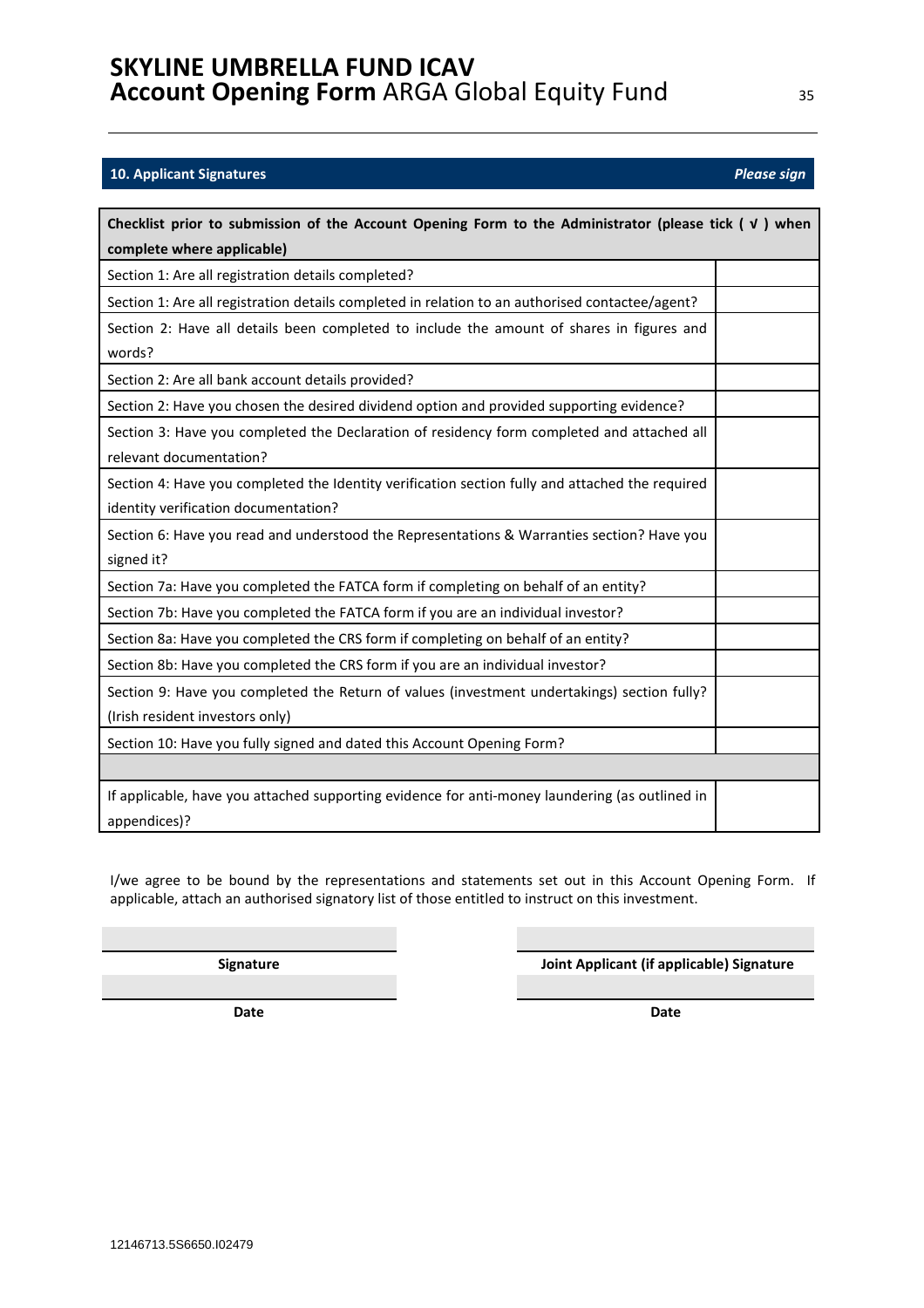#### **Appendix I**

**This Subscription Form is for investors wishing to subscribe for shares in the Sub-Fund(s) indicated below.**  The completed Subscription Form should be completed in compliance with the Prospectus and delivered to the

Administrator, at the address below, by post, facsimile or as provided for in the Prospectus.

#### **ADDRESS FOR DOCUMENTATION**

| <b>Attention: Transfer Agency</b>                                               |
|---------------------------------------------------------------------------------|
| c/o Northern Trust International Fund Administration Services (Ireland) Limited |
| 2 <sup>nd</sup> Floor, Block A                                                  |
| <b>City East Plaza</b>                                                          |
| <b>Towlerton, Ballysimon</b>                                                    |
| Limerick                                                                        |
| <b>V94 X2N9</b>                                                                 |
| <b>Ireland</b>                                                                  |
| T+353 14345124                                                                  |
| <b>F</b> +353 1 4345285                                                         |
| <b>E</b> davy ta queries@ntrs.com                                               |

I/we hereby apply to purchase Shares in the amount of which sum will be paid by telegraphic transfer, and agree to be bound by the Instrument of Incorporation of the ICAV and its material contracts as set out in the Prospectus:

| <b>Share Class Name</b> |            | <b>Monetary Amount</b> | <b>Monetary Amount in words</b> |
|-------------------------|------------|------------------------|---------------------------------|
| Class A USD\$ Shares    | <b>USD</b> |                        |                                 |
| Class A1 USD\$ Shares   | <b>USD</b> |                        |                                 |
| Class B GBPE Shares     | GBP        |                        |                                 |
| Class B1 GBPE Shares    | GBP        |                        |                                 |
| Class C JPY¥ Shares     | <b>JPY</b> |                        |                                 |
| Class C1 JPY¥ Shares    | <b>JPY</b> |                        |                                 |
| Class D EUR€ Shares     | <b>EUR</b> |                        |                                 |
| Class D1 EUR€ Shares    | <b>EUR</b> |                        |                                 |
| Class E SGD\$ Shares    | SGD        |                        |                                 |
| Class E1 SGD\$ Shares   | <b>USD</b> |                        |                                 |
| Class F HKD\$ Shares    | <b>HKD</b> |                        |                                 |
| Class F1 HKD\$ Shares   | <b>HKD</b> |                        |                                 |
| Class G AUS\$ Shares    | AUS\$      |                        |                                 |
| Class G1 AUS\$ Shares   | AUS\$      |                        |                                 |
| Class H NZ\$ Shares     | NZ\$       |                        |                                 |
| Class H1 NZ\$ Shares    | NZ\$       |                        |                                 |
| Class I GBPE Shares     | GBP        |                        |                                 |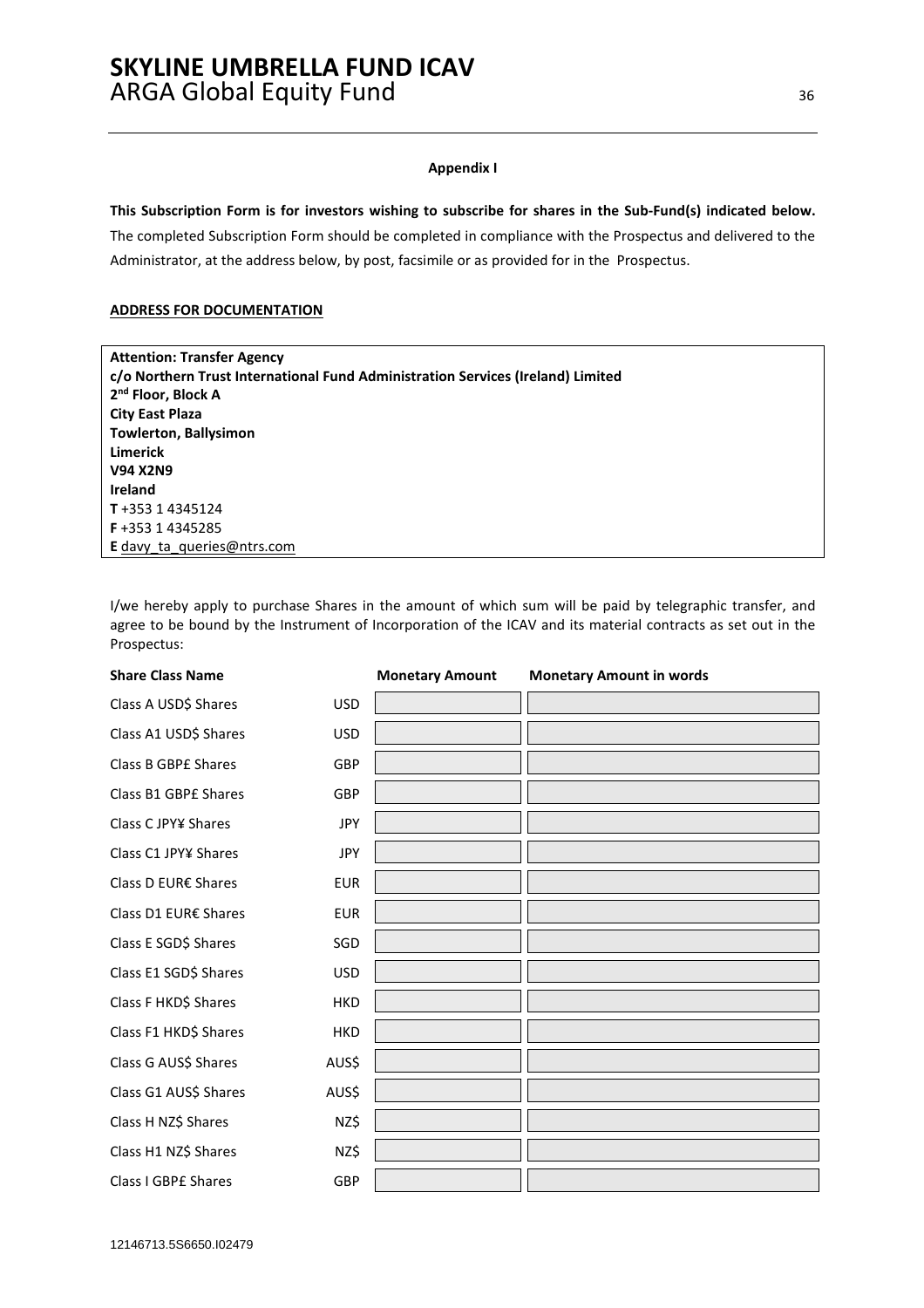Class PA USD\$ Shares USD Class PA GBPE Shares GBP Class PA EUR€ Shares EUR Class PA CHF Shares CHF Class PD USD\$ Shares USD Class PD GBP£ Shares GBP Class PD EUR€ Shares EUR Class PD CHF Shares CHF

The minimum initial subscription and minimum subsequent subscription amounts are set out below:

| <b>Share Class Name</b> |            | investment amour |
|-------------------------|------------|------------------|
| Class A USD\$ Shares    | <b>USD</b> | US \$1,000,000   |
| Class A1 USD\$ Shares   | USD        | US \$1,000,000   |
| Class B GBPE Shares     | GBP        | GBP£750,000      |
| Class B1 GBPE Shares    | <b>GBP</b> | GBP£750,000      |
| Class C JPY¥ Shares     | <b>JPY</b> | JPY¥100,000,000  |
| Class C1 JPY¥ Shares    | JPY.       | JPY¥100,000,000  |
| Class D EUR€ Shares     | <b>EUR</b> | EUR€1,000,000    |
| Class D1 EUR€ Shares    | <b>EUR</b> | EUR€1,000,000    |
| Class E SGD\$ Shares    | SGD        | SGD\$1,000,000   |
| Class E1 SGD\$ Shares   | <b>USD</b> | SGD\$1,000,000   |
| Class F HKD\$ Shares    | <b>HKD</b> | HKD\$8,000,000   |
| Class F1 HKD\$ Shares   | HKD        | HKD\$8,000,000   |
| Class G AUS\$ Shares    | AUS\$      | AUS\$1,000,000   |
| Class G1 AUS\$ Shares   | AUS\$      | AUS\$1,000,000   |
| Class H NZ\$ Shares     | NZ\$       | NZ\$1,000,000    |
| Class H1 NZ\$ Shares    | NZ\$       | NZ\$1,000,000    |
| Class I GBPE Shares     | <b>GBP</b> | GBP£750,000      |
| Class PA USD\$ Shares   | USD        | US \$1,000,000   |
| Class PA GBPE Shares    | GBP        | GBP£750,000      |
| Class PA EUR€ Shares    | <b>EUR</b> | EUR €1,000,000   |
| Class PA CHF Shares     | CHF        | CHF 1,000,000    |
| Class PD USD\$ Shares   | <b>USD</b> | US \$1,000,000   |
| Class PD GBPE Shares    | <b>GBP</b> | GBP£750,000      |
| Class PD EUR€ Shares    | <b>EUR</b> | EUR €1,000,000   |

# **Minimum initial int**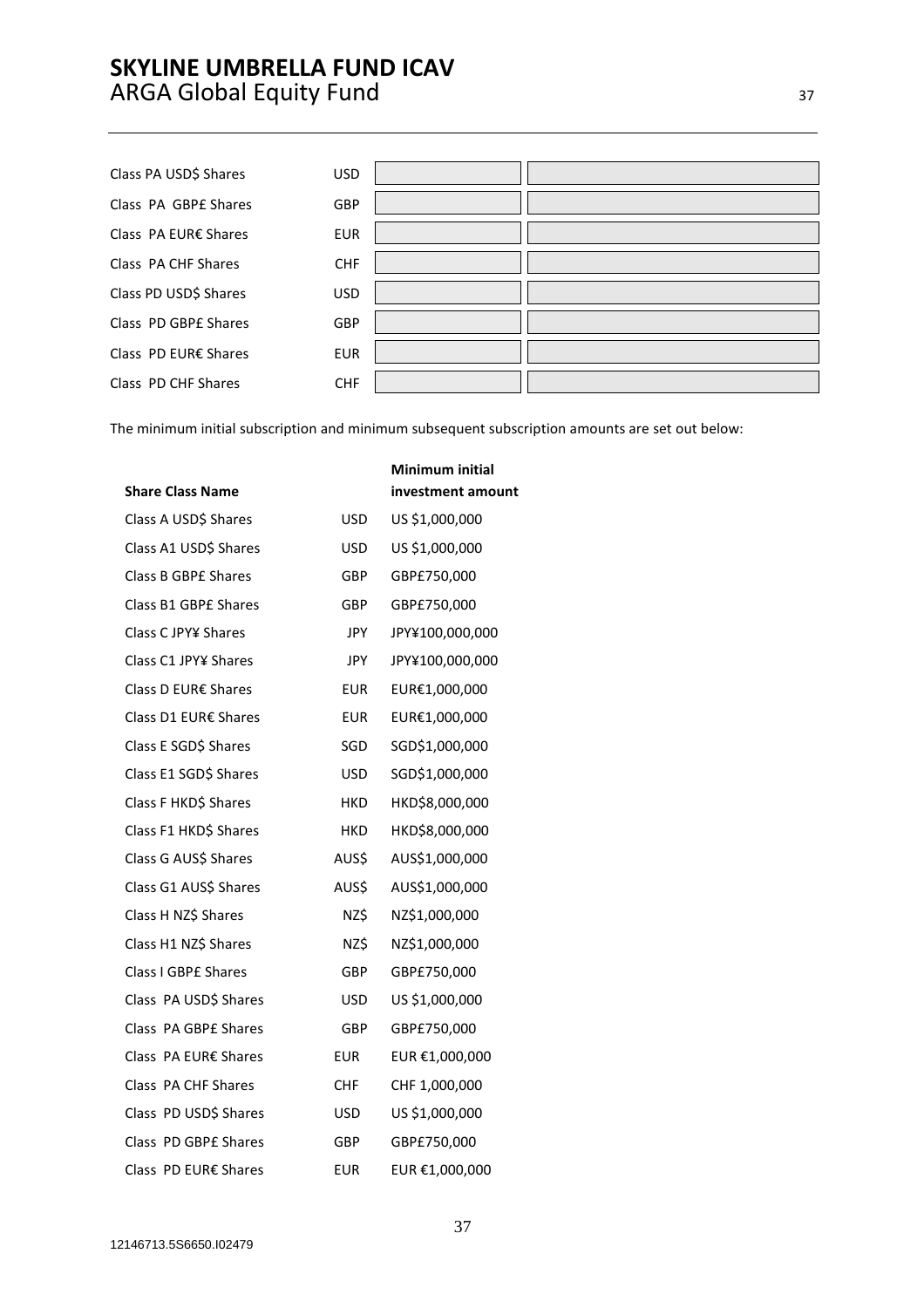Class PD CHF Shares CHF CHF 1,000,000

Cleared subscription monies must be received no later than 3.00 p.m. (Irish time) three business days succeeding the relevant Dealing Day.

If payment in full in cleared funds is not received within the required number of Business Days any provisional allotment of shares may be cancelled. The applicant may be charged interest and other costs incurred due to the cancellation.

**Please note any subscription proceeds paid in currencies other than the Base Currency of the relevant Sub-Fund or the designated currency of the relevant Share Class will be converted into that currency at prevailing exchange rates. This foreign exchange transaction will be arranged by the Administrator at the cost and risk of the relevant investor.** 

*Note: Currency cut-off times – deadline for receipt of subscription monies to obtain same day value1*

*GBP 16:00 GMT EURO 14:30 GMT USD 16:00 GMT CHF 10.30 GMT* 

#### **Bank account details for USD Subscription Payments**

Pay subscription monies in USD to the following bank account:

| <b>U.S. Dollar</b>                                                                        |
|-------------------------------------------------------------------------------------------|
| <b>Beneficiary Bank:</b> The Northern Trust International Banking Corporation, New Jersey |
| <b>SWIFT: CNORUS33</b>                                                                    |
| <b>Fedwire ABA: 026001122</b>                                                             |
| <b>CHIPS ABA: 0112</b>                                                                    |
| <b>Beneficiary:</b> Skyline Umbrella Fund ICAV - 179481-20010                             |
| <b>Reference:</b> * ARGA Global Equity Fund                                               |

#### **Bank account details for EUR Subscription Payments**

Pay subscription monies in EUR to the following bank account:

| $Euro - EUR$                                                                              |
|-------------------------------------------------------------------------------------------|
| <b>Intermediary Bank: Barclays Bank PLC, Frankfurt</b>                                    |
| <b>SWIFT: BARCDEFF</b>                                                                    |
| <b>Beneficiary Bank:</b> The Northern Trust International Banking Corporation, New Jersey |
| <b>SWIFT: CNORUS33</b>                                                                    |
| A/C Number: 0210472800                                                                    |
| Beneficiary: Skyline Umbrella Fund ICAV - 662452-20019                                    |
| Reference: *Contract number                                                               |

#### **Bank account details for GBP Subscription Payments**

Pay subscription monies in GBP to the following bank account:

 $\overline{a}$ 

<sup>&</sup>lt;sup>1</sup> Investors wishing to subscribe into the AUS\$, JPY¥, NZ\$, SGD\$ or HKD\$ share classes should please notify the Administrator or the Investment Manager (ARGA Investment Management, LP).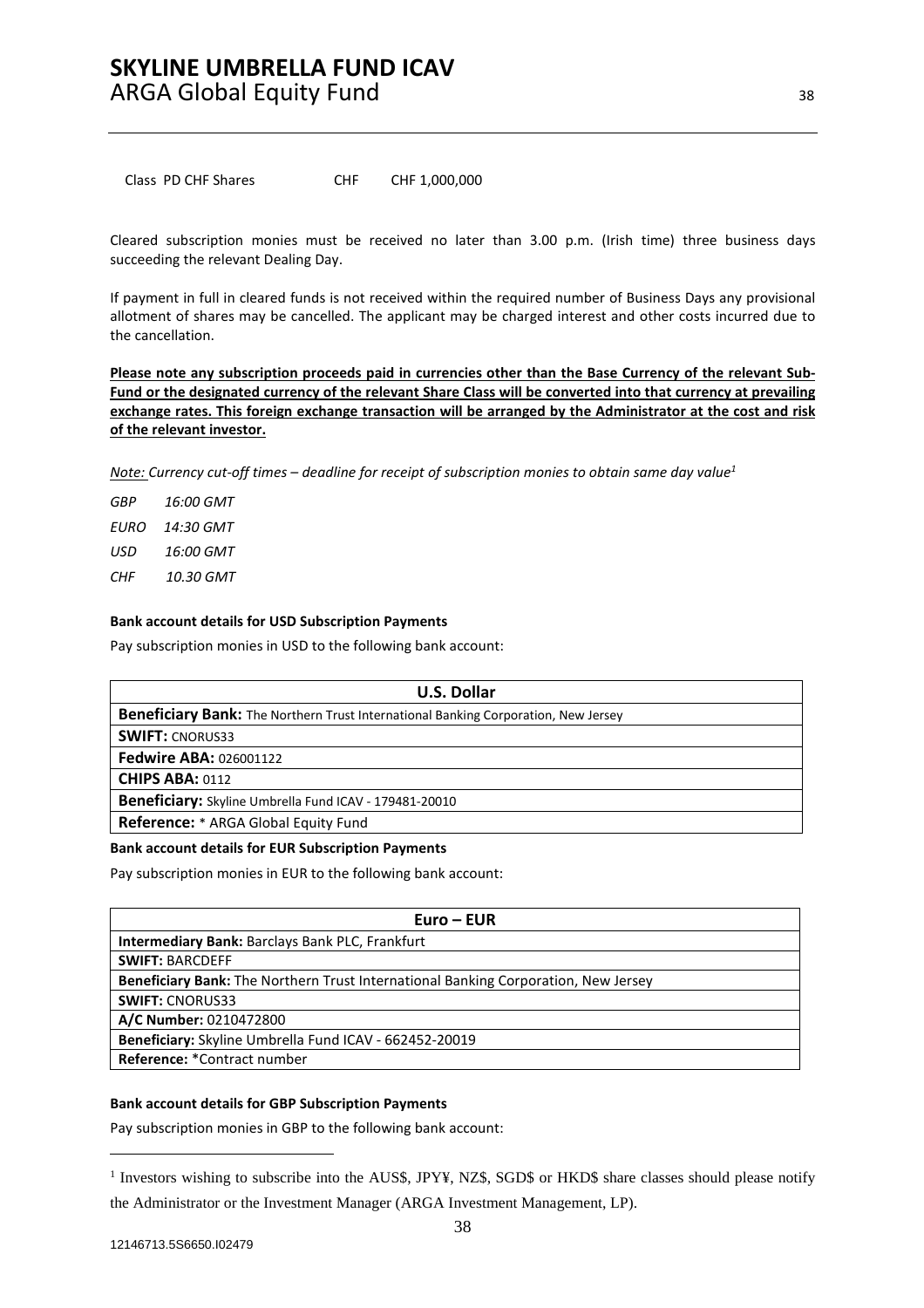### **British Pound - GBP**

**Intermediary Bank**: Barclays Bank PLC, London

**SWIFT:** BARCGB22

**Beneficiary Bank:** The Northern Trust International Banking Corporation, New Jersey

**GBP Sort Code:** 203253

**Account Number:** 53529495

**SWIFT:** CNORUS33

**Beneficiary:** Skyline Umbrella Fund ICAV 664482-20019

**Reference:** \*Contract number

### **Bank account details for CHF Subscription Payments**

Pay subscription monies in CHF to the following bank account:

| Swiss Franc – CHF                                                                         |
|-------------------------------------------------------------------------------------------|
| Intermediary Bank: Credit Suisse AG, Zurich                                               |
| <b>SWIFT: CRESCHZZ80A</b>                                                                 |
| <b>Beneficiary Bank:</b> The Northern Trust International Banking Corporation, New Jersey |
| <b>IBAN: CH1004835098499033010</b>                                                        |
| <b>SWIFT: CNORUS33</b>                                                                    |
| Beneficiary: Skyline Umbrella Fund ICAV - 662510-20019                                    |
| <b>Reference: *Contract number</b>                                                        |

### **REGISTERED INFORMATION**

| Registered Account Name     |       |                      |
|-----------------------------|-------|----------------------|
| Account Number <sup>2</sup> |       |                      |
| Your Company Contact        | Name: | Phone No:<br>Fax No: |

 $\overline{a}$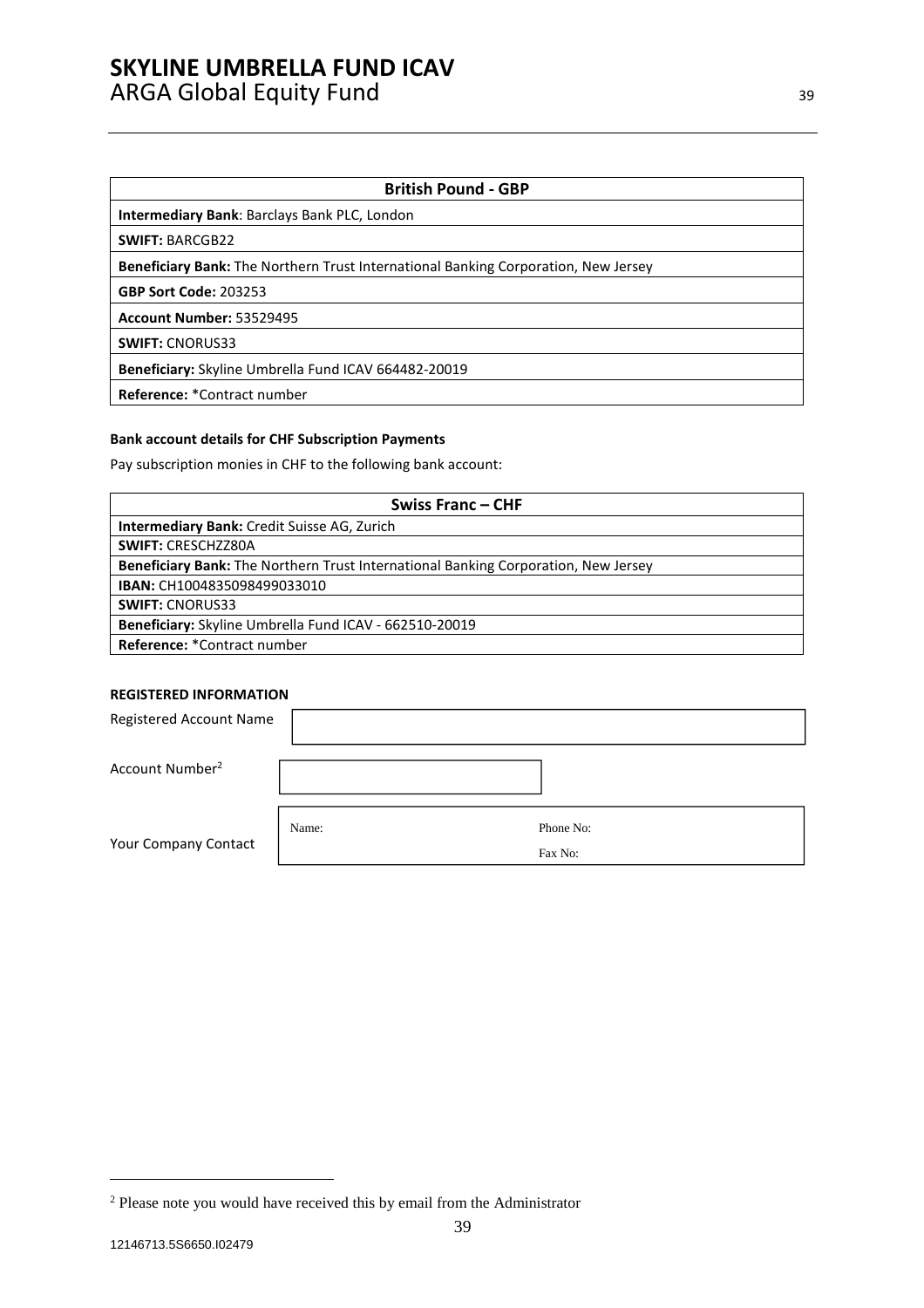### **Appendix II - REDEMPTION FORM**

**This Redemption Form is for client(s) redeeming Shares from the Sub-Fund(s) below.** 

This completed Redemption Form should be posted or sent by facsimile to the Administrator at the address

below no later than the Dealing Deadline. Redemptions will not be processed on non-cleared/verified accounts.

# **ADDRESS FOR DOCUMENTATION**

# **Attention: Transfer Agency**

| C/o: Northern Trust International Fund Administration Services (Ireland) Limited |
|----------------------------------------------------------------------------------|
| 2nd Floor, Block A                                                               |
| <b>City East Plaza</b>                                                           |
| <b>Towlerton, Ballysimon</b>                                                     |
| <b>Limerick</b>                                                                  |
| <b>V94 X2N9</b>                                                                  |
| Ireland                                                                          |
| $T + 35314345124$                                                                |
| <b>F</b> +353 1 4345285                                                          |
| E davy ta queries@ntrs.com                                                       |

Please see the Prospectus for full details of how to apply for a redemption of shares.

Any redemption request which would reduce the value of your aggregate shareholding below the Minimum Subscription amounts specified in the Prospectus may be refused or may result in the redemption of all of your shares.

It should be noted that any outstanding unpaid interest that you owe, arising due to late settlement of subscription monies, may be deducted from the redemption proceeds.

Redemption monies for the Classes of Shares in the ICAV will be remitted in the designated currency of the Class of Shares (or such other currency as the Directors may from time to time determine).

I/We, having received and read a copy of the Prospectus and Instrument of Incorporation of the ICAV wish to redeem Shares in the ICAV as indicated in the table below:

| <b>Share Class Name</b> |            | <b>Monetary Amount</b> | <b>Monetary Amount in words</b> |
|-------------------------|------------|------------------------|---------------------------------|
| Class A USD\$ Shares    | <b>USD</b> |                        |                                 |
| Class A1 USD\$ Shares   | <b>USD</b> |                        |                                 |
| Class B GBPE Shares     | <b>GBP</b> |                        |                                 |
| Class B1 GBPE Shares    | <b>GBP</b> |                        |                                 |
| Class C JPY¥ Shares     | JPY        |                        |                                 |
| Class C1 JPY¥ Shares    | JPY        |                        |                                 |
| Class D EUR€ Shares     | <b>EUR</b> |                        |                                 |
| Class D1 EUR€ Shares    | <b>EUR</b> |                        |                                 |
| Class E SGD\$ Shares    | SGD        |                        |                                 |
| Class E1 SGD\$ Shares   | SGD        |                        |                                 |
| Class F HKD\$ Shares    | <b>HKD</b> |                        |                                 |
| Class F1 HKD\$ Shares   | <b>HKD</b> |                        |                                 |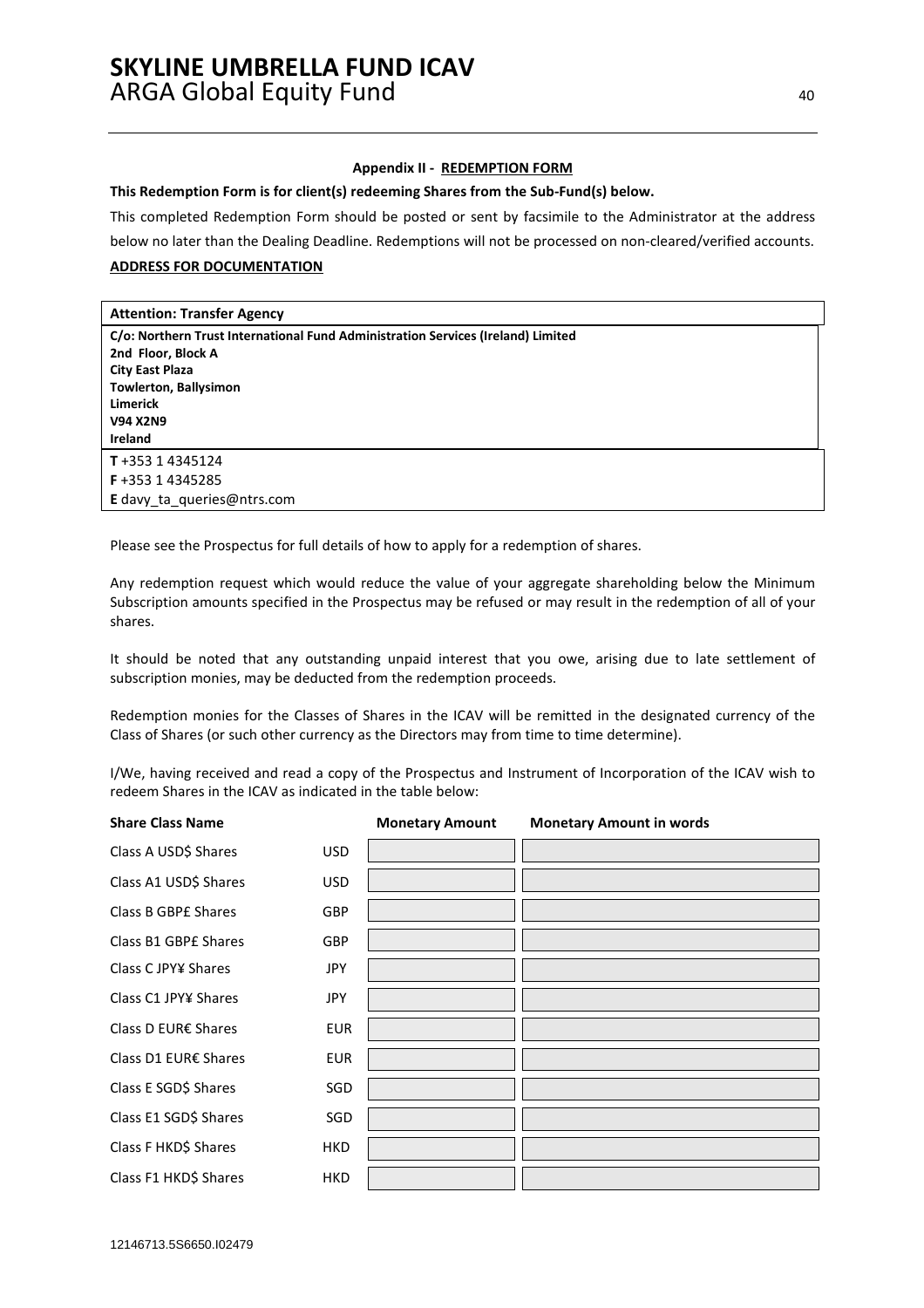Class G AUS\$ Shares AUS\$ Class G1 AUS\$ Shares AUS\$ Class H NZ\$ Shares NZ\$ Class H1 NZ\$ Shares NZ\$ Class H1 NZ\$ Shares NZ\$ Class I GBP£ Shares GBP Class PA USD\$ Shares USD Class PA GBP£ Shares GBP Class PA EUR€ Shares EUR Class PA CHF Shares CHF Class PD USD\$ Shares USD Class PD GBP£ Shares GBP Class PD EUR€ Shares EUR Class PD CHF Shares CHF

The minimum initial subscription and minimum subsequent subscription amounts are set out below:

|                            |            | <b>Minimum initial</b> |
|----------------------------|------------|------------------------|
| <b>Share Class Name</b>    |            | investment amount      |
| Class A USD\$ Shares       | <b>USD</b> | US \$1,000,000         |
| Class A1 USD\$ Shares      | <b>USD</b> | US \$1,000,000         |
| <b>Class B GBPE Shares</b> | GBP        | GBP£750,000            |
| Class B1 GBPE Shares       | GBP        | GBP£750,000            |
| Class C JPY¥ Shares        | JPY        | JPY¥100,000,000        |
| Class C1 JPY¥ Shares       | JPY        | JPY¥100,000,000        |
| Class D EUR€ Shares        | <b>EUR</b> | EUR€1,000,000          |
| Class D1 EUR€ Shares       | <b>EUR</b> | EUR€1,000,000          |
| Class E SGD\$ Shares       | SGD        | SGD\$1,000,000         |
| Class E1 SGD\$ Shares      | SGD        | SGD\$1,000,000         |
| Class F HKD\$ Shares       | <b>HKD</b> | HKD\$8,000,000         |
| Class F1 HKD\$ Shares      | <b>HKD</b> | HKD\$8,000,000         |
| Class G AUS\$ Shares       | AUS\$      | AUS\$1,000,000         |
| Class G1 AUS\$ Shares      | AUS\$      | AUS\$1,000,000         |
| Class H NZ\$ Shares        | NZ\$       | NZ\$1,000,000          |
| Class H1 NZ\$ Shares       | NZ\$       | NZ\$1,000,000          |
| Class I GBPE Shares        | GBP        | GBP£750,000            |
| Class PA USD\$ Shares      | <b>USD</b> | US \$1,000,000         |
| Class PA GBPE Shares       | GBP        | GBP£750,000            |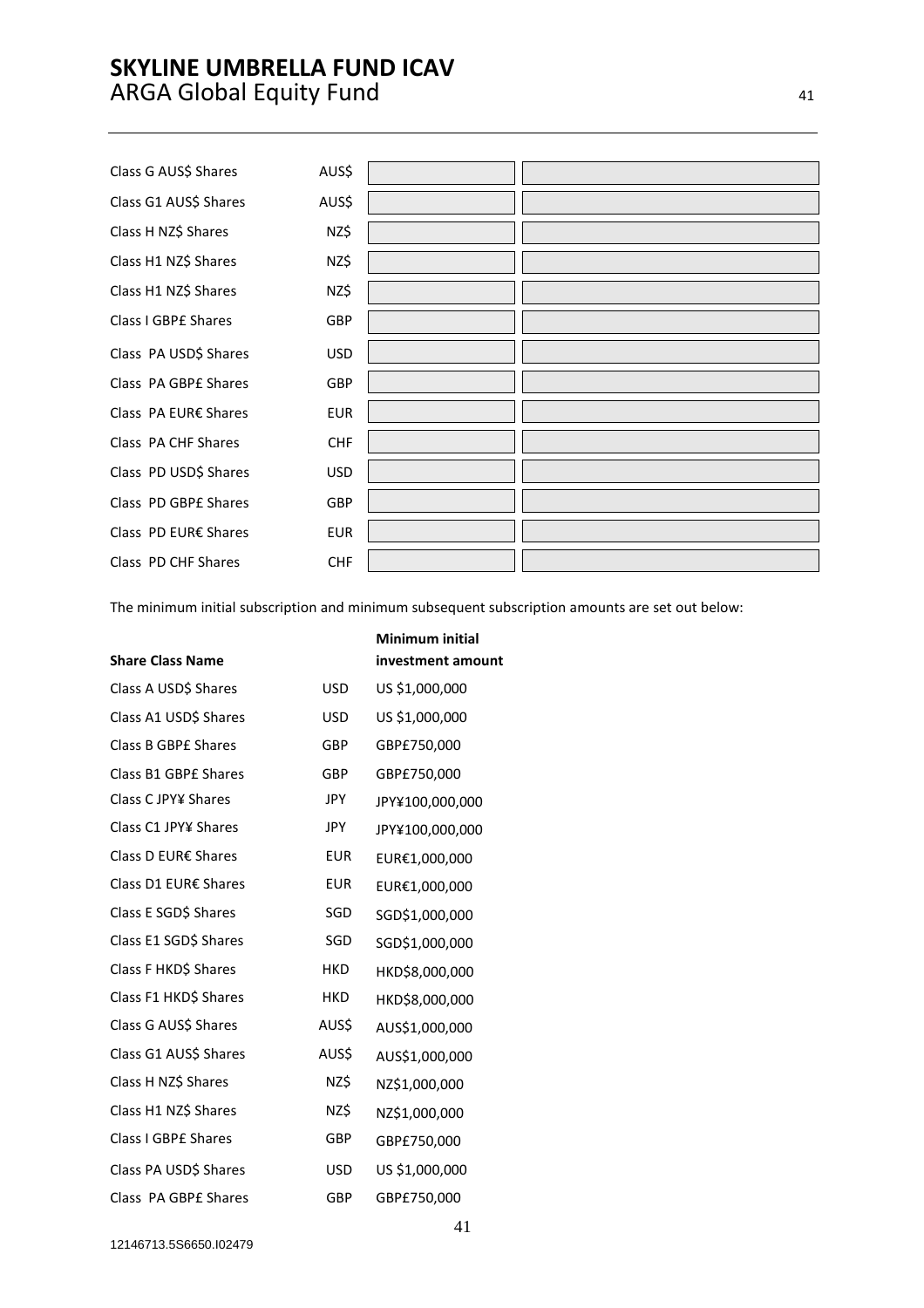| Class PA EUR€ Shares  | EUR             | EUR €1,000,000 |
|-----------------------|-----------------|----------------|
| Class PA CHF Shares   | <b>CHF</b>      | CHF 1,000,000  |
| Class PD USD\$ Shares | USD             | US \$1,000,000 |
| Class PD GBPE Shares  | GBP             | GBP£750,000    |
| Class PD EUR€ Shares  | EUR             | EUR €1,000,000 |
| Class PD CHF Shares   | CH <sub>F</sub> | CHF 1,000,000  |

Payments will be made by default to the details provided at the time of registration. If these details have changed please complete the following and contact the Administrator.

| Bank Details (for the purposes of receiving redemption monies): |  |
|-----------------------------------------------------------------|--|
|-----------------------------------------------------------------|--|

| <b>Bank Name:</b>      |  |
|------------------------|--|
| <b>Branch Name:</b>    |  |
| <b>IBAN:</b>           |  |
| BIC:                   |  |
| <b>Account Name:</b>   |  |
| <b>Account Number:</b> |  |
| <b>Sort Code:</b>      |  |

I/we acknowledge and agree that if all of the relevant anti-money laundering ("**AML**") information and Tax information requested under Account Opening Form has not been supplied to the Administrator, that my/our shareholding will be redeemed but that the related monies will be held by the Administrator until such documentation requested has been supplied.

| Signature:  | Signature:         |
|-------------|--------------------|
| Print name: | <b>Print name:</b> |

Position (only if signing on behalf of the beneficial owner)

| Date: / |  | Date: | $\sqrt{1}$ |  |
|---------|--|-------|------------|--|
|         |  |       |            |  |

| <b>REGISTERED INFORMATION</b> |  |
|-------------------------------|--|
| Registered Account Name       |  |
| Account Number <sup>3</sup>   |  |

 $\overline{a}$ 

<sup>&</sup>lt;sup>3</sup> Please note you would have received this by email from the Administrator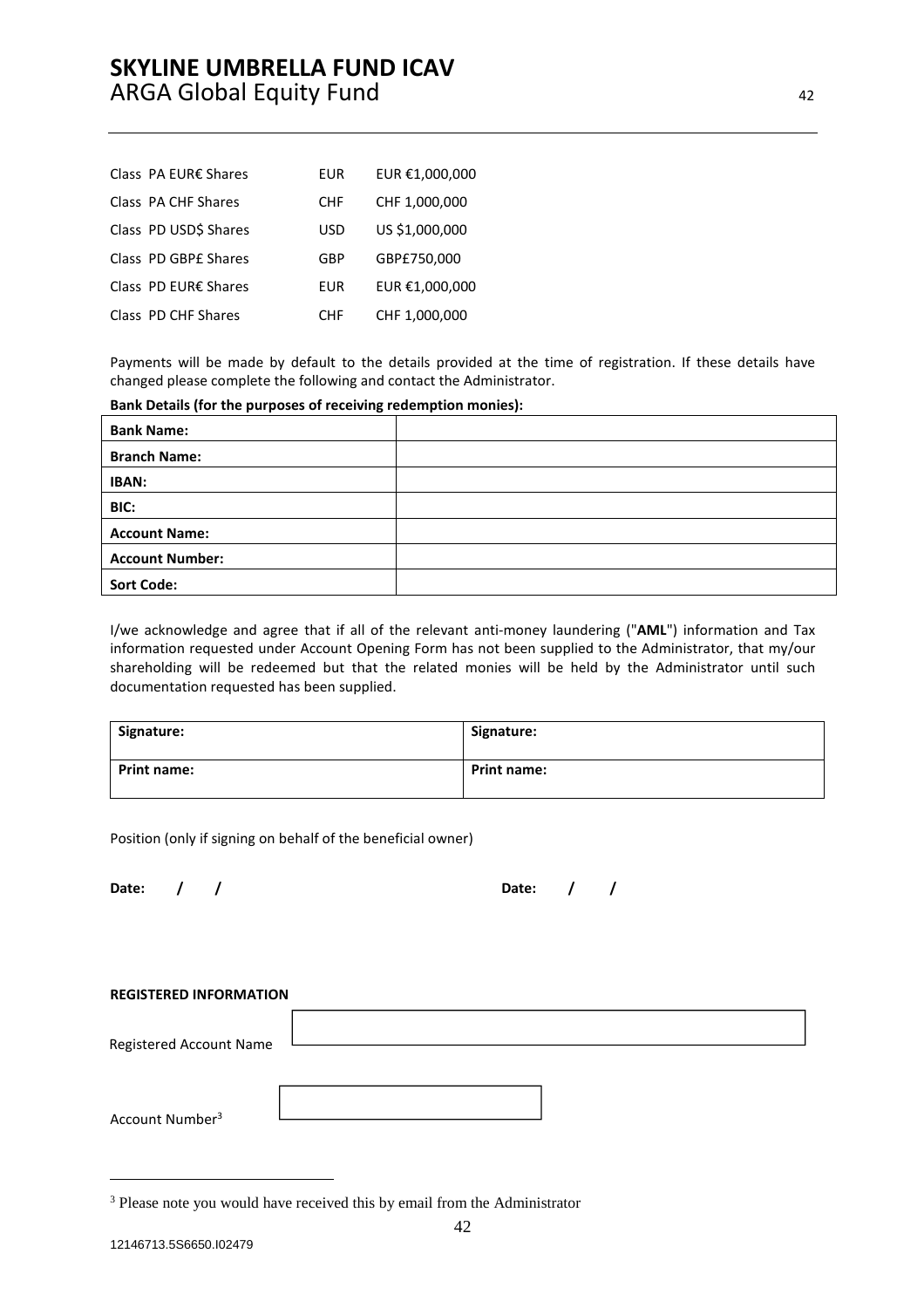|  | <b>Your Company Contact</b> |  |
|--|-----------------------------|--|
|--|-----------------------------|--|

Name: Phone No:

Fax No: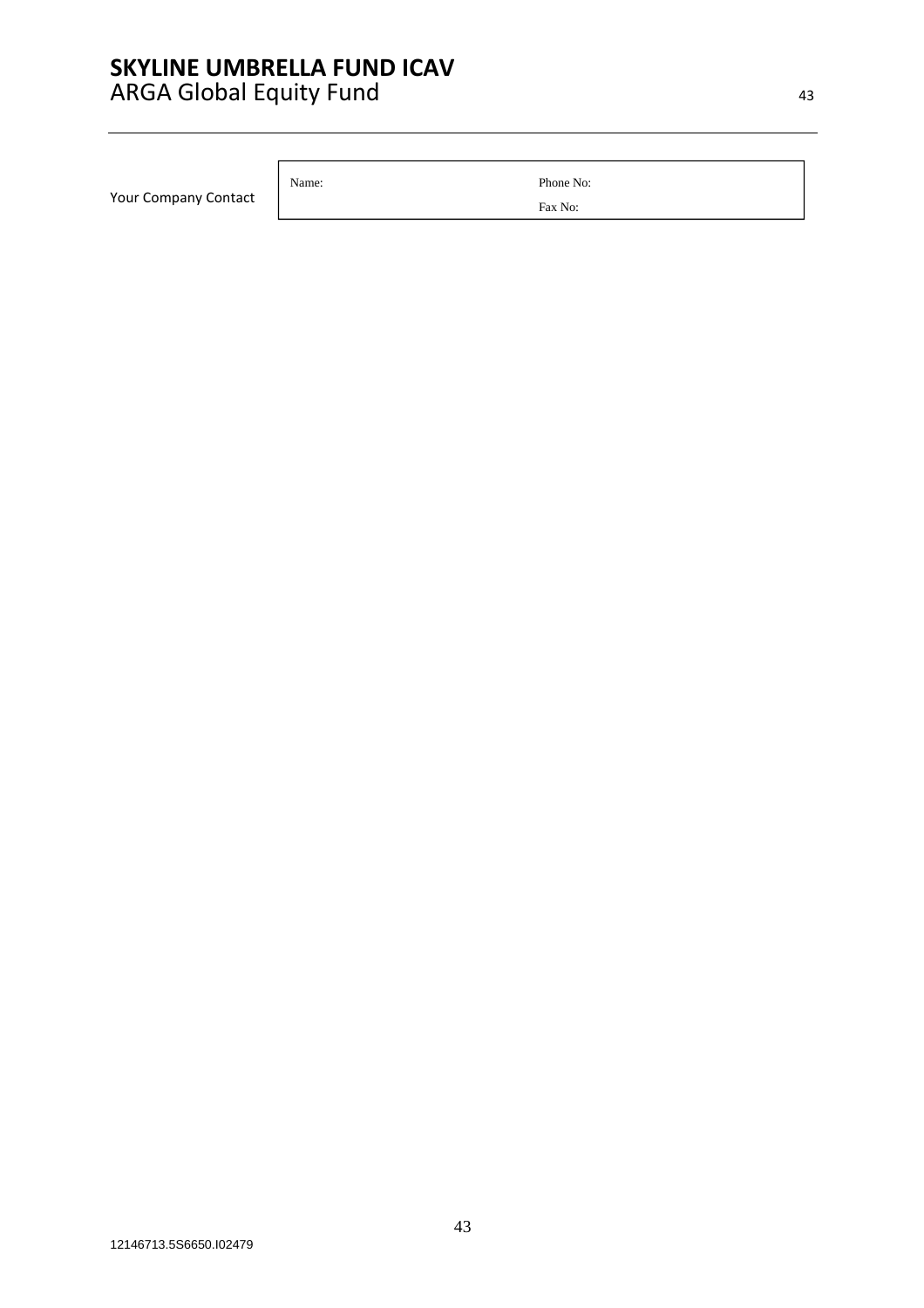#### **Appendix III – DATA PROTECTION DISCLOSURE STATEMENT**

#### **Introduction**

This document outlines our data protection obligations and your data protection rights as they relate to your investment in the Fund under the EU data protection regime introduced by the General Data Protection Regulation (Regulation 2016/679, the "**Data Protection Legislation**").

The Fund will be characterised as a "data controller" under the Data Protection Legislation. The Management Company, the Investment Manager and the Investment Advisor and its affiliates and delegates may act as "data processors" under the Data Protection Legislation.

In this document, "we", "us" and "our" refers to the Fund, the Management Company, the Investment Manager and the Investment Advisor and its affiliates and delegates.

#### **Your personal data**

You understand that by virtue of making an investment in the Fund and your associated interactions with us (including this application, and including the recording of electronic communications or phone calls where applicable) or by virtue of you otherwise providing us with personal information on individuals connected with you as an investor (for example directors, trustees, employees, representatives, shareholders, investors, clients, beneficial owners or agents), you will provide us with certain personal information which constitutes personal data within the meaning of the Data Protection Legislation. This includes, but is not restricted to, data such as your name, residential address, email address, place of birth, date of birth, bank account details and details relating to your investment activity.

#### **Why we may use your personal data**

You understand that we may collect, store and use this data for lawful purposes including, in particular: (i) where this is necessary for the performance of the contract to purchase shares in the Fund; (ii) where this is necessary for compliance with a legal obligation to which we are subject (such as the anti-money laundering obligation to verify the identity of our customers (and, if applicable their beneficial owners) and retain copies of materials in respect thereof for five years after the relationship terminates); and/or (iii) where this is necessary for the purposes of the legitimate interests of us or a third party and such legitimate interests are not overridden by your interests, fundamental rights or freedoms.

It is noted that the Data Protection Legislation states that the use of personal data for direct marketing purposes (that is, providing you with information on products and services that may be of interest) may be regarded as being for the purposes of a legitimate interest. Analysing personal data for quality control, business and statistical analysis, tracking fees and costs, training and related purposes are also legitimate interests for using your personal data.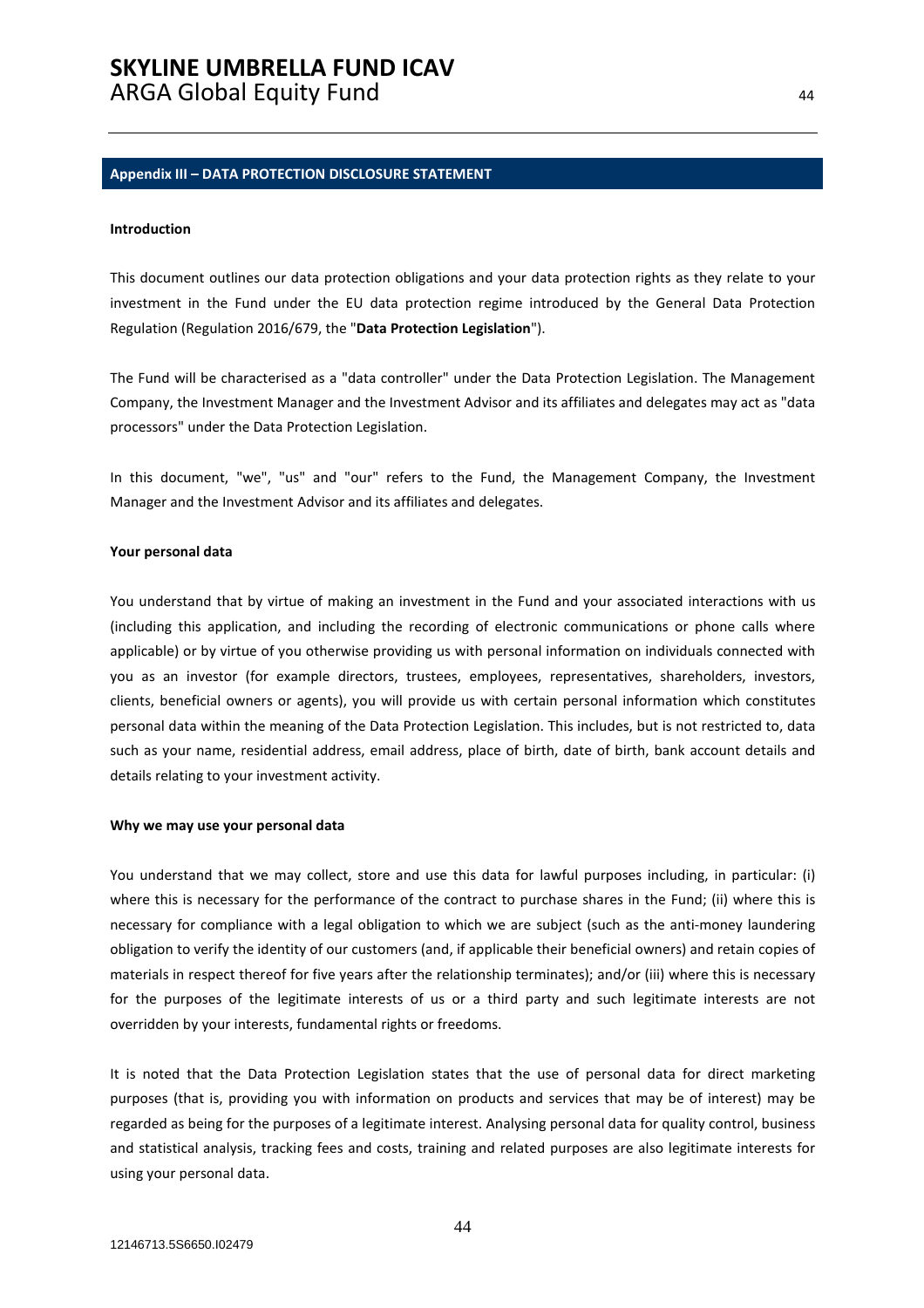Accordingly, you understand that we may use your personal data for such purposes as described above, provided that we are acting in a fair, transparent and accountable manner and have taken appropriate steps to prevent such activity having any unwarranted impact on you and also noting your right to object to such use, as discussed below.

Given the specific purposes for which we envisage using your personal data, under the provisions of the Data Protection Legislation, we do not anticipate being required to obtain your consent to do so. Should we wish to use your personal data for other specific purposes that require your consent, we will contact you to request this.

#### **Why we may transmit your personal data**

You understand that in certain circumstances we and/or our authorised delegates may be legally obliged to share your data and other financial information with respect to your interest in the Fund with the Irish Revenue Commissioners and they, in turn, may exchange this information with foreign tax authorities including tax authorities located outside the EEA.

We anticipate disclosing your personal data to the Administrator, the Management Company, the Investment Manager and the Investment Advisor and their respective affiliates and this may include certain entities located outside the EEA.

#### **The data protection measures we take**

Any transmission of personal data by us or our duly authorised delegates outside the EEA shall be in accordance with the conditions in the Data Protection Legislation.

We and our duly authorised delegates shall apply appropriate information security measures designed to protect data in our/our delegates' possession from unauthorised access by third parties or any form of computer corruption.

We shall notify you of any personal data breach affecting you that is likely to result in a high risk to your rights and freedoms.

#### **Your data protection rights**

You understand that you have certain rights regarding our use of this data such as:

- the right to access your data (in an easily readable form);
- the right to examine and correct your data;
- the right to restrict the use of your data;